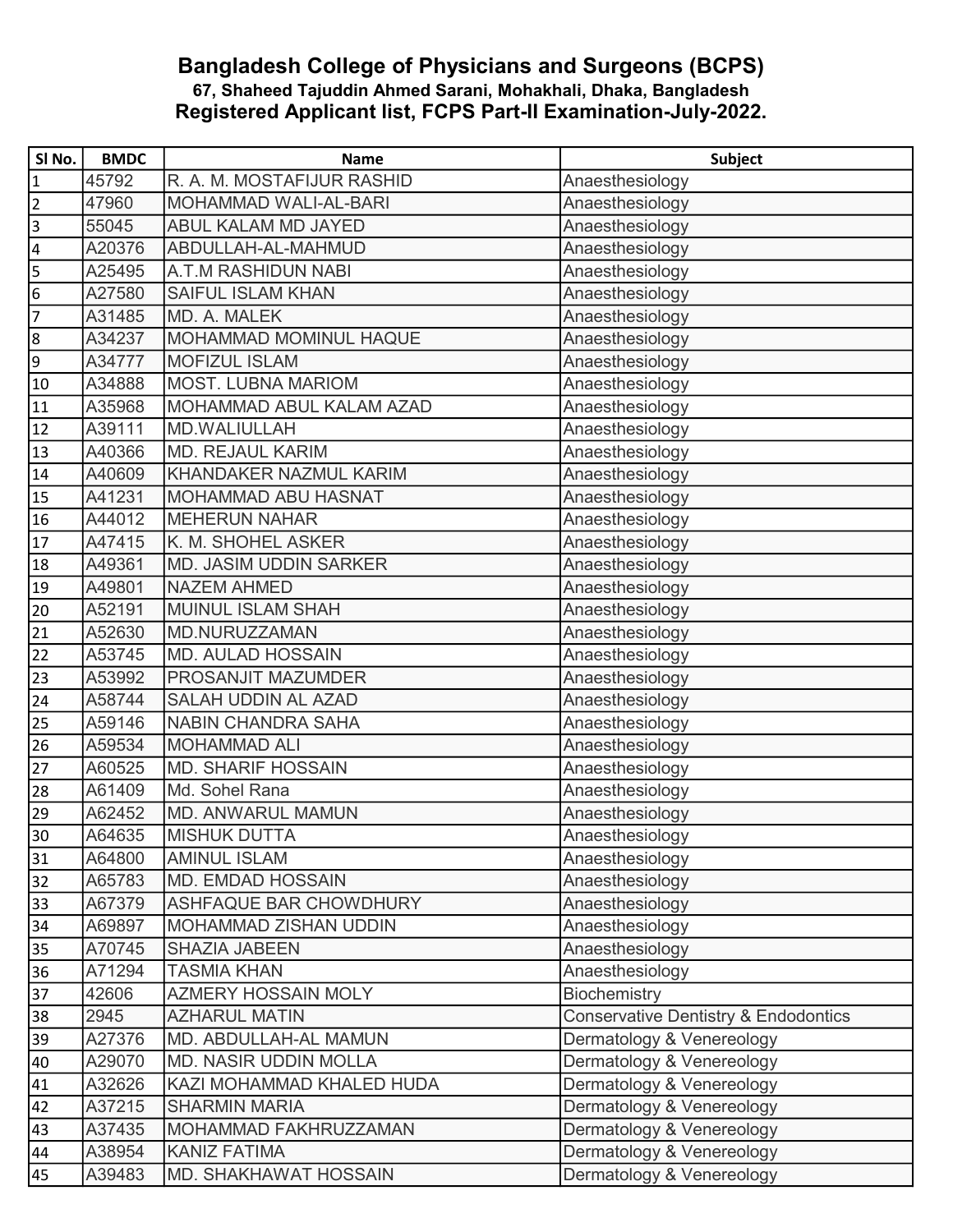| SI No.          | <b>BMDC</b> | <b>Name</b>                        | <b>Subject</b>            |
|-----------------|-------------|------------------------------------|---------------------------|
| 46              | A39897      | <b>MOHAMMAD ANWARUL HAQUE</b>      | Dermatology & Venereology |
| 47              | A42788      | <b>MOSAMMAT SULTANA AKHTER</b>     | Dermatology & Venereology |
| 48              | A43446      | <b>SHAHNAJ SULTANA</b>             | Dermatology & Venereology |
| 49              | A46780      | <b>SAZIA AFRIN</b>                 | Dermatology & Venereology |
| 50              | A47392      | <b>MD.TAUHIDUR RAHMAN</b>          | Dermatology & Venereology |
| 51              | A49672      | DR. MD. MAHMUDUZZAMAN              | Dermatology & Venereology |
| 52              | A50273      | <b>SADIA RUBANA NILA</b>           | Dermatology & Venereology |
| $\overline{53}$ | A57984      | YASMIN ARA ZAMAN                   | Dermatology & Venereology |
| 54              | A26566      | <b>MD. HAFIZUR RAHMAN</b>          | Haematology               |
| 55              | A28615      | <b>ABDUL MOTALEB</b>               | Haematology               |
| 56              | A39846      | ABU YOUSUF MD. NAZIM UDDIN         | Haematology               |
| 57              | A40415      | <b>ALAMGIR AHMED</b>               | Haematology               |
| 58              | A46978      | <b>TANIA TASNOVA</b>               | Haematology               |
| $\overline{59}$ | A45415      | <b>AMENA AKHTAR</b>                | Histopathology            |
| 60              | A47904      | <b>MOWRI RAHMAN</b>                | Histopathology            |
| 61              | A49396      | <b>TAMANNA BINTA HASAN</b>         | Histopathology            |
| 62              | A57010      | FAHAD MOHAMMAD SADAT               | Histopathology            |
| 63              | 21750       | <b>GOPAL CHANDRA MAZUMDER</b>      | <b>Medicine</b>           |
| 64              | 22444       | <b>SHYAMAL KRISHNA MONDAL</b>      | Medicine                  |
| 65              | 26428       | MD. MOYDUL HOQUE                   | Medicine                  |
| 66              | 28392       | MD. JABED IQBAL                    | Medicine                  |
| 67              | 28822       | MD.AKHTARUZZAMAN                   | Medicine                  |
| 68              | 29792       | ZAMAL UDDIN AHMED                  | Medicine                  |
| 69              | 31099       | Md. Golam Rahman                   | Medicine                  |
| 70              | 32056       | <b>ANUSEN DAS GUPTA</b>            | Medicine                  |
| 71              | 33997       | <b>ANEEK CHANDA</b>                | Medicine                  |
| 72              | 34452       | MD. MARTUZAR RAHMAN                | Medicine                  |
| 73              | 34457       | ABUL FAZAL MOHAMMAD SHAMSUL AREFIN | Medicine                  |
| 74              | 35041       | MOHAMMAD SHAJEDUR RAHMAN           | Medicine                  |
| 75              | 35114       | <b>MOHAMMAD SAIFULLAH</b>          | Medicine                  |
| 76              | 35331       | <b>MD. ABUL FARAH JEWEL</b>        | Medicine                  |
| 77              | 35583       | <b>SAMIUL ALAM</b>                 | Medicine                  |
| 78              | 36431       | <b>PULIN BIHARI DHAR</b>           | Medicine                  |
| 79              | 36432       | <b>MD. REJAUL KARIM</b>            | Medicine                  |
| 80              | 36492       | <b>BISWAJIT BHATTACHARYYA</b>      | Medicine                  |
| 81              | 36709       | <b>NUR MOHAMMAD HOSSAIN</b>        | Medicine                  |
| 82              | 36967       | MD. HARUNOR RASHID CHOWDHURY       | Medicine                  |
| 83              | 37359       | <b>S M ABU SAYEED</b>              | Medicine                  |
| 84              | 38229       | Md. Nurul Islam                    | Medicine                  |
| 85              | 38354       | <b>MOHAMMAD NAZRUL ISLAM</b>       | Medicine                  |
| 86              | 38579       | <b>DR.ISHRAT LAILA</b>             | Medicine                  |
| 87              | 39233       | <b>MD. NASIR UDDIN</b>             | Medicine                  |
| 88              | 40026       | <b>ZAKI IBRAHIM</b>                | Medicine                  |
| 89              | 40488       | <b>MOHAMMAD SHAHBAZ</b>            | Medicine                  |
| 90              | 41132       | <b>SUSHANTA BARUA</b>              | Medicine                  |
| 91              | 41282       | MOHAMMAD NAZMUL HASAN              | Medicine                  |
| 92              | 41668       | <b>MD. EKRAMUL KABIR</b>           | Medicine                  |
| 93              | 41943       | APARNA RANI KARMAKAR               | Medicine                  |
| 94              | 42093       | <b>MOHAMMAD RABIUL HASAN</b>       | Medicine                  |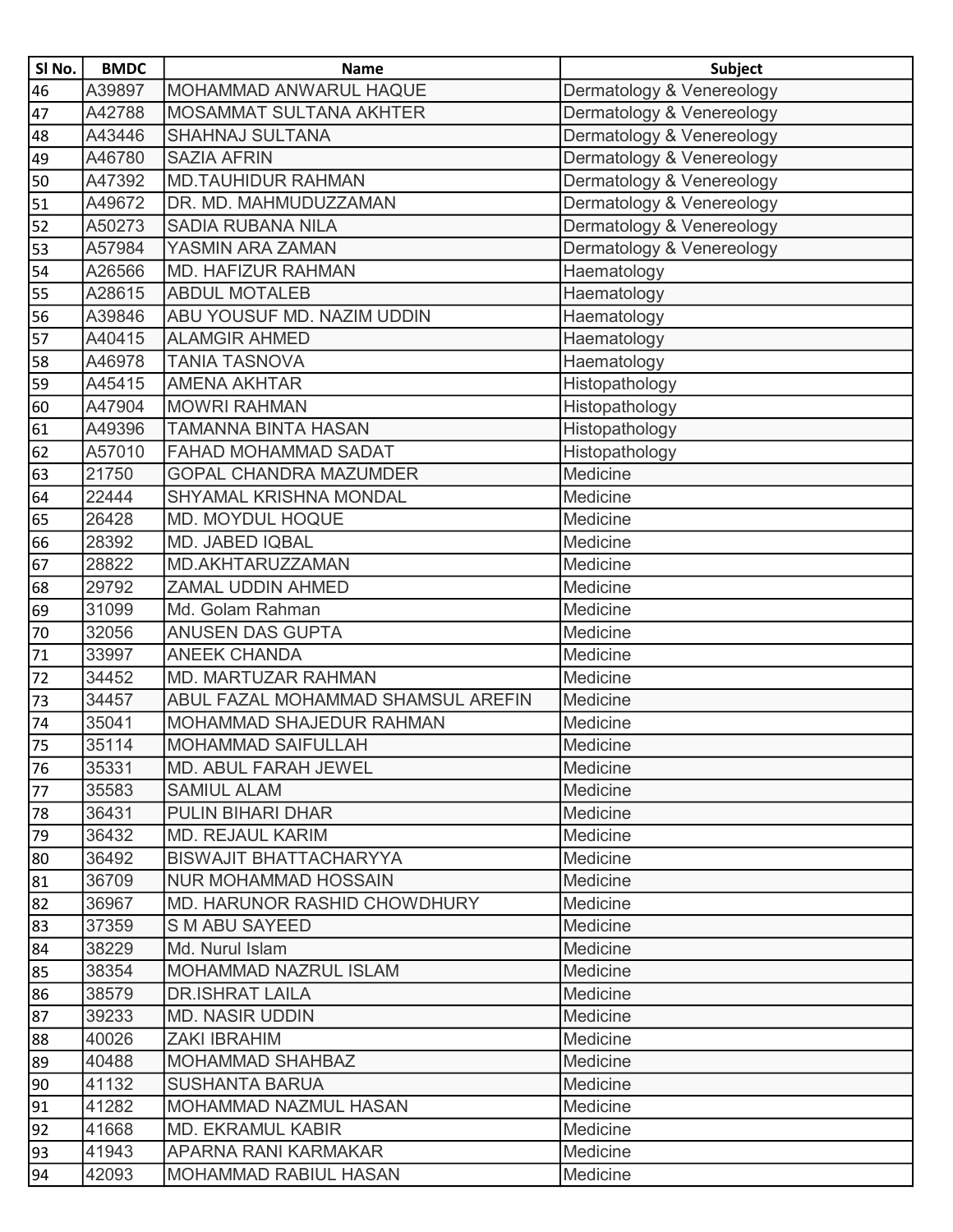| SI No.          | <b>BMDC</b> | <b>Name</b>                                | <b>Subject</b> |
|-----------------|-------------|--------------------------------------------|----------------|
| 95              | 42263       | <b>SOHEL HASAN</b>                         | Medicine       |
| 96              | 42320       | MD SHAFIKUL ISLAM KHAN                     | Medicine       |
| $\overline{97}$ | 42494       | <b>MD. ABDUL WADUD</b>                     | Medicine       |
| 98              | 42880       | <b>MD. MIZANUR RAHMAN</b>                  | Medicine       |
| 99              | 43318       | PARTHA BHATTACHARYYA                       | Medicine       |
| 100             | 48337       | <b>SARITA AMIN</b>                         | Medicine       |
| 101             | 51346       | <b>ERSHAD MONDAL</b>                       | Medicine       |
| 102             | 51354       | <b>MD ANAMUL HAQUE</b>                     | Medicine       |
| 103             | 51965       | <b>TASLIMA AKTER</b>                       | Medicine       |
| 104             | 53213       | <b>MD. RAHMAT ULLAH</b>                    | Medicine       |
| 105             | 66849       | <b>MD. MINHAZ UDDIN</b>                    | Medicine       |
| 106             | 68338       | <b>SHAYEKH FERDOUSH</b>                    | Medicine       |
| 107             | 72801       | <b>MUHAMMAD SAIFUL ISLAM</b>               | Medicine       |
| 108             | A17916      | <b>SHARIF UDDIN AHMED</b>                  | Medicine       |
| 109             | A19785      | RANA JAHIRUDDIN MOHAMMED                   | Medicine       |
| 110             | A20257      | MOHAMMED ZAKARIA CHOWDHURY                 | Medicine       |
| 111             | A22133      | <b>MUHAMMAD ELIYAS</b>                     | Medicine       |
| 112             | A24570      | <b>MD GOLAM MOSTOFA</b>                    | Medicine       |
| 113             | A25280      | <b>MD. MAIN UDDIN MIZI</b>                 | Medicine       |
| 114             | A25336      | <b>DILIP KUMAR SARKER</b>                  | Medicine       |
| 115             | A26613      | <b>RATAN KUMAR DHALI</b>                   | Medicine       |
| 116             | A26739      | <b>MD.ROBIUL ISLAM</b>                     | Medicine       |
| $\sqrt{117}$    | A27524      | <b>MD. AHSAN ZAKIR</b>                     | Medicine       |
| 118             | A27745      | MOHAMMAD AKHTARUL ISLAM CHOWDHURY          | Medicine       |
| 119             | A28365      | <b>MONOJ SINHA</b>                         | Medicine       |
| 120             | A28985      | <b>MAMUNUR REZA</b>                        | Medicine       |
| 121             | A29000      | MOHAMMED GOLAM MOSTAFA                     | Medicine       |
| 122             | A29264      | MOHAMMAD MIZANUR RAHMAN BHUYIAN            | Medicine       |
| 123             | A29265      | <b>KABIR AHMED</b>                         | Medicine       |
| 124             | A29794      | MD. KHALEQUZZAMAN SARKER                   | Medicine       |
| 125             | A30029      | <b>MOHAMMAD FARHAD HOSSAIN SARKER</b>      | Medicine       |
| 126             | A30322      | MOHAMMAD REZAUL KARIM                      | Medicine       |
| 127             | A30439      | <b>MIR ATIQUR RAHAMAN</b>                  | Medicine       |
| 128             | A30788      | <b>MD. KAMAL HOSSAIN</b>                   | Medicine       |
| 129             | A31050      | <b>MD. MOINUL ABEDIN</b>                   | Medicine       |
| 130             | A31295      | MOHAMMAD ZAKIR HOSSAIN                     | Medicine       |
| 131             | A31344      | MUHAMMED KUDRAT-E-KHUDA                    | Medicine       |
| 132             | A31445      | PRONOY KANTI DAS                           | Medicine       |
| 133             | A31529      | <b>Syed Faravee Masud</b>                  | Medicine       |
| 134             | A31830      | <b>NUSRAT SHARMIN</b>                      | Medicine       |
| 135             | A31843      | MOHAMMAD MANZUR MURSHED                    | Medicine       |
| 136             | A31867      | <b>MOHAMMAD FARUQ HOSAIN</b>               | Medicine       |
| 137             | A31902      | <b>MOHAMMED IQBAL HOSSAIN</b>              | Medicine       |
| 138             | A31904      | <b>MD ZAHIRUL ISLAM CHOWDHURY</b>          | Medicine       |
| 139             | A32006      | <b>MD JAHANGIR KABIR</b>                   | Medicine       |
| 140             | A32073      | ROKSANA AHMED                              | Medicine       |
| 141             | A32112      | MUHAMMAD MOAZZEM HOSSAIN CHOWDHURYMedicine |                |
| 142             | A32120      | MD. MOFFIZUR RAHMAN CHOWDHURY              | Medicine       |
| 143             | A32264      | <b>MD. OSMAN GANI</b>                      | Medicine       |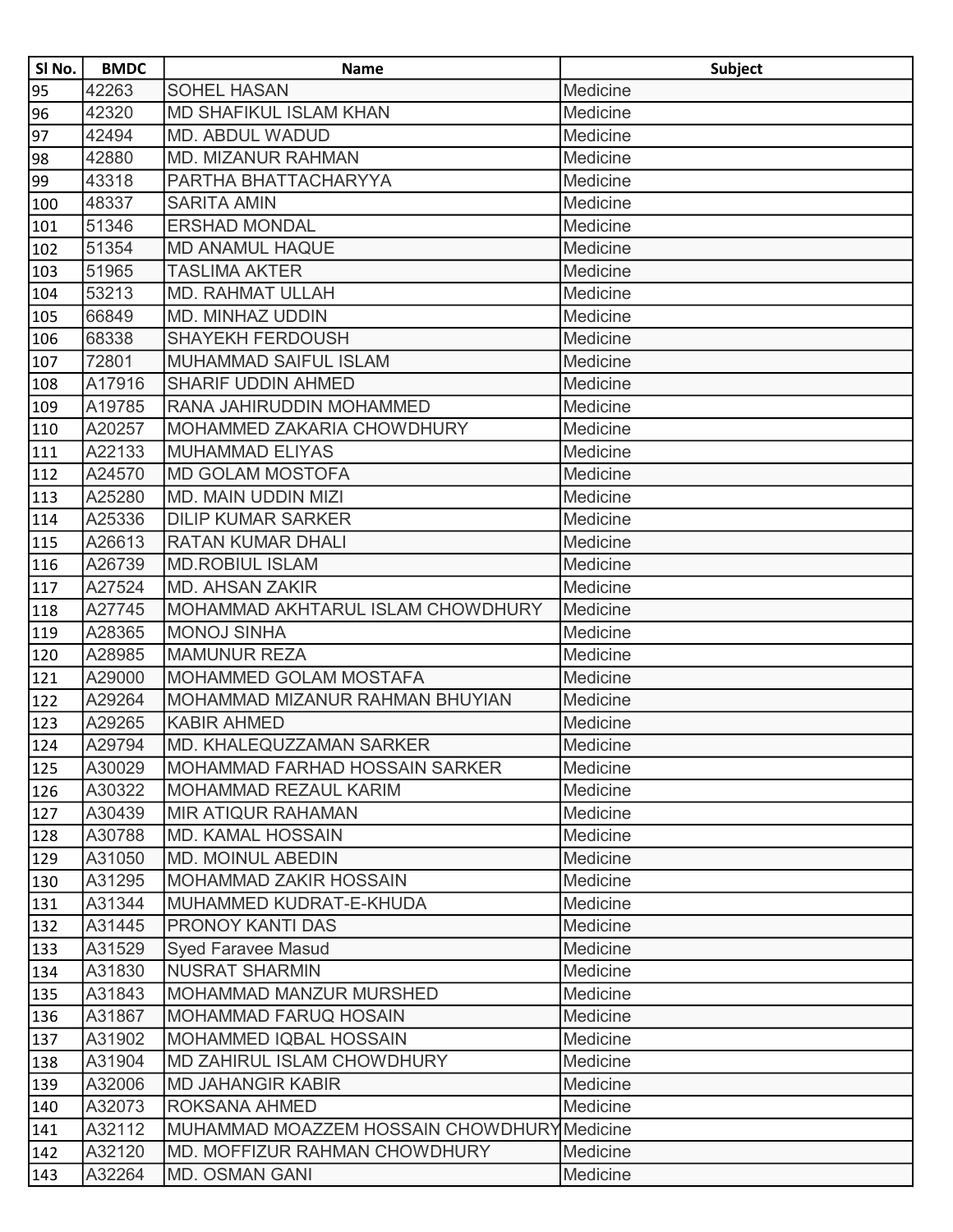| SI No.       | <b>BMDC</b> | <b>Name</b>                         | <b>Subject</b> |
|--------------|-------------|-------------------------------------|----------------|
| 144          | A32411      | <b>MARUFA RAHMAN</b>                | Medicine       |
| 145          | A32481      | ABU KAISAR MOHAMMAD MOSIAT ULLAH    | Medicine       |
| 146          | A32531      | <b>MUHAMMED AYUB ALI</b>            | Medicine       |
| 147          | A32569      | MD. ABU TALEB                       | Medicine       |
| 148          | A32722      | <b>MOHAMMAD SIRAJUL ISLAM</b>       | Medicine       |
| 149          | A32837      | <b>MOHAMMED RAFIQUL ISLAM</b>       | Medicine       |
| 150          | A32940      | <b>MD. GOLAM SARWAR</b>             | Medicine       |
| 151          | A32943      | <b>DILIP CHOWDHURY</b>              | Medicine       |
| 152          | A32971      | MOHAMMAD NIAMUL KABIR KHAN SIDDIQUE | Medicine       |
| 153          | A33010      | <b>AHMED AL MONTASIR</b>            | Medicine       |
| 154          | A33040      | <b>NISHAT AHMED</b>                 | Medicine       |
| 155          | A33063      | <b>SAKHAWAT SULTAN</b>              | Medicine       |
| 156          | A33142      | MOHAMMED ATAUR RAHMAN CHOWDHURY     | Medicine       |
| 157          | A33182      | <b>SUMAN DAS</b>                    | Medicine       |
| 158          | A33387      | MUHAMMAD SAYADUL BASHAR             | Medicine       |
| $\sqrt{159}$ | A33503      | Muhammad Fakhrul Islam              | Medicine       |
| 160          | A33606      | <b>SUDIP BARUA</b>                  | Medicine       |
| 161          | A33818      | <b>SK.REZAUL HAQUE</b>              | Medicine       |
| 162          | A33917      | <b>MOHAMMAD MOTIUR RAHAMAN</b>      | Medicine       |
| 163          | A33936      | <b>UZZAL CHAKRABORTY</b>            | Medicine       |
| 164          | A34170      | <b>MOHMMAD BADRUL ALAM</b>          | Medicine       |
| 165          | A34380      | <b>KHALED MAHMUD</b>                | Medicine       |
| 166          | A34428      | <b>GOLAM SARWAR AHMED</b>           | Medicine       |
| 167          | A34431      | <b>SESANUJ CHOWDHURY</b>            | Medicine       |
| 168          | A34526      | <b>MOHAMMAD IBRAHIM</b>             | Medicine       |
| 169          | A34661      | <b>ASHIT BARAN DUTTA</b>            | Medicine       |
| 170          | A34854      | MOHAMMAD JAMIL AKTHER CHOUDHURY     | Medicine       |
| 171          | A34951      | <b>MD.MOBASSER BILLAH</b>           | Medicine       |
| 172          | A35064      | <b>IMRAN AHAMMED</b>                | Medicine       |
| $\sqrt{173}$ | A35466      | MOHAMMAD TAUFIQ-UL-ALAM             | Medicine       |
| 174          | A35577      | <b>MD. SHAFIQUL ALAM</b>            | Medicine       |
| 175          | A35595      | <b>PRAN KRISHNA SHADHU KHA</b>      | Medicine       |
| 176          | A35791      | <b>MOHAMMAD REAZUL ISLAM</b>        | Medicine       |
| 177          | A35833      | MUHAMMED SHURUJ ALI TALUKDER        | Medicine       |
| 178          | A35928      | MOHAMMAD SHAHIDUL ISLAM BHUIYAN     | Medicine       |
| 179          | A36009      | <b>ABDULLAH AL PARVEZ</b>           | Medicine       |
| 180          | A36195      | C. M. SHAMIM KABIR                  | Medicine       |
| 181          | A36375      | <b>MOHAMMAD ISMAIL</b>              | Medicine       |
| 182          | A36390      | FARZANA SULTANA                     | Medicine       |
| 183          | A36450      | <b>MOHAMMAD MOHSIN KABIR</b>        | Medicine       |
| 184          | A36484      | <b>KOWSHIK DAS GUPTA</b>            | Medicine       |
| 185          | A36508      | A. K. M. MIZANUR RAHMAN             | Medicine       |
| 186          | A36529      | PALASH KUMAR DEB NATH               | Medicine       |
| 187          | A36634      | <b>MD. AL MAMUN</b>                 | Medicine       |
| 188          | A36638      | PRABAL CHAKRABORTY                  | Medicine       |
| 189          | A36767      | <b>MOHAMMED NURUN NABI</b>          | Medicine       |
| 190          | A36850      | <b>MOHAMMAD RAFIQUL KABIR</b>       | Medicine       |
| 191          | A36879      | <b>FANTASIR MD SHIBLY AL AMIN</b>   | Medicine       |
| 192          | A36981      | <b>Uttam Kumar Dey</b>              | Medicine       |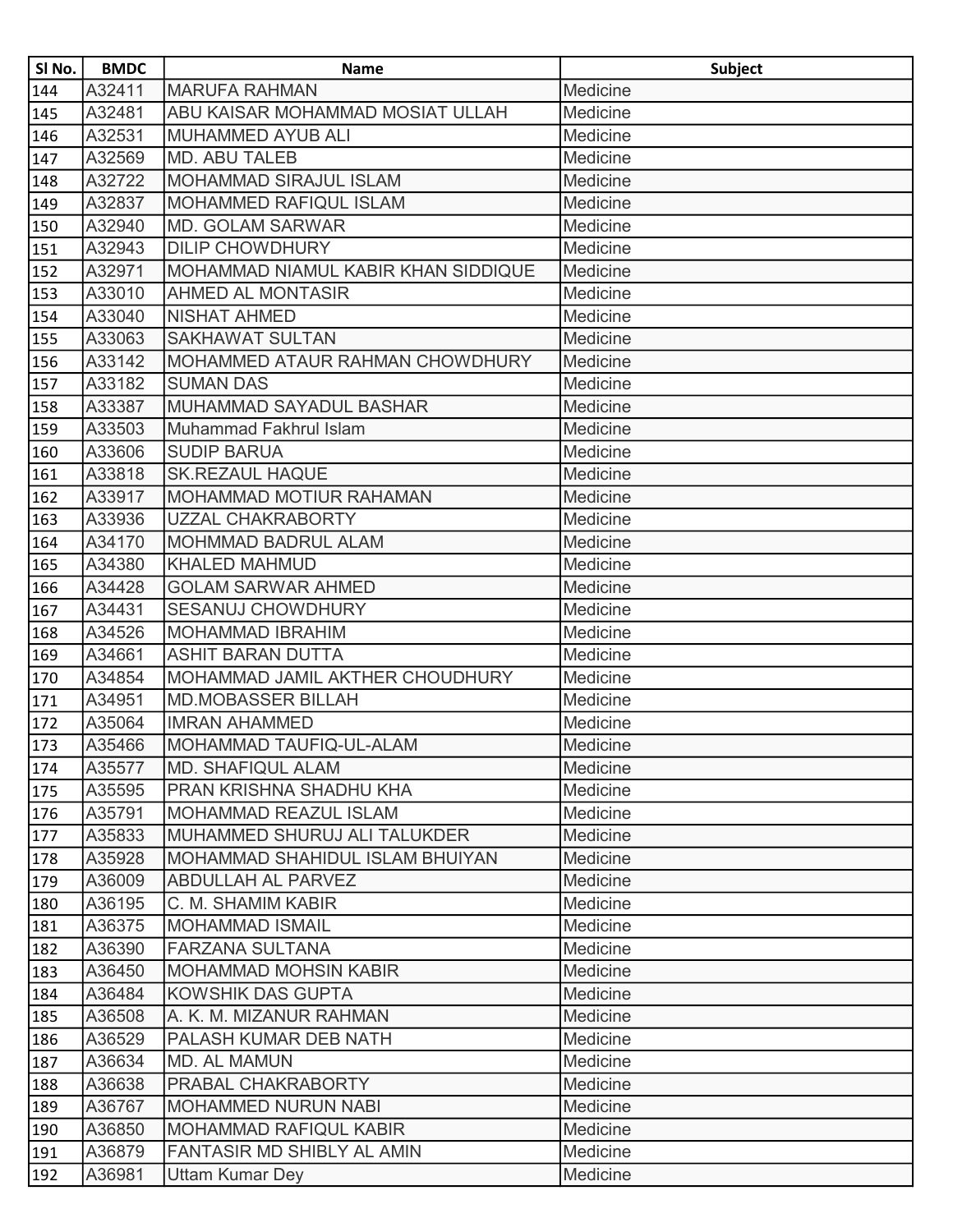| SI No. | <b>BMDC</b> | <b>Name</b>                     | <b>Subject</b> |
|--------|-------------|---------------------------------|----------------|
| 193    | A37136      | <b>MOHAMMAD MASUDUL HASAN</b>   | Medicine       |
| 194    | A37340      | MOHAMMAD SANOWER HOSSAIN KHAN   | Medicine       |
| 195    | A37388      | <b>SANKAR KUMER PAUL</b>        | Medicine       |
| 196    | A37448      | AL-AMIN MD. MAMUN IBNE ASHRAFI  | Medicine       |
| 197    | A37505      | A.K.M. FAZLUL KADER             | Medicine       |
| 198    | A37581      | MOHAMMAD ASADUZZAMAN TUHIN      | Medicine       |
| 199    | A37599      | MD. FAROOQUE-Z-ZZAMAN           | Medicine       |
| 200    | A37662      | <b>MOHAMMAD SHIFUL ISLAM</b>    | Medicine       |
| 201    | A37681      | MOHAMMAD RASHED MAHMUD          | Medicine       |
| 202    | A37707      | <b>MOHAMMAD TAREQ RAHMAN</b>    | Medicine       |
| 203    | A38084      | <b>ABDULLAH AL MEHADI</b>       | Medicine       |
| 204    | A38120      | <b>TAMANNA NAEEM NUR</b>        | Medicine       |
| 205    | A38132      | <b>MD. NAZMUL AHSAN</b>         | Medicine       |
| 206    | A38171      | <b>JERIN SHAMMI RAHMAN KHAN</b> | Medicine       |
| 207    | A38211      | KHONDAKER SYEDUS SALEHIN        | Medicine       |
| 208    | A38253      | <b>MD. ATIQUR RAHMAN</b>        | Medicine       |
| 209    | A38388      | <b>MUSTAFA AOLAD HOSSAIN</b>    | Medicine       |
| 210    | A38410      | <b>MD. SHAHIN MIAH</b>          | Medicine       |
| 211    | A38479      | <b>ARIF MAHMUD</b>              | Medicine       |
| 212    | A38732      | <b>FAIAZ AHMAD FAISAL</b>       | Medicine       |
| 213    | A38856      | <b>ASIM KUMAR SAHA</b>          | Medicine       |
| 214    | A39063      | <b>MAHBUB ALAM RASEL</b>        | Medicine       |
| 215    | A39176      | MUHAMMAD KHAIRUL HASAN          | Medicine       |
| 216    | A39264      | <b>MD. MAHAMUDUL HASAN</b>      | Medicine       |
| 217    | A39287      | SHEIKH IQBAL HOSSAIN            | Medicine       |
| 218    | A39466      | MUHAMMAD ANWAR HOSSAIN          | Medicine       |
| 219    | A39543      | S. M. SAROWAR MURSHED           | Medicine       |
| 220    | A39791      | <b>KAZI MAZHARUL ISLAM</b>      | Medicine       |
| 221    | A39822      | <b>FARHAN IMRAN</b>             | Medicine       |
| 222    | A39942      | <b>MD. SHADAT HOSSAIN</b>       | Medicine       |
| 223    | A39943      | <b>ARIF MAHMUD</b>              | Medicine       |
| 224    | A39989      | <b>MD. ABDUL HAMID</b>          | Medicine       |
| 225    | A40034      | MD. IBRAHIM                     | Medicine       |
| 226    | A40126      | <b>NASIR UDDIN</b>              | Medicine       |
| 227    | A40186      | <b>MD.MASUD MOLLAH</b>          | Medicine       |
| 228    | A40331      | <b>MOHAMMAD BAZLUR RAHMAN</b>   | Medicine       |
| 229    | A40346      | <b>BIPLOB KUMER DHAR</b>        | Medicine       |
| 230    | A40400      | <b>NABINA LALA</b>              | Medicine       |
| 231    | A40589      | <b>TAPAN KUMAR DAS</b>          | Medicine       |
| 232    | A40629      | NAZRUL BAKTH CHOWDHURY          | Medicine       |
| 233    | A40650      | <b>TANZEENA HOSSAIN</b>         | Medicine       |
| 234    | A40815      | <b>MD. MAHBUB HASAN</b>         | Medicine       |
| 235    | A40828      | <b>ROKSANA AKTER</b>            | Medicine       |
| 236    | A40838      | <b>TANVIR AHMED</b>             | Medicine       |
| 237    | A41018      | S. M. ZAHIDUL ISLAM             | Medicine       |
| 238    | A41022      | <b>MD. KHAIRUL BASHAR</b>       | Medicine       |
| 239    | A41027      | <b>NIGAR SULTANA AHMED</b>      | Medicine       |
| 240    | A41037      | MUHAMMAD RAMJAN ALI             | Medicine       |
| 241    | A41068      | <b>ANJAN CHOWDHURY</b>          | Medicine       |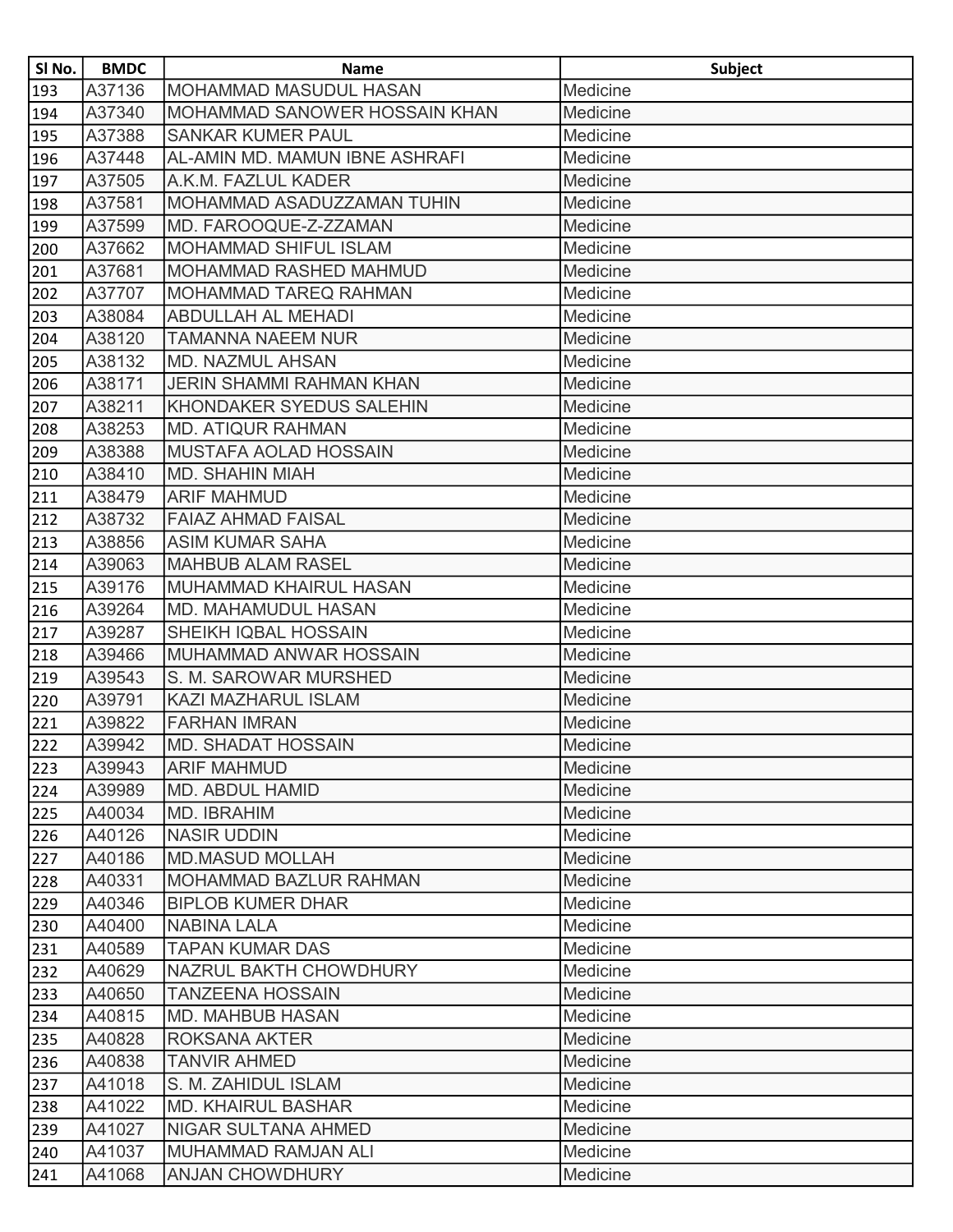| SI No. | <b>BMDC</b> | <b>Name</b>                       | <b>Subject</b> |
|--------|-------------|-----------------------------------|----------------|
| 242    | A41095      | <b>MOHAMMAD MONIRUL MANNAN</b>    | Medicine       |
| 243    | A41107      | <b>MD. DELOWER HOSSAIN</b>        | Medicine       |
| 244    | A41109      | <b>MAHADI MASUD</b>               | Medicine       |
| 245    | A41208      | <b>MD. NIZAM UDDIN</b>            | Medicine       |
| 246    | A41235      | <b>MD. ATIKUL ISLAM</b>           | Medicine       |
| 247    | A41258      | AYNUL KABIR CHOWDHURY             | Medicine       |
| 248    | A41288      | SARKER MOHAMMAD TAUHID JAMIL      | Medicine       |
| 249    | A41296      | MD. ABDULLAH- AL- MURAD           | Medicine       |
| 250    | A41310      | <b>MD. ASADUL ISLAM</b>           | Medicine       |
| 251    | A41318      | MOHAMMAD MOBARAK HOSSAIN          | Medicine       |
| 252    | A41350      | MD. MALEQUL AFTUB BHUIYAN         | Medicine       |
| 253    | A41396      | <b>MD.SALIM SHAHED</b>            | Medicine       |
| 254    | A41400      | PRABAL DUTTA ADHIKARY             | Medicine       |
| 255    | A41474      | A. K. M. KUDRAT-E-KHUDA           | Medicine       |
| 256    | A41543      | MOHAMMAD ANOWARUL AZIM            | Medicine       |
| 257    | A41563      | SABBIR JASHIM AHMED               | Medicine       |
| 258    | A41611      | <b>MD. TANVIR HOSSAIN</b>         | Medicine       |
| 259    | A41616      | <b>MD. MOSTAFIZUR RAHMAN</b>      | Medicine       |
| 260    | A41684      | <b>DEBASISH BHOWMICK</b>          | Medicine       |
| 261    | A41694      | MOHAMMAD ASRAFUZZAMAN             | Medicine       |
| 262    | A41795      | <b>MD ALI ASHRAF JUWEL</b>        | Medicine       |
| 263    | A41891      | MOHAMMAD DELWAR HOSSAIN MOLLAH    | Medicine       |
| 264    | A41926      | <b>MD. NAOSHAD KHAN</b>           | Medicine       |
| 265    | A41939      | <b>TAPARESH BISWAS</b>            | Medicine       |
| 266    | A42112      | DR. MD. ASHEKUR RAHMAN            | Medicine       |
| 267    | A42160      | MD. ROKONUZZAMAN                  | Medicine       |
| 268    | A42201      | A.H.M. SAROWAR HOSSAIN CHOWDHURY  | Medicine       |
| 269    | A42240      | MOHAMMAD SHEIKH HASIBUR REZA      | Medicine       |
| 270    | A42262      | DR. MD. AUSAFUL ISLAM RASAL       | Medicine       |
| 271    | A42351      | <b>MD MASUDUZZAMAN</b>            | Medicine       |
| 272    | A42498      | <b>RAJIB ROY</b>                  | Medicine       |
| 273    | A42503      | <b>AYESHA SAMDANI</b>             | Medicine       |
| 274    | A42508      | <b>MD. ABDUL ALIM SARKAR</b>      | Medicine       |
| 275    | A42551      | MUSAMMAT FAHIMA KHATUN            | Medicine       |
| 276    | A42625      | <b>MD. FARABI HALIM</b>           | Medicine       |
| 277    | A42714      | <b>ANJAN KUMAR PAUL</b>           | Medicine       |
| 278    | A42879      | <b>ABU SAYED MD SHAHED BILLAL</b> | Medicine       |
| 279    | A43012      | <b>MD. HARUN OR RASHID</b>        | Medicine       |
| 280    | A43020      | MD. SAIFUZZAMAN SAYEED            | Medicine       |
| 281    | A43029      | <b>MOHAMMAD BILLAL HOSSAIN</b>    | Medicine       |
| 282    | A43076      | MD. SHAMIM-AL-MAMUN               | Medicine       |
| 283    | A43109      | <b>MD. MIZANUR RAHMAN SIKDER</b>  | Medicine       |
| 284    | A43120      | <b>MD.JAHEDUL ISLAM</b>           | Medicine       |
| 285    | A43156      | <b>ASADUZZAMAN CHOWDHURY</b>      | Medicine       |
| 286    | A43226      | <b>MD. AHAD BAKAS</b>             | Medicine       |
| 287    | A43243      | <b>HARIPADA ROY</b>               | Medicine       |
| 288    | A43278      | <b>KHADIZA RAHMAN</b>             | Medicine       |
| 289    | A43284      | <b>ELORA PARVEEN</b>              | Medicine       |
| 290    | A43293      | MD. MANJURUL HAQUE                | Medicine       |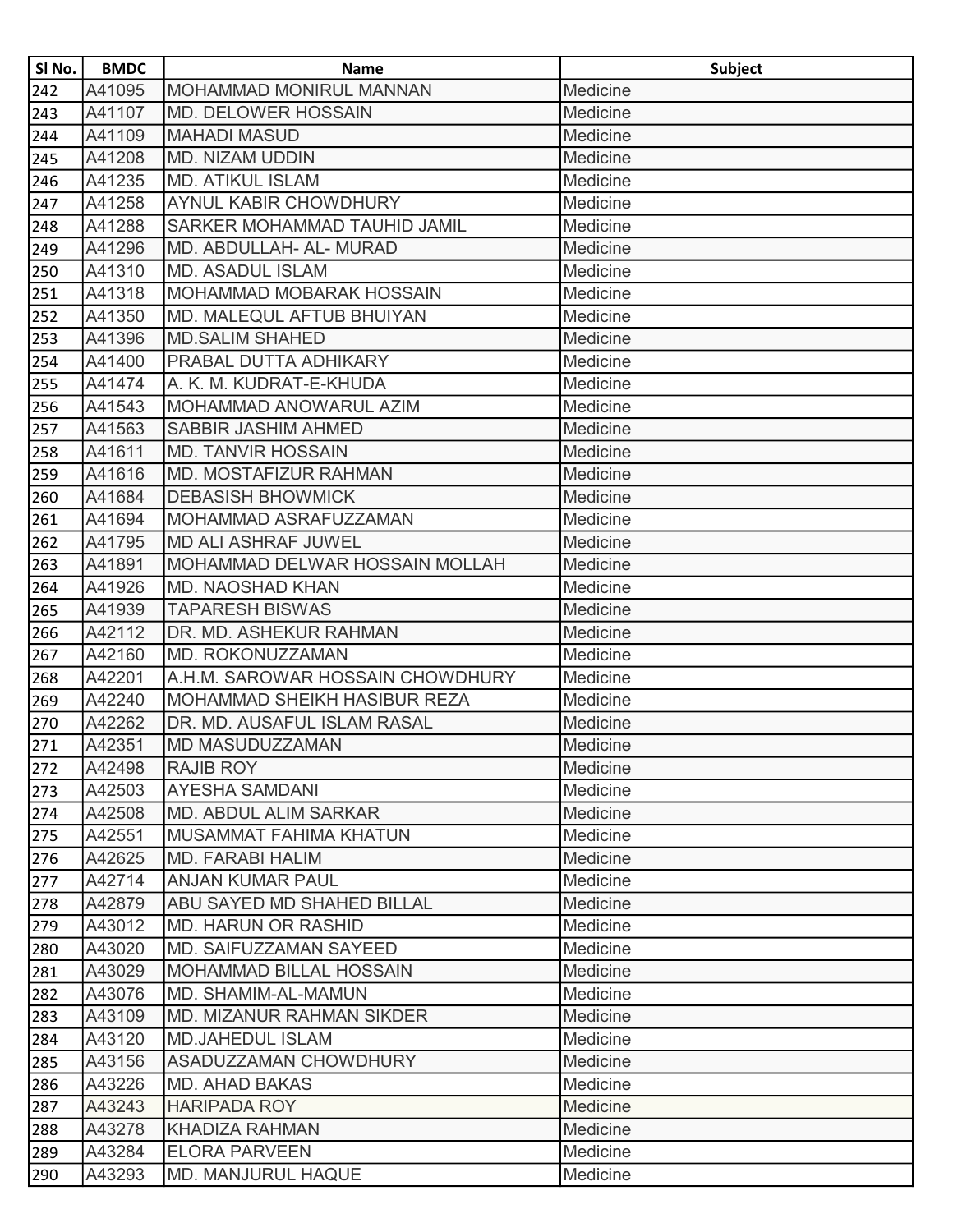| SI No. | <b>BMDC</b> | <b>Name</b>                                  | <b>Subject</b> |
|--------|-------------|----------------------------------------------|----------------|
| 291    | A43334      | <b>MAHMUDA BEGUM</b>                         | Medicine       |
| 292    | A43411      | ANJAN KUMER DEY                              | Medicine       |
| 293    | A43432      | MD. SOHRAB HOSSAIN                           | Medicine       |
| 294    | A43457      | <b>MD. MOKHLESUR RAHMAN</b>                  | Medicine       |
| 295    | A43464      | <b>SHARIF UDDIN AHMED</b>                    | Medicine       |
| 296    | A43486      | T. M. SHIBLI NOMAN                           | Medicine       |
| 297    | A43546      | <b>NASAR ABUL HASSAN</b>                     | Medicine       |
| 298    | A43640      | <b>MOHAMMAD TANBIR HASAN</b>                 | Medicine       |
| 299    | A43642      | CHOUDHURY MOHAMMAD FAZLE FAHIM MONT Medicine |                |
| 300    | A43661      | <b>FARHANA HAMID TINA</b>                    | Medicine       |
| 301    | A43721      | <b>ABDULLAH AL RATAN</b>                     | Medicine       |
| 302    | A43799      | <b>ANOWARA KHATUN</b>                        | Medicine       |
| 303    | A43933      | <b>MD RASHEDUL ISLAM</b>                     | Medicine       |
| 304    | A43987      | <b>MAMUNUR RASHID</b>                        | Medicine       |
| 305    | A44041      | <b>HIMADRI SHEKHOR SAHA</b>                  | Medicine       |
| 306    | A44042      | <b>MOHAMMAD REZAUL HAQUE</b>                 | Medicine       |
| 307    | A44146      | MD. MOKAMMEL- E- ELAHI                       | Medicine       |
| 308    | A44277      | SHAKHAWATUR RAHMAN                           | Medicine       |
| 309    | A44326      | <b>KAKALI HALDER</b>                         | Medicine       |
| 310    | A44369      | SHAMSUDDIN AL MASUD CHOWDHURY                | Medicine       |
| 311    | A44520      | <b>MD. MASUDUR RAHMAN</b>                    | Medicine       |
| 312    | A44529      | <b>MD. AMINUL ISLAM</b>                      | Medicine       |
| 313    | A44840      | <b>SABUJ BISWAS</b>                          | Medicine       |
| 314    | A44941      | <b>SUSHIL KUMER GHOSH</b>                    | Medicine       |
| 315    | A44978      | <b>RUHUL AMIN KHAN</b>                       | Medicine       |
| 316    | A44984      | <b>BISWAJIT CHAKRABORTY</b>                  | Medicine       |
| 317    | A45125      | <b>MD. LIAKAT HOSSAIN</b>                    | Medicine       |
| 318    | A45168      | <b>SAJIB CHOWDHURY</b>                       | Medicine       |
| 319    | A45229      | <b>ANOWAR AHMED</b>                          | Medicine       |
| 320    | A45360      | <b>FARZANA ISLAM</b>                         | Medicine       |
| 321    | A45492      | <b>MAHMUDUL HASAN SABUZ</b>                  | Medicine       |
| 322    | A45514      | <b>PALASH KUMAR PODDER</b>                   | Medicine       |
| 323    | A45525      | BIBEKANANDA BHATTACHARJYA                    | Medicine       |
| 324    | A45677      | <b>CHANCAL BARUA</b>                         | Medicine       |
| 325    | A45774      | A.S.M FARHAD KHAN                            | Medicine       |
| 326    | A45876      | MUHAMMAD SHAKHAWAT HOSSAIN                   | Medicine       |
| 327    | A45892      | <b>MD. NAZIR HOSSAIN</b>                     | Medicine       |
| 328    | A45919      | <b>MOHAMMAD RABIUL ALAM SARKER</b>           | Medicine       |
| 329    | A45935      | <b>MIZANUR RAHMAN</b>                        | Medicine       |
| 330    | A45960      | <b>ARINDAM MAJUMDER</b>                      | Medicine       |
| 331    | A45988      | <b>NAZIA ISLAM</b>                           | Medicine       |
| 332    | A46141      | <b>MASUD KARIM</b>                           | Medicine       |
| 333    | A46196      | ALI HASAN MD.MOULA                           | Medicine       |
| 334    | A46276      | MD. ASADUZZAMAN PATWARY                      | Medicine       |
| 335    | A46419      | <b>UMME KULSUM</b>                           | Medicine       |
| 336    | A46459      | <b>MD. HASHIBUL HASHAN</b>                   | Medicine       |
| 337    | A46540      | ABU SALEH MD. SAYEM                          | Medicine       |
| 338    | A46788      | MD. ALFANUZZAMAN                             | Medicine       |
| 339    | A46800      | PARTHASARATHI SIKDER                         | Medicine       |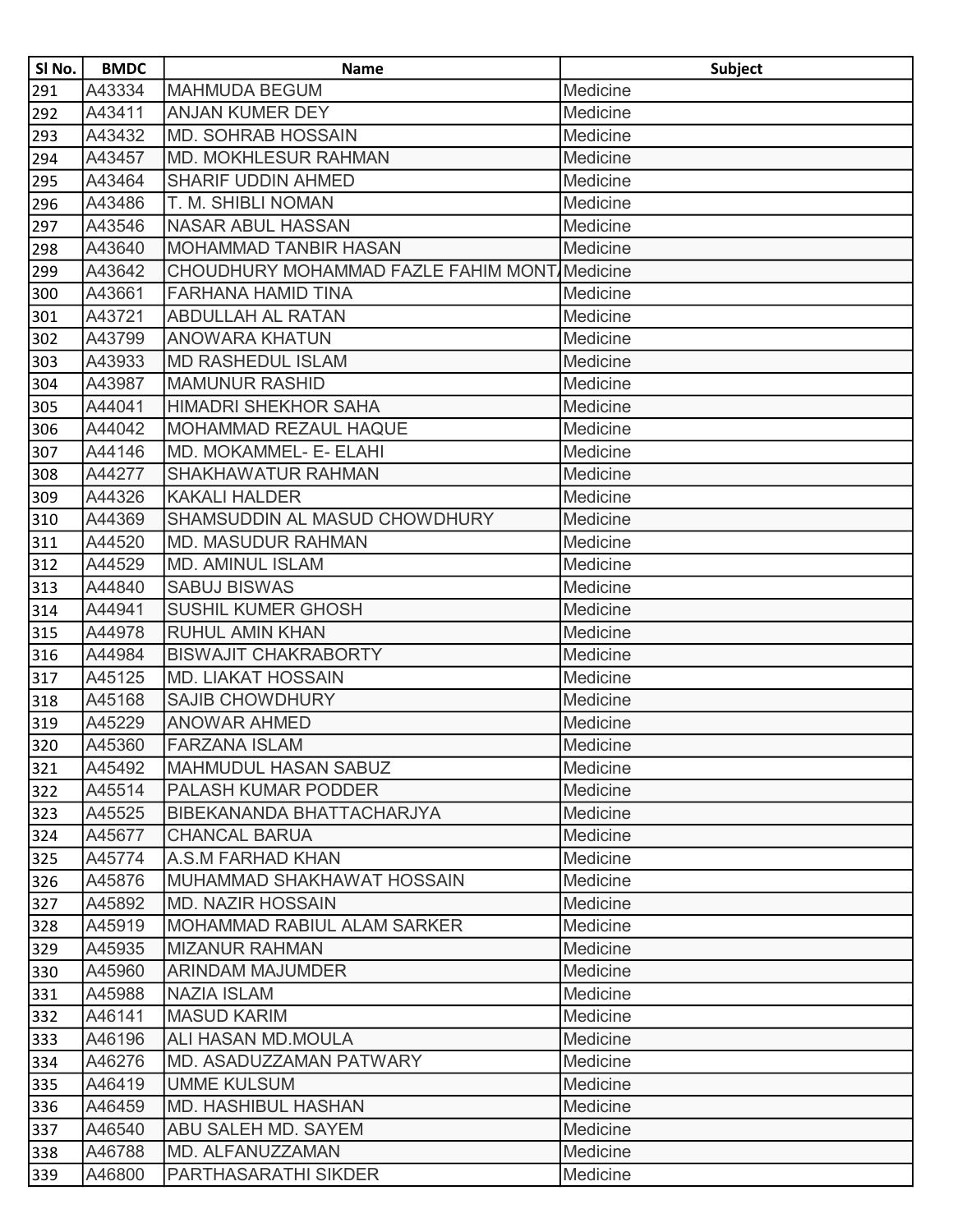| SI No. | <b>BMDC</b> | <b>Name</b>                          | <b>Subject</b> |
|--------|-------------|--------------------------------------|----------------|
| 340    | A46813      | MD. AKRAMUZZAMAN                     | Medicine       |
| 341    | A46840      | <b>MIRZA RUHUL AMIN</b>              | Medicine       |
| 342    | A46870      | <b>FARHANA RAZ</b>                   | Medicine       |
| 343    | A46876      | <b>CHOTON KANTI CHOWDHURY</b>        | Medicine       |
| 344    | A47042      | <b>MD. ERSHADUL HOQUE</b>            | Medicine       |
| 345    | A47079      | AHSANUDDIN MD. KHALED                | Medicine       |
| 346    | A47091      | <b>AL AMIN</b>                       | Medicine       |
| 347    | A47092      | <b>MD. FAYSAL HOSSAIN</b>            | Medicine       |
| 348    | A47127      | RATAN CHANDRA BHOWMIK                | Medicine       |
| 349    | A47128      | <b>UTPAL BARUA</b>                   | Medicine       |
| 350    | A47199      | <b>ANWAR AZAD</b>                    | Medicine       |
| 351    | A47205      | <b>MD. MAHMUDUL HAQUE</b>            | Medicine       |
| 352    | A47241      | DR. A.B.M. DELWAR HOSSAIN SAYEEDI    | Medicine       |
| 353    | A47295      | MOHAMMAD HASANUZZAMAN                | Medicine       |
| 354    | A47429      | <b>RAJU DEY</b>                      | Medicine       |
| 355    | A47629      | MUHAMMAD ARIFUL HAQUE                | Medicine       |
| 356    | A47633      | <b>MOHAMMAD KAMRUL HASAN PATWARI</b> | Medicine       |
| 357    | A47668      | <b>MD. MANIR HOSSAIN</b>             | Medicine       |
| 358    | A47897      | <b>MD. SAJJAD HUSSAIN</b>            | Medicine       |
| 359    | A48064      | MUHAMMAD MAHBUBUR RAHMAN             | Medicine       |
| 360    | A48107      | MD. RASHEDUZZAMAN                    | Medicine       |
| 361    | A48134      | MD. KHAIRUZZAMAN                     | Medicine       |
| 362    | A48177      | <b>IKRAMUL HASAN KHAN</b>            | Medicine       |
| 363    | A48178      | <b>MD. HANIFUL HOQUE</b>             | Medicine       |
| 364    | A48194      | <b>ABHIJIT DATTA</b>                 | Medicine       |
| 365    | A48322      | MD. FAISAL BIN SELIM KHAN            | Medicine       |
| 366    | A48326      | <b>MD. MUHITUL MATIN</b>             | Medicine       |
| 367    | A48345      | MD. MESBAH-UL ALAM                   | Medicine       |
| 368    | A48366      | <b>MOHAMMAD ALAMGIR HOSSAN</b>       | Medicine       |
| 369    | A48376      | A.H.M.MONZUR UDDIN                   | Medicine       |
| 370    | A48466      | MD. RASHID AHMED CHOWDHURY           | Medicine       |
| 371    | A48477      | TAYEF MD. TAHLIL ISLAM               | Medicine       |
| 372    | A48550      | MD. MOSTAFIZUR RAHMAN                | Medicine       |
| 373    | A48610      | <b>MD. AMINUL HOQUE</b>              | Medicine       |
| 374    | A48614      | <b>MOHAMMAD MOHSIN</b>               | Medicine       |
| 375    | A48637      | MOHAMMAD ABUL MONZUR                 | Medicine       |
| 376    | A48684      | <b>MD. BELLAL HOSSAIN</b>            | Medicine       |
| 377    | A48728      | MOHAMMAD AMIR KHASRU KANCHAN         | Medicine       |
| 378    | A48731      | <b>MD. AHASANUL KABIR</b>            | Medicine       |
| 379    | A48746      | <b>FARHANA AKHTER</b>                | Medicine       |
| 380    | A48844      | <b>MD. SUMON BHUIYAN</b>             | Medicine       |
| 381    | A48845      | <b>MD. TAREQUL ISLAM</b>             | Medicine       |
| 382    | A48848      | DR. ASHIK-E-ROBBANI                  | Medicine       |
| 383    | A48980      | <b>IMRAN CHOUDHURY</b>               | Medicine       |
| 384    | A49003      | ABDULLAH ZAKI BIN HUSSAIN            | Medicine       |
| 385    | A49051      | <b>MD. ARAFATUL ISLAM</b>            | Medicine       |
| 386    | A49072      | <b>KHADIJA AKTHER</b>                | Medicine       |
| 387    | A49076      | <b>MD. TOWHIDUL ISLAM</b>            | Medicine       |
| 388    | A49084      | <b>MD. AZIZUL HAQUE</b>              | Medicine       |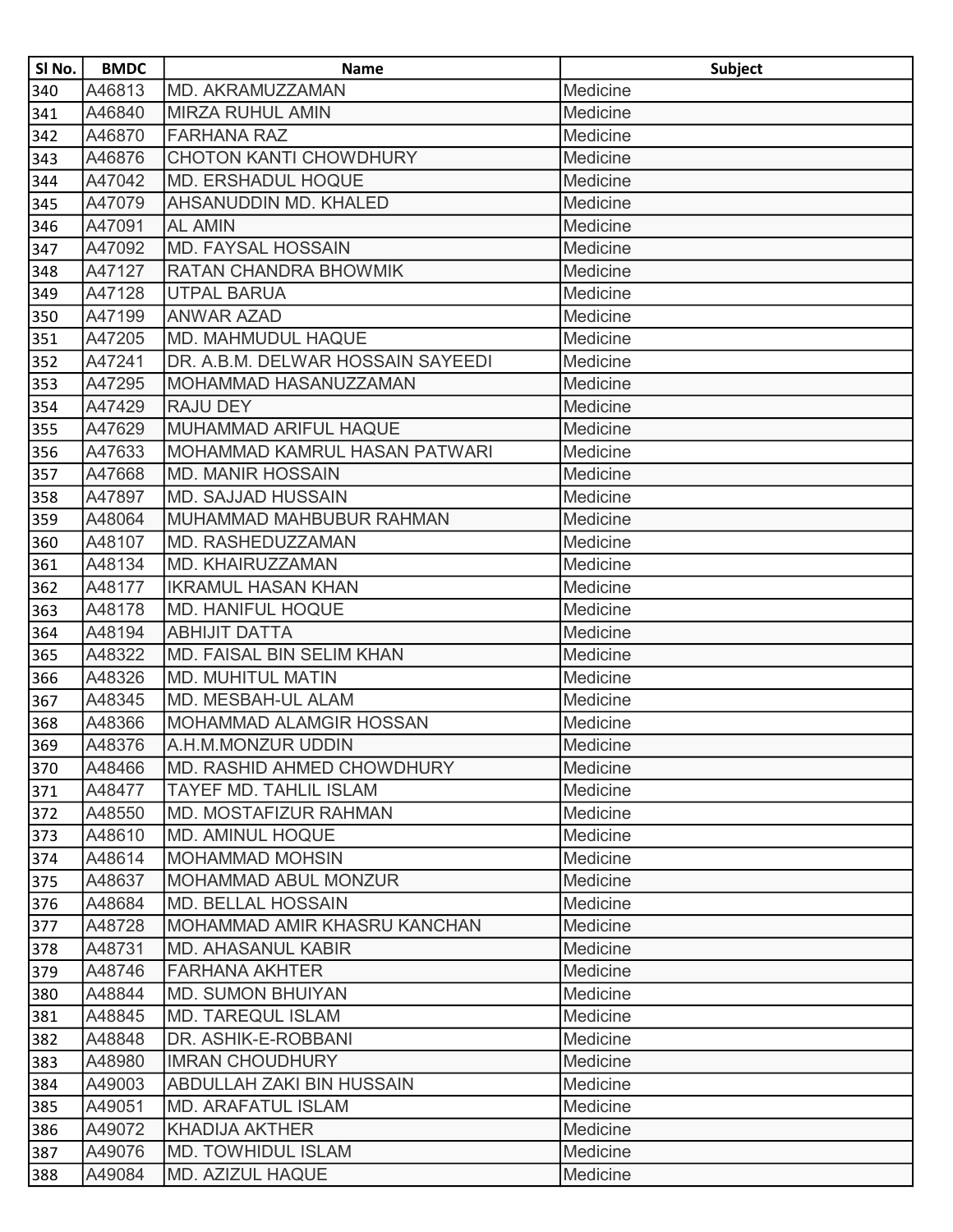| SI No. | <b>BMDC</b> | <b>Name</b>                     | <b>Subject</b> |
|--------|-------------|---------------------------------|----------------|
| 389    | A49185      | <b>MD. RAIHAN SAZZAD</b>        | Medicine       |
| 390    | A49197      | <b>ASMA HAFIZ</b>               | Medicine       |
| 391    | A49335      | K.M. NAZMUL ISLAM               | Medicine       |
| 392    | A49336      | <b>SUMAN DHAR</b>               | Medicine       |
| 393    | A49379      | MD. NAZMUL HAQ ( RONY)          | Medicine       |
| 394    | A49390      | <b>MD. LUTFAR RAHMAN</b>        | Medicine       |
| 395    | A49403      | <b>OSMAN GANI</b>               | Medicine       |
| 396    | A49431      | <b>MD.IFTEKHAR ALI</b>          | Medicine       |
| 397    | A49435      | <b>ABU SAYEED RIPON</b>         | Medicine       |
| 398    | A49589      | <b>IMTIAZ FARUQ</b>             | Medicine       |
| 399    | A49915      | MD. AHSAN UL MATIN SAIKOT       | Medicine       |
| 400    | A50165      | PARTHA PRATIM KARMAKER          | Medicine       |
| 401    | A50355      | MUHAMMAD MOMIN ULLAH BHUIYA     | Medicine       |
| 402    | A50477      | RAHUL BHAKTA                    | Medicine       |
| 403    | A50744      | <b>MD. MILON BADSHA</b>         | Medicine       |
| 404    | A50894      | <b>MOHAMMAD NAZRUL ISLAM</b>    | Medicine       |
| 405    | A50915      | <b>MOHAMMAD TAUHIDUL ISLAM</b>  | Medicine       |
| 406    | A51007      | MD. ABDULLAH AL MAMUN           | Medicine       |
| 407    | A51048      | <b>MD MONJU MOSHWAN</b>         | Medicine       |
| 408    | A51066      | MD. ABU SAIDUZZAMAN             | Medicine       |
| 409    | A51080      | <b>MOHAMMAD MOHARAM ALI</b>     | Medicine       |
| 410    | A51098      | <b>MD. MOSHIUR RAHMAN</b>       | Medicine       |
| 411    | A51112      | DR. ARFANA YESMIN               | Medicine       |
| 412    | A51135      | <b>BELAL AL AZIZ</b>            | Medicine       |
| 413    | A51268      | <b>GOLAM KIBRIA</b>             | Medicine       |
| 414    | A51283      | <b>MD.SHARIFUL MATIN</b>        | Medicine       |
| 415    | A51303      | <b>MD. FORHAD HOSSAIN HERA</b>  | Medicine       |
| 416    | A51378      | DR. SARAH MUSARRAT TASNIM       | Medicine       |
| 417    | A51419      | <b>ATIKUR RAHMAN</b>            | Medicine       |
| 418    | A51433      | ROKHSANA AKHTER                 | Medicine       |
| 419    | A51443      | MD. ABDULLAH AL IMRAN           | Medicine       |
| 420    | A51446      | <b>ARUNAVA PAUL</b>             | Medicine       |
| 421    | A51533      | MD. ASHADUZZAMAN                | Medicine       |
| 422    | A51660      | <b>ANUPAM PAL</b>               | Medicine       |
| 423    | A51664      | <b>MD. NAZMUL ISLAM</b>         | Medicine       |
| 424    | A51669      | <b>ABDUL MUMITH RUHAN</b>       | Medicine       |
| 425    | A51725      | <b>RUMMANA SIRAJ</b>            | Medicine       |
| 426    | A51730      | <b>MD. ABUL HASHEM MAZUMDER</b> | Medicine       |
| 427    | A51832      | <b>NAZIA AHMED TANNY</b>        | Medicine       |
| 428    | A51966      | <b>SHIBANI PRASAD PAUL</b>      | Medicine       |
| 429    | A52034      | <b>MD. ALAMGIR HOSSAN</b>       | Medicine       |
| 430    | A52098      | MD. ASHADUZZAMAN                | Medicine       |
| 431    | A52110      | <b>SIFAT TASNIM</b>             | Medicine       |
| 432    | A52158      | <b>MD. RASHID AHMED</b>         | Medicine       |
| 433    | A52222      | <b>MD. ATAUL KARIM</b>          | Medicine       |
| 434    | A52269      | MOHAMMAD ABDULLAH AL HASAN      | Medicine       |
| 435    | A52270      | <b>ABDULLAH - AL - AHMED</b>    | Medicine       |
| 436    | A52371      | <b>MD.RASHEDUL HAQUE</b>        | Medicine       |
| 437    | A52373      | DR. MUHAMMAD MAZBAH UDDIN       | Medicine       |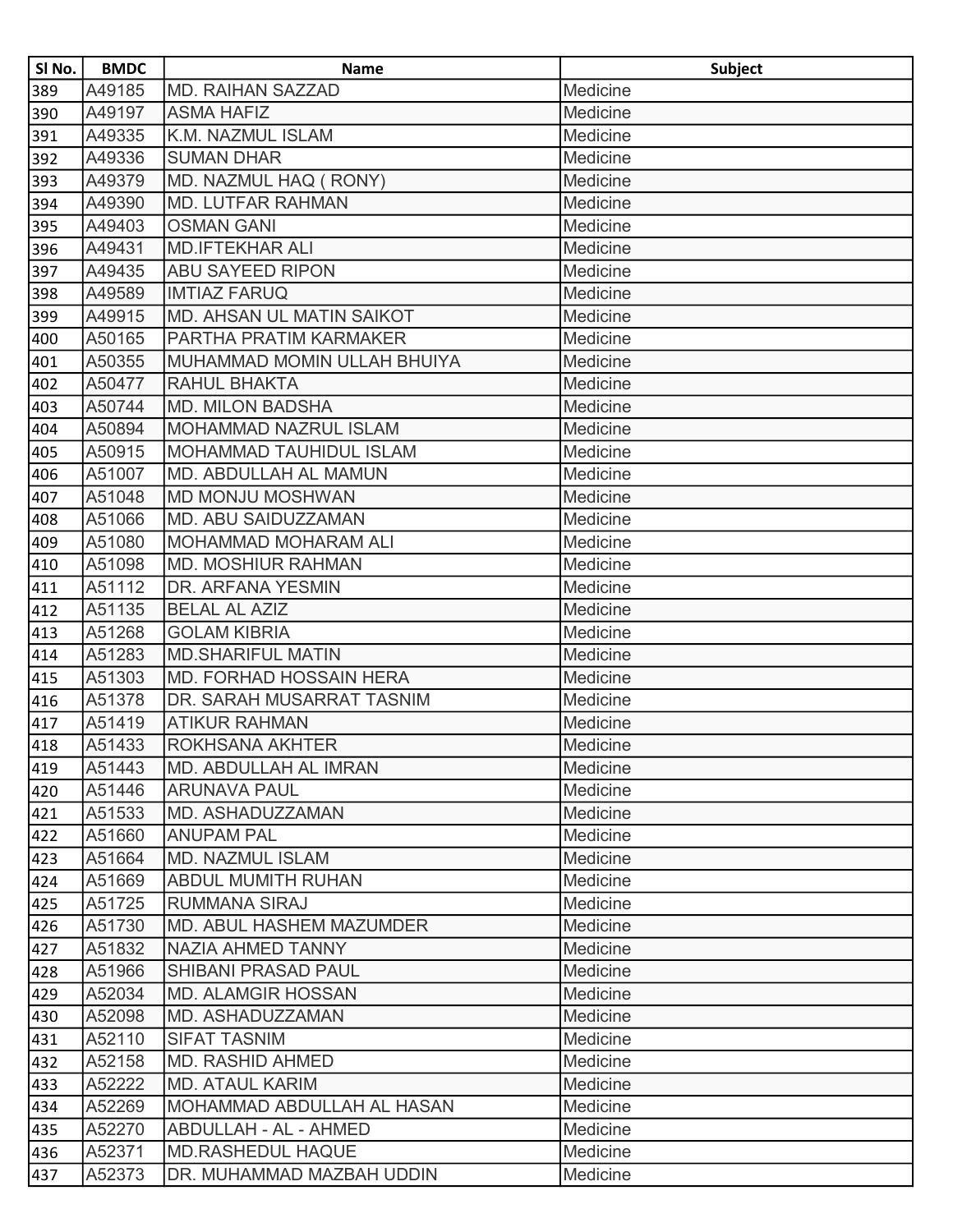| SI No. | <b>BMDC</b> | <b>Name</b>                       | <b>Subject</b> |
|--------|-------------|-----------------------------------|----------------|
| 438    | A52380      | ABU MUHAMMAD JUNAYED              | Medicine       |
| 439    | A52415      | <b>BORNALI CHOWDHURY</b>          | Medicine       |
| 440    | A52418      | <b>SABRINA MOMIN</b>              | Medicine       |
| 441    | A52450      | <b>LIPI BISWAS</b>                | Medicine       |
| 442    | A52474      | <b>MD. HELAL UDDIN</b>            | Medicine       |
| 443    | A52521      | <b>MD. SAWKAT HOSSAN</b>          | Medicine       |
| 444    | A52705      | MOHAMMAD MONIR HOSSAIN            | Medicine       |
| 445    | A52748      | <b>MAHBUBA MUNIRA</b>             | Medicine       |
| 446    | A52789      | MOHAMMED ABDUR RAHAMAN CHOWDHURY  | Medicine       |
| 447    | A53059      | <b>NUR NAHAR AYRIN</b>            | Medicine       |
| 448    | A53155      | H. M. NAYEEM IQBAL                | Medicine       |
| 449    | A53259      | MD. AMEER ABBAS ABDULLAH          | Medicine       |
| 450    | A53289      | <b>MD. HAZRAT ALI</b>             | Medicine       |
| 451    | A53295      | <b>GOPAL BISWAS</b>               | Medicine       |
| 452    | A53344      | <b>MOHAMMAD ASSADUZZAMAN SADI</b> | Medicine       |
| 453    | A53474      | SOPAN CHANDRA DEB NATH            | Medicine       |
| 454    | A53486      | SAYED SHARIF AHAMMAD JILANI       | Medicine       |
| 455    | A53502      | <b>JEWEL BANIK</b>                | Medicine       |
| 456    | A53504      | <b>MD. SHAHINUR ALAM</b>          | Medicine       |
| 457    | A53549      | <b>MD. TAREQUR RAHMAN</b>         | Medicine       |
| 458    | A53551      | MD. FAHAD-AL-MAMUN                | Medicine       |
| 459    | A53576      | <b>RAJAT KANTI KARMAKER</b>       | Medicine       |
| 460    | A53635      | <b>MD. NAZRUL ISLAM</b>           | Medicine       |
| 461    | A53682      | <b>DEBA JYOTI DHAR</b>            | Medicine       |
| 462    | A53739      | <b>TANVIR AHMED</b>               | Medicine       |
| 463    | A53750      | <b>UMME JANNATUL ARA</b>          | Medicine       |
| 464    | A53769      | <b>SAZIA SULTANA</b>              | Medicine       |
| 465    | A53772      | MD. AHASANUL HAQUE RAZIB          | Medicine       |
| 466    | A53791      | <b>TAHMINA AKTER</b>              | Medicine       |
| 467    | A53846      | <b>MD. SHAHIDUL ISLAM</b>         | Medicine       |
| 468    | A53857      | <b>LAILA FARZANA MONISHA</b>      | Medicine       |
| 469    | A53879      | <b>RITA MAYEDAH</b>               | Medicine       |
| 470    | A53880      | <b>JULEKHA BEGUM</b>              | Medicine       |
| 471    | A53996      | ZABID-UL KADIR JOARDER            | Medicine       |
| 472    | A54018      | <b>MD. KAMRUL ISLAM</b>           | Medicine       |
| 473    | A54071      | PARTHA PRATIM DEBNATH             | Medicine       |
| 474    | A54081      | MD. JANESAR RAHAT FAYSAL          | Medicine       |
| 475    | A54112      | <b>MD. MAHMUDUL HASAN RASEL</b>   | Medicine       |
| 476    | A54195      | <b>TANIA NARGIS</b>               | Medicine       |
| 477    | A54214      | CHOUDHURY DILABIZ MAHMOOD         | Medicine       |
| 478    | A54234      | <b>DR.JESMIN AKTER</b>            | Medicine       |
| 479    | A54280      | <b>MOHAMMAD MAHBUBUR RASHID</b>   | Medicine       |
| 480    | A54461      | <b>MD. KAZI MYNUL ISLAM</b>       | Medicine       |
| 481    | A54500      | <b>RAJIB BHADRA RONI</b>          | Medicine       |
| 482    | A54615      | <b>ASRAFUL ALAM SUMON</b>         | Medicine       |
| 483    | A54645      | <b>MASHRURA HAQ</b>               | Medicine       |
| 484    | A54664      | <b>MOHAMMAD ABU TAHER</b>         | Medicine       |
| 485    | A54686      | <b>SAIMA AZAD</b>                 | Medicine       |
| 486    | A54741      | <b>KISHAN SARKER</b>              | Medicine       |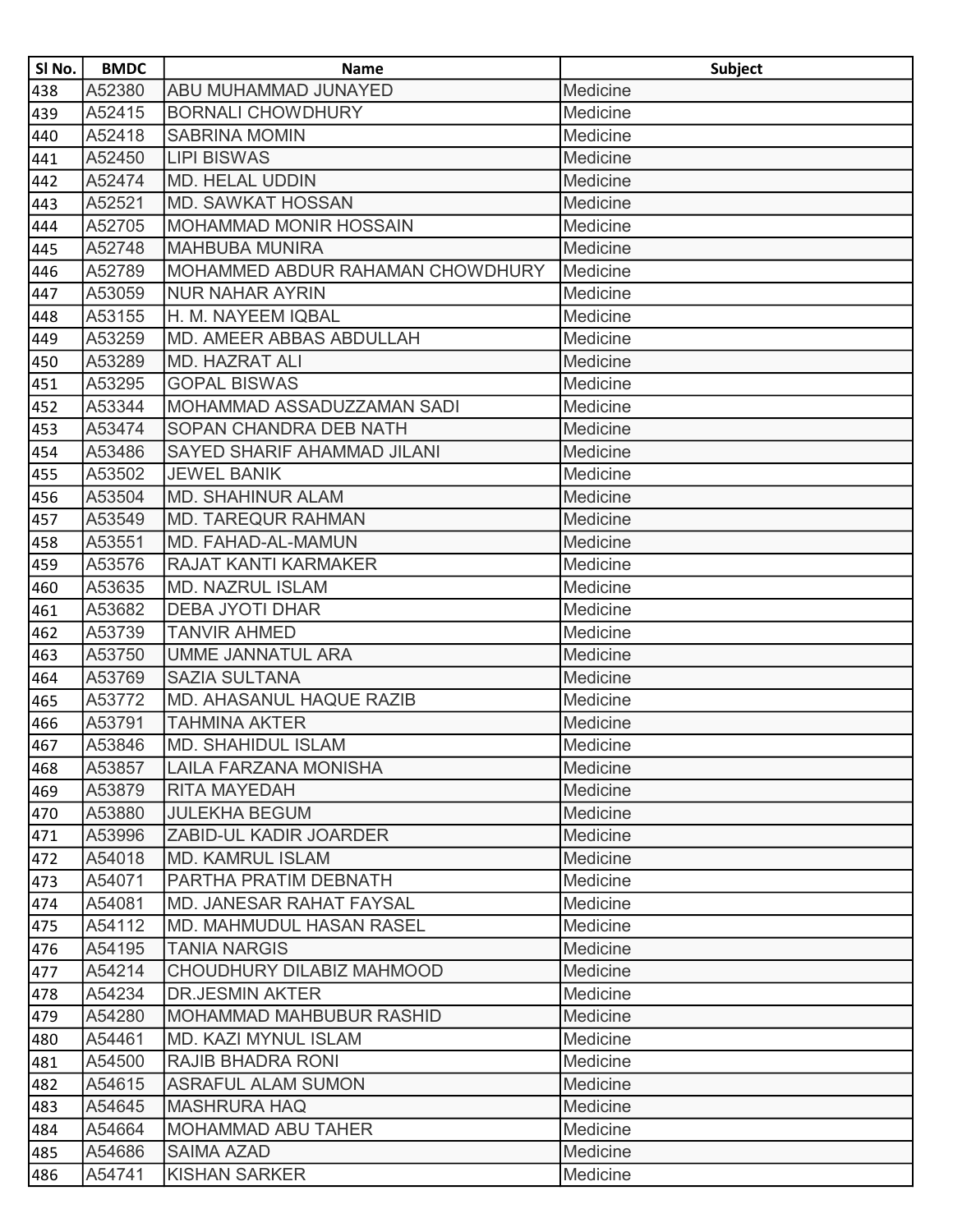| SI No. | <b>BMDC</b> | <b>Name</b>                     | <b>Subject</b> |
|--------|-------------|---------------------------------|----------------|
| 487    | A54766      | MOHAMMED NUROZZAMAN             | Medicine       |
| 488    | A54781      | KHANDAKER AMAN ABDULLAH NAJIB   | Medicine       |
| 489    | A54791      | <b>MD. NAJMUS SAADAT</b>        | Medicine       |
| 490    | A54811      | <b>MD. IRFAN RASHID</b>         | Medicine       |
| 491    | A54869      | MD. NESAR UDDIN DEWAN           | Medicine       |
| 492    | A55009      | <b>IMTIAZ AHMED</b>             | Medicine       |
| 493    | A55011      | MD. SHAHRIA ZIAUL ISLAM         | Medicine       |
| 494    | A55047      | MD. ZAVED MEHEDI HOSSAIN        | Medicine       |
| 495    | A55049      | <b>MD. MOSLAH UDDIN</b>         | Medicine       |
| 496    | A55055      | MD. SHAHADAT HOSSAIN KHAN       | Medicine       |
| 497    | A55057      | <b>REZWANA CHOWDHURY</b>        | Medicine       |
| 498    | A55066      | <b>JABED AHMED</b>              | Medicine       |
| 499    | A55088      | <b>MOHAMMED OMAR FARUQUE</b>    | Medicine       |
| 500    | A55103      | NIRMAL CHANDRO MAHATO           | Medicine       |
| 501    | A55116      | MD. ABDUR ROUF MUNNA            | Medicine       |
| 502    | A55224      | <b>MD. SADDAM HOSSAIN</b>       | Medicine       |
| 503    | A55415      | MUHAMMAD ATIQUZZAMAN            | Medicine       |
| 504    | A55656      | <b>ANWARUL KABIR</b>            | Medicine       |
| 505    | A55797      | <b>MD. BAYEJID HOSSAIN</b>      | Medicine       |
| 506    | A56015      | MD. MIZANUR RAHMAN PRODHAN      | Medicine       |
| 507    | A56020      | <b>RAGIB AHSAN</b>              | Medicine       |
| 508    | A56095      | DHRUBA JYOTI SINHA              | Medicine       |
| 509    | A56100      | <b>MD. JAHIDUL ISLAM</b>        | Medicine       |
| 510    | A56118      | MOHAMMAD SOHEL AL MOZAHID       | Medicine       |
| 511    | A56194      | <b>ISMEHAN ASHRAF</b>           | Medicine       |
| 512    | A56239      | <b>MD. AMRAN SARKER</b>         | Medicine       |
| 513    | A56340      | <b>SARMIN AKTER</b>             | Medicine       |
| 514    | A56462      | <b>MAZHARUL ISLAM</b>           | Medicine       |
| 515    | A56615      | PRADIP KUMAR ROY                | Medicine       |
| 516    | A56616      | <b>MD. MASUD RANA</b>           | Medicine       |
| 517    | A56656      | <b>SUVRA SHAIKAT BISWAS</b>     | Medicine       |
| 518    | A56660      | <b>MD. ARMAN HOSSAIN</b>        | Medicine       |
| 519    | A56669      | <b>RAJIB SAHA RONY</b>          | Medicine       |
| 520    | A56723      | <b>MD. MAHABUB HOSSAIN KHAN</b> | Medicine       |
| 521    | A56729      | MD. ASADUZZAMAN                 | Medicine       |
| 522    | A56866      | MUHAMMAD NAFEES HUSSAIN AMIT    | Medicine       |
| 523    | A56900      | <b>NAZRUL ISLAM</b>             | Medicine       |
| 524    | A56935      | <b>MALAYA KANTI DHAR</b>        | Medicine       |
| 525    | A57008      | <b>PULAK KANTI PALIT</b>        | Medicine       |
| 526    | A57056      | <b>MD. SADIQUR RAHMAN</b>       | Medicine       |
| 527    | A57065      | <b>SUSHANTA PAUL</b>            | Medicine       |
| 528    | A57113      | <b>CHOWDHURY RATIB ABDULLAH</b> | Medicine       |
| 529    | A57282      | ARDHENDU SHEKHOR ROY            | Medicine       |
| 530    | A57332      | <b>MD. SHAMSUL ISLAM</b>        | Medicine       |
| 531    | A57333      | <b>MUKUL CHANDRA PAUL</b>       | Medicine       |
| 532    | A57372      | <b>ABDUL MUMIN</b>              | Medicine       |
| 533    | A57481      | TANVIR AKTER CHOWDHURY          | Medicine       |
| 534    | A57504      | MD. MAHAMUDUL HASAN             | Medicine       |
| 535    | A57561      | <b>SANOAT KALAM LINDA</b>       | Medicine       |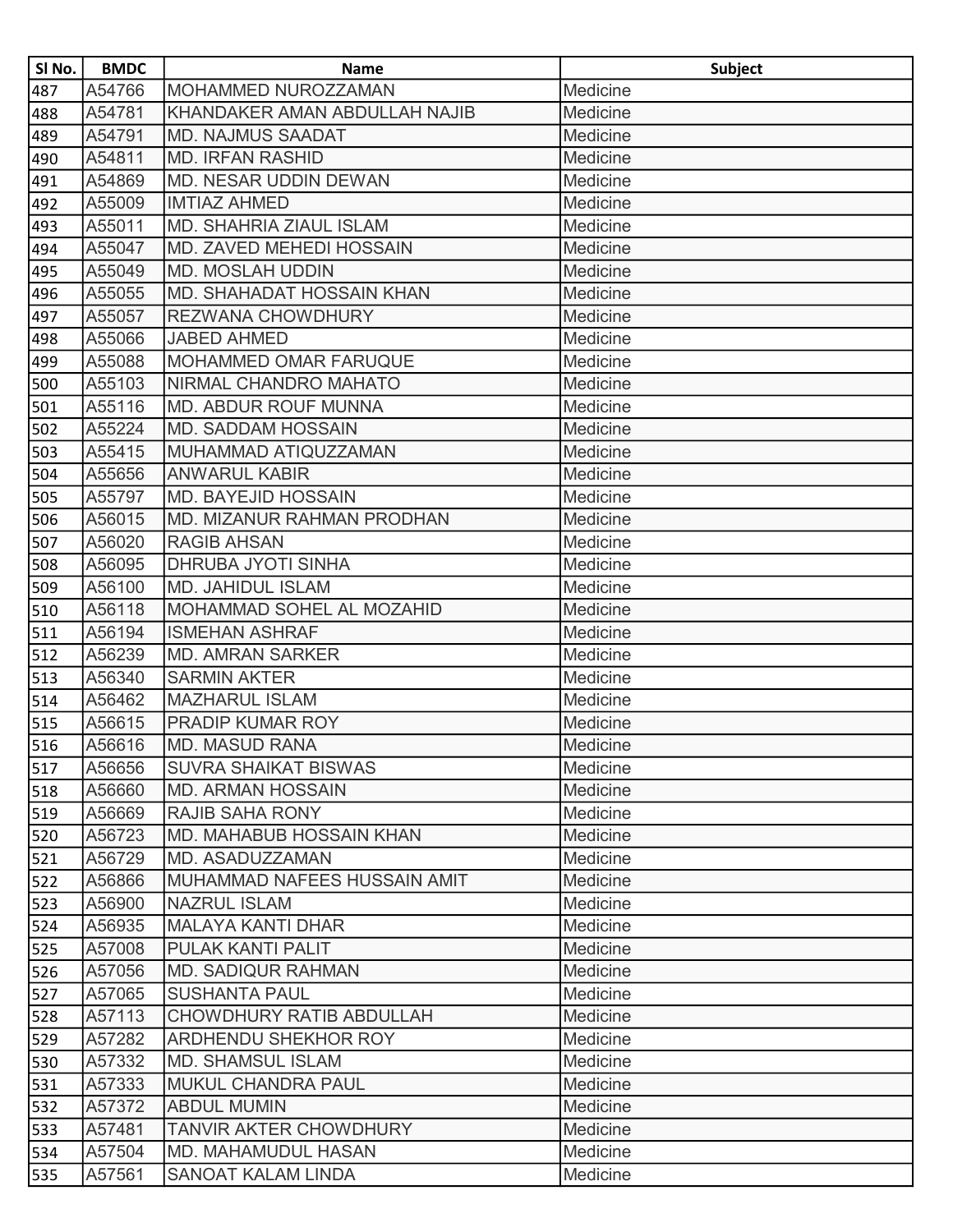| SI No. | <b>BMDC</b> | <b>Name</b>                    | Subject  |
|--------|-------------|--------------------------------|----------|
| 536    | A57564      | <b>ASIFUR RAHMAN</b>           | Medicine |
| 537    | A57579      | <b>SAJIB KUMAR SARKAR</b>      | Medicine |
| 538    | A57580      | <b>NIHAR RANJAN SARKER</b>     | Medicine |
| 539    | A57586      | MUHAMMAD ABDULLAH AL AMIN      | Medicine |
| 540    | A57720      | <b>MD. MOMOTAZUL HOQUE</b>     | Medicine |
| 541    | A57730      | <b>KHANDOKER ABIDUR RHAMAN</b> | Medicine |
| 542    | A57801      | ASIF MD. MIRAZ                 | Medicine |
| 543    | A57844      | <b>KAMONASISH SARKER</b>       | Medicine |
| 544    | A57867      | <b>ANIK MUHARI</b>             | Medicine |
| 545    | A57943      | APURBA KUMAR BHADRA            | Medicine |
| 546    | A57961      | <b>SHARIFUNNESA</b>            | Medicine |
| 547    | A58087      | DR. MD. MASUD KHAN             | Medicine |
| 548    | A58098      | <b>MD. SHAHIN AKTER SHAIKH</b> | Medicine |
| 549    | A58110      | MD. ROISH-UZ-ZAMAN             | Medicine |
| 550    | A58181      | <b>MD. AYUB ALI SARKER</b>     | Medicine |
| 551    | A58258      | <b>TONMOY DEY</b>              | Medicine |
| 552    | A58762      | <b>TANVIR JESHAN</b>           | Medicine |
| 553    | A58822      | <b>BIPUL KUMAR PAL</b>         | Medicine |
| 554    | A59048      | <b>A.N.M FERDOUS</b>           | Medicine |
| 555    | A59331      | S. A. SHAMIM                   | Medicine |
| 556    | A59336      | <b>MD. TORIKUL ISLAM</b>       | Medicine |
| 557    | A59363      | <b>ISTIUQE AHMED</b>           | Medicine |
| 558    | A59397      | <b>RUBAIYA AKTER</b>           | Medicine |
| 559    | A59420      | MIRZA MOHAMMAD ASIF ADNAN      | Medicine |
| 560    | A59429      | <b>SANJIDA RAHMAN</b>          | Medicine |
| 561    | A59437      | PRATYAY HASAN                  | Medicine |
| 562    | A59451      | <b>FAISAL ARIF CHOWDHURY</b>   | Medicine |
| 563    | A59461      | <b>TAMANNA SULTANA</b>         | Medicine |
| 564    | A59465      | <b>SYED ALI IMAM</b>           | Medicine |
| 565    | A59476      | <b>S M SHAHJAHAN</b>           | Medicine |
| 566    | A59478      | <b>MD. AZMAL HOSSAIN</b>       | Medicine |
| 567    | A59482      | <b>MIFTAHUL JANNAT</b>         | Medicine |
| 568    | A59499      | <b>ASHISH KUMAR BARAL</b>      | Medicine |
| 569    | A59503      | <b>MD.MIZANUR RAHMAN</b>       | Medicine |
| 570    | A59517      | MASUD-UR-RAHMAN                | Medicine |
| 571    | A59548      | <b>MOHUA CHATTERJEE</b>        | Medicine |
| 572    | A59586      | <b>BIKASH CHANDRA MANDAL</b>   | Medicine |
| 573    | A59627      | <b>SHAMSOZZAMAN</b>            | Medicine |
| 574    | A59636      | S. K. JAKARIA BEEN SAYEED      | Medicine |
| 575    | A59653      | <b>AMRIN ISLAM</b>             | Medicine |
| 576    | A59666      | <b>MD KAWSER HAMID</b>         | Medicine |
| 577    | A59691      | FARJANA AKTHER LUBNA           | Medicine |
| 578    | A59741      | MD. ASHADULLAH-AL-GALIB        | Medicine |
| 579    | A59746      | <b>ARIF MD. ZIAUDDIN</b>       | Medicine |
| 580    | A59809      | <b>MD. SAYEM SORWER</b>        | Medicine |
| 581    | A59814      | <b>AVIJIT SAHA</b>             | Medicine |
| 582    | A60010      | DR. DEBASHISH BISWAS           | Medicine |
| 583    | A60036      | <b>DIPANKAR KUMAR MONDAL</b>   | Medicine |
| 584    | A60097      | <b>CHOWDHURY RIFAT NIGER</b>   | Medicine |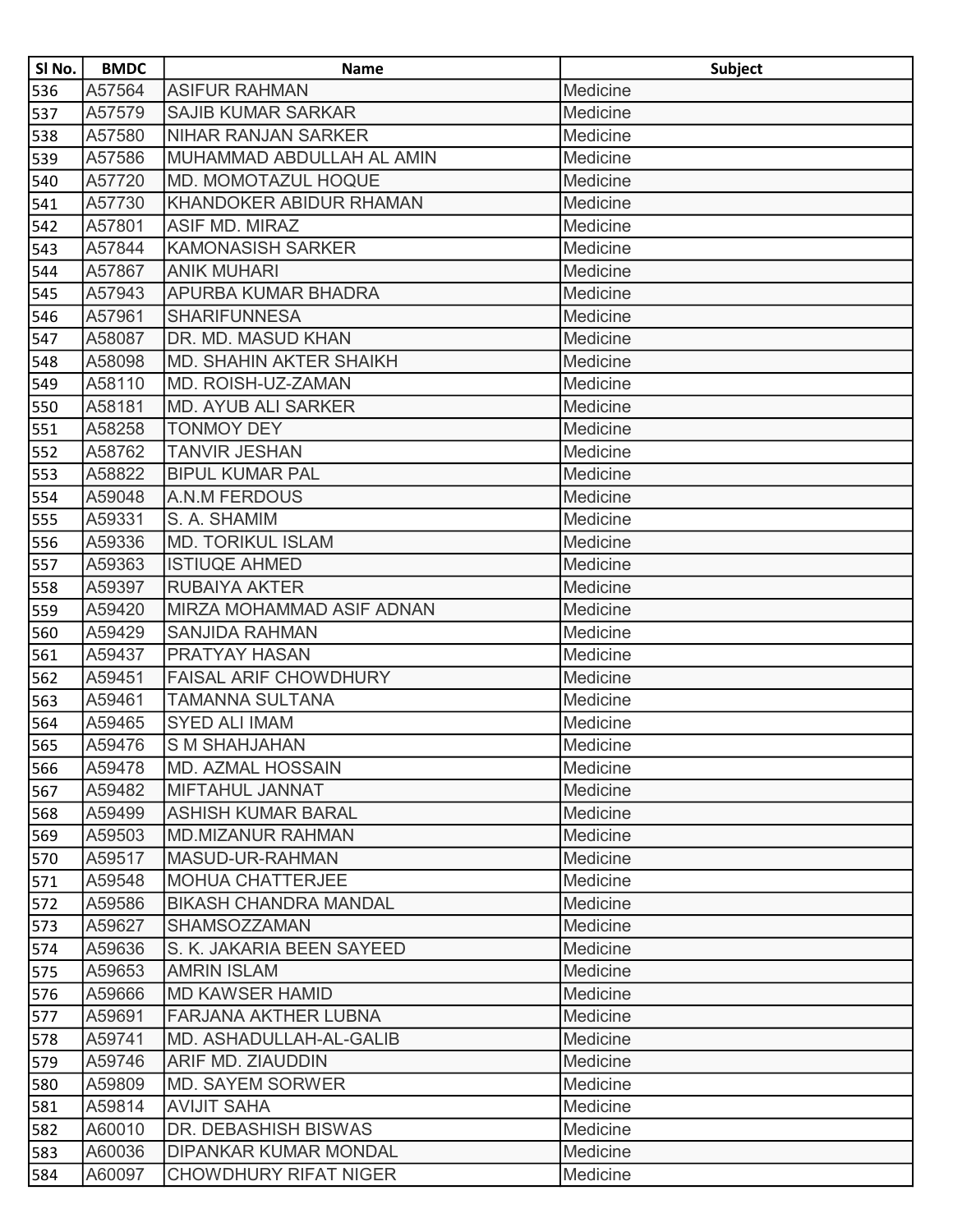| SI No. | <b>BMDC</b> | <b>Name</b>                  | <b>Subject</b> |
|--------|-------------|------------------------------|----------------|
| 585    | A60134      | <b>ARMIN ANWAR</b>           | Medicine       |
| 586    | A60152      | <b>MEAHEDI HASAN JEWEL</b>   | Medicine       |
| 587    | A60187      | DR. ANAL ROY                 | Medicine       |
| 588    | A60196      | DR. UPANANDA RAY             | Medicine       |
| 589    | A60241      | MD. JEWEL RANA               | Medicine       |
| 590    | A60342      | <b>CHANDAN KUMAR SEN</b>     | Medicine       |
| 591    | A60405      | RASHED AHMED CHOWDHURY       | Medicine       |
| 592    | A60505      | <b>MD. KHAIRUL ISLAM</b>     | Medicine       |
| 593    | A60549      | <b>MUDDASSIR RAHMAN</b>      | Medicine       |
| 594    | A60559      | <b>MD. MOHIUDDIN SHARIF</b>  | Medicine       |
| 595    | A60574      | <b>MD. ABDUR RAKIB</b>       | Medicine       |
| 596    | A60593      | <b>FAISAL IBN FIROZ</b>      | Medicine       |
| 597    | A60630      | <b>KAOSER ALAM</b>           | Medicine       |
| 598    | A60643      | <b>HASAN TASMIM</b>          | Medicine       |
| 599    | A60672      | S.M. RASHEDUL HASAN          | Medicine       |
| 600    | A60674      | <b>HIMEL KUMAR ROY</b>       | Medicine       |
| 601    | A60712      | CHOWDHURY NAHID ABDULLAH     | Medicine       |
| 602    | A60716      | <b>NAZIA CHOUDHURY</b>       | Medicine       |
| 603    | A60726      | <b>MD. DELOWER HOSSAIN</b>   | Medicine       |
| 604    | A60741      | <b>MD. GOLAM SOROWAR</b>     | Medicine       |
| 605    | A60766      | MD. ZOBAER AHMED             | Medicine       |
| 606    | A60769      | A. H. M. MOSTOFA KAMAL       | Medicine       |
| 607    | A60800      | <b>MD. SHAHIN ALAM</b>       | Medicine       |
| 608    | A60802      | MD. WAES MARUF RAHMAN        | Medicine       |
| 609    | A60805      | <b>M.M NASHIR UDDIN</b>      | Medicine       |
| 610    | A61083      | <b>MD. SHAMIM AKTER</b>      | Medicine       |
| 611    | A61114      | <b>MD.ABDULLAH AL MAMOON</b> | Medicine       |
| 612    | A61146      | S. M. AMINUR RAHMAN          | Medicine       |
| 613    | A61157      | <b>FARZANA HAQUE</b>         | Medicine       |
| 614    | A61204      | <b>MOHAMMAD MOHIBUL ALAM</b> | Medicine       |
| 615    | A61225      | <b>MD. DEEN ISLAM</b>        | Medicine       |
| 616    | A61235      | <b>SANJOY KUMAR RAY</b>      | Medicine       |
| 617    | A61360      | <b>MITON CHANDRA PAUL</b>    | Medicine       |
| 618    | A61361      | <b>MD. MAHMODUL HASAN</b>    | Medicine       |
| 619    | A61365      | <b>SUMON GHOSH</b>           | Medicine       |
| 620    | A61401      | <b>PRODIP KUMAR MISTRY</b>   | Medicine       |
| 621    | A61528      | <b>NUSRAT JAN DISHA</b>      | Medicine       |
| 622    | A61551      | <b>MD. SOHEL UDDIN</b>       | Medicine       |
| 623    | A61704      | <b>AHMED FAYEZI-BIN-SAAD</b> | Medicine       |
| 624    | A61733      | <b>GOLAM ISTIAQUE KUSHAL</b> | Medicine       |
| 625    | A61759      | <b>MUKTADIR BHUIYAN</b>      | Medicine       |
| 626    | A61809      | <b>GOUTAM CHANDRA SARKER</b> | Medicine       |
| 627    | A61814      | MAHMUD HOSSAIN IBRAHIM       | Medicine       |
| 628    | A61870      | <b>FARHANA ISLAM</b>         | Medicine       |
| 629    | A61901      | <b>IMRAN UDDIN ROBEL</b>     | Medicine       |
| 630    | A61943      | <b>AHSAN ULLAH</b>           | Medicine       |
| 631    | A61973      | <b>TAMANNA NASRIN</b>        | Medicine       |
| 632    | A62005      | <b>RIFAT RAHMAN</b>          | Medicine       |
| 633    | A62068      | <b>ATIQUR RAHMAN</b>         | Medicine       |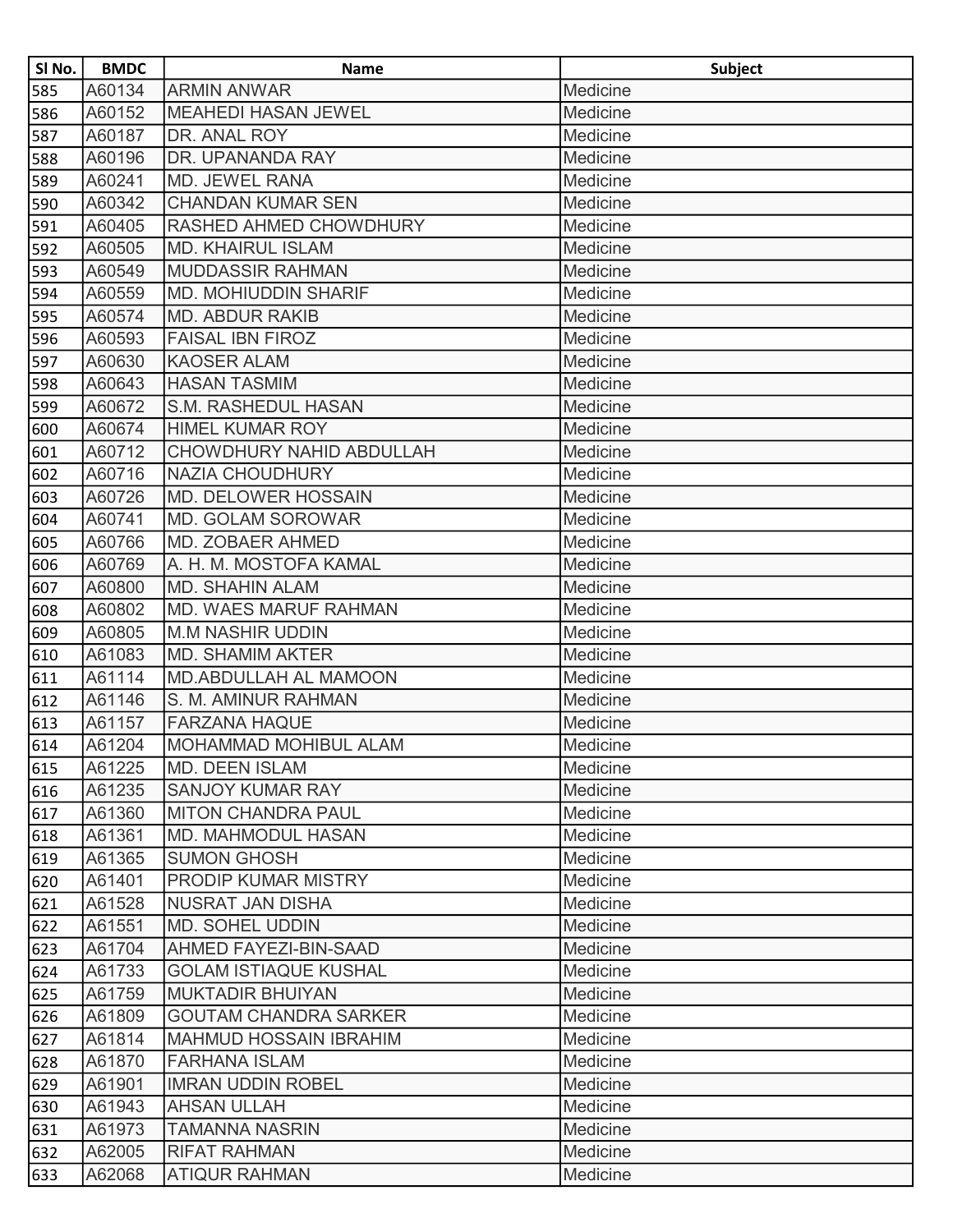| SI No. | <b>BMDC</b> | <b>Name</b>                     | <b>Subject</b> |
|--------|-------------|---------------------------------|----------------|
| 634    | A62318      | <b>MD MAHFUJUR RAHMAN</b>       | Medicine       |
| 635    | A62569      | <b>TASLIMA AKTER</b>            | Medicine       |
| 636    | A62590      | <b>MD. SAYEDUR RAHMAN</b>       | Medicine       |
| 637    | A62705      | <b>MD. RAFIQUL ISLAM</b>        | Medicine       |
| 638    | A62733      | <b>NOSHIN TABASSUM</b>          | Medicine       |
| 639    | A62752      | DR. BISHWA JIT SAHA             | Medicine       |
| 640    | A62771      | RAIHAN AHMAD                    | Medicine       |
| 641    | A62775      | <b>MD. ARIFUR RAHMAN</b>        | Medicine       |
| 642    | A62798      | <b>CHOWDHURY FARIA FERDOUS</b>  | Medicine       |
| 643    | A62836      | <b>MD. JAMIR UDDIN</b>          | Medicine       |
| 644    | A62891      | <b>MD. MAIDUL ISLAM</b>         | Medicine       |
| 645    | A62908      | DR. ASHIM KUMAR GHOSHE          | Medicine       |
| 646    | A63083      | MUHAMMAD SAIFUL ALAM BHUIYAN    | Medicine       |
| 647    | A63145      | PROTYAY DEY                     | Medicine       |
| 648    | A63206      | ABUL KALAM BHUIYAN              | Medicine       |
| 649    | A63289      | MOHAMMAD ABU SAYEED CHOWDHURY   | Medicine       |
| 650    | A63340      | <b>NAJEEB MAHIYUDDIN</b>        | Medicine       |
| 651    | A63434      | MOHAMMAD SHAFIQ ULLAH CHOWDHURY | Medicine       |
| 652    | A63442      | <b>MOHAMMAD SHAHRIAR SABBIR</b> | Medicine       |
| 653    | A63496      | <b>REPON CHANDRA SAHA</b>       | Medicine       |
| 654    | A63553      | <b>NUR MOHAMMAD RAKIB</b>       | Medicine       |
| 655    | A63656      | ABU ZAFAR MD. SALEH             | Medicine       |
| 656    | A63731      | SHEIKH SULTANUL HASAN SHABI     | Medicine       |
| 657    | A63732      | <b>MD. NAZMOUL HASSAN</b>       | Medicine       |
| 658    | A63736      | MD. ASADUZZAMAN                 | Medicine       |
| 659    | A63846      | PROTITY PURKAYSTHA              | Medicine       |
| 660    | A63954      | ISTHAHAD ABU ZAFOR CHOWDHURY    | Medicine       |
| 661    | A63965      | <b>ARUN MODOK</b>               | Medicine       |
| 662    | A64027      | <b>SAYEM RAHMAN</b>             | Medicine       |
| 663    | A64047      | <b>AFIFA AKHTER</b>             | Medicine       |
| 664    | A64172      | <b>MOHAMMAD IQBAL</b>           | Medicine       |
| 665    | A64262      | <b>SOMEN DAS</b>                | Medicine       |
| 666    | A64309      | DR. AHSANUL ISLAM               | Medicine       |
| 667    | A64481      | AFROZA CHOWDHURY                | Medicine       |
| 668    | A64486      | <b>MD. SHAJIDUL ISLAM</b>       | Medicine       |
| 669    | A64698      | MD. MAHMUDUL HASAN FEROZ        | Medicine       |
| 670    | A64809      | <b>MD. EFTAKHARUL ALAM</b>      | Medicine       |
| 671    | A64827      | <b>TARIQ HUSAIN</b>             | Medicine       |
| 672    | A65064      | MD. SAYEDUZZAMAN                | Medicine       |
| 673    | A65335      | <b>UTSHAB ROY</b>               | Medicine       |
| 674    | A66056      | MD. SYDUZZAMAN SYDU             | Medicine       |
| 675    | A66142      | <b>MD SHAHAB UDDIN</b>          | Medicine       |
| 676    | A66500      | <b>NIRNOY PAUL</b>              | Medicine       |
| 677    | A66691      | RAFIYA AFROZ                    | Medicine       |
| 678    | A66759      | <b>SYED ZULKAR NAIM</b>         | Medicine       |
| 679    | A66761      | <b>SUCHISMITA DEBNATH</b>       | Medicine       |
| 680    | A66805      | MD FAISAL FAHAD CHOWDHURY       | Medicine       |
| 681    | A66818      | <b>MOHAMMAD JAMAL HOSSAIN</b>   | Medicine       |
| 682    | A66924      | MOHD. SHIFAT AL MAHMUD          | Medicine       |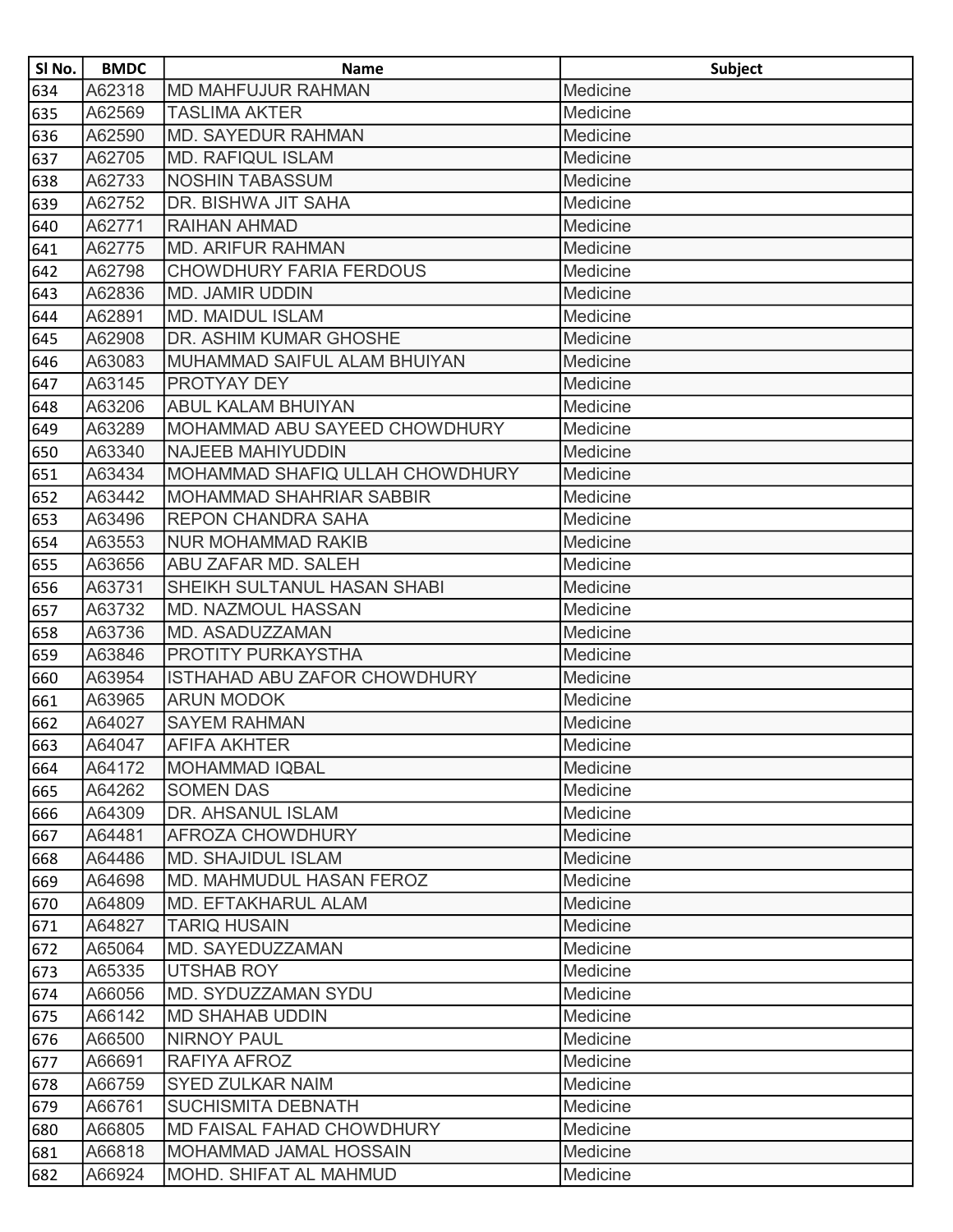| SI No.           | <b>BMDC</b> | <b>Name</b>                    | <b>Subject</b>                      |
|------------------|-------------|--------------------------------|-------------------------------------|
| 683              | A67332      | <b>RAIHAN NIZAM</b>            | Medicine                            |
| 684              | A68047      | <b>AFRIN HAQUE</b>             | Medicine                            |
| 685              | A68301      | <b>TASLIMA AKTER</b>           | Medicine                            |
| 686              | A68886      | MD. ZAHIDUN NABI DEWAN         | Medicine                            |
| 687              | A69027      | A.S.M. SAFAYAT ANSARY          | Medicine                            |
| 688              | A69523      | <b>FARHANA FARUKI</b>          | Medicine                            |
| 689              | A72208      | MD. REZWANUL HAQUE             | Medicine                            |
| 690              | A72701      | <b>ABU HASAN MAHMUD</b>        | Medicine                            |
| 691              | A72838      | <b>MAHBUBUR RAHMAN</b>         | Medicine                            |
| 692              | A72848      | <b>SADIA AFRIN</b>             | Medicine                            |
| 693              | A73662      | <b>AYESHA SIDDIQUA</b>         | Medicine                            |
| 694              | A73682      | MD. RIHAN AZAD                 | Medicine                            |
| 695              | A74293      | A.F.M. FORHAD HALIM            | Medicine                            |
| 696              | A77556      | <b>UMMA HANY BUSHRA</b>        | Medicine                            |
| 697              | A41873      | <b>MAHMUDA BEGUM</b>           | Microbiology                        |
| 698              | A49428      | <b>TARUN KANTI PAUL</b>        | Microbiology                        |
| 699              | 24011       | <b>MOMTA CHOWDHURY</b>         | Obstetrics & Gynaecology            |
| 700              | 25184       | <b>SYEDA PARVIN</b>            | Obstetrics & Gynaecology            |
| $\frac{1}{701}$  | 28919       | <b>FARZANA ISLAM</b>           | Obstetrics & Gynaecology            |
| 702              | 29595       | <b>ROSY DAS</b>                | Obstetrics & Gynaecology            |
| 703              | 30690       | <b>JANNAT ARA</b>              | Obstetrics & Gynaecology            |
| 704              | 31742       | <b>SHAMIMA BASHAR RUPA</b>     | Obstetrics & Gynaecology            |
| 705              | 33176       | <b>JESMINE AKHTAR</b>          | Obstetrics & Gynaecology            |
| 706              | 33530       | <b>SHATIL AHMED</b>            | <b>Obstetrics &amp; Gynaecology</b> |
| 707              | 33545       | SHEIKH RABEYA AKTER            | Obstetrics & Gynaecology            |
| $\sqrt{708}$     | 34855       | Syeda Anwara Begum             | Obstetrics & Gynaecology            |
| 709              | 35033       | <b>NAZMA AKTER</b>             | Obstetrics & Gynaecology            |
| 710              | 35356       | <b>NAZNIN AKTER</b>            | Obstetrics & Gynaecology            |
| 711              | 35737       | <b>NAHID BEDOURA</b>           | Obstetrics & Gynaecology            |
| $712$            | 36153       | <b>SHAYLA NAZNEEN</b>          | Obstetrics & Gynaecology            |
| 713              | 36248       | <b>FARHANA KABIR</b>           | Obstetrics & Gynaecology            |
| 714              | 36284       | LUNA KANIZ FATEMA              | Obstetrics & Gynaecology            |
| 715              | 36430       | <b>MST.MAHMUDA AKTAR JAHAN</b> | Obstetrics & Gynaecology            |
| 716              | 37433       | <b>MAHFUZA KHANAM</b>          | Obstetrics & Gynaecology            |
| 717              | 37727       | <b>SUMONA TANU</b>             | Obstetrics & Gynaecology            |
| 718              | 38058       | <b>FARHANA SULTANA</b>         | Obstetrics & Gynaecology            |
| 719              | 38454       | <b>MST. SHAMIMA AKTER BANU</b> | Obstetrics & Gynaecology            |
| $\overline{720}$ | 38540       | <b>SHAYLA FARJANA</b>          | Obstetrics & Gynaecology            |
| 721              | 39756       | <b>SHAMIMA AKTER</b>           | Obstetrics & Gynaecology            |
| 722              | 40554       | <b>ATYA SUROVI ISLAM</b>       | Obstetrics & Gynaecology            |
| 723              | 42171       | <b>SANCHITA MAITRA</b>         | Obstetrics & Gynaecology            |
| 724              | 44165       | MOSAMMAT REHANA SULTANA        | Obstetrics & Gynaecology            |
| 725              | 44267       | <b>ANJANA RANI GHOSH</b>       | Obstetrics & Gynaecology            |
| 726              | 47002       | <b>SHILPI RANI ROY</b>         | Obstetrics & Gynaecology            |
| 727              | 48784       | <b>SIFAT KHANM</b>             | Obstetrics & Gynaecology            |
| 728              | 49901       | <b>SHARMIN MOSTAFA</b>         | Obstetrics & Gynaecology            |
| 729              | 52487       | <b>ROKSANA AKTER</b>           | Obstetrics & Gynaecology            |
| 730              | 66454       | FAHMIDA KHANOM ONY             | Obstetrics & Gynaecology            |
| 731              | 73335       | <b>FARHANA AKTER</b>           | Obstetrics & Gynaecology            |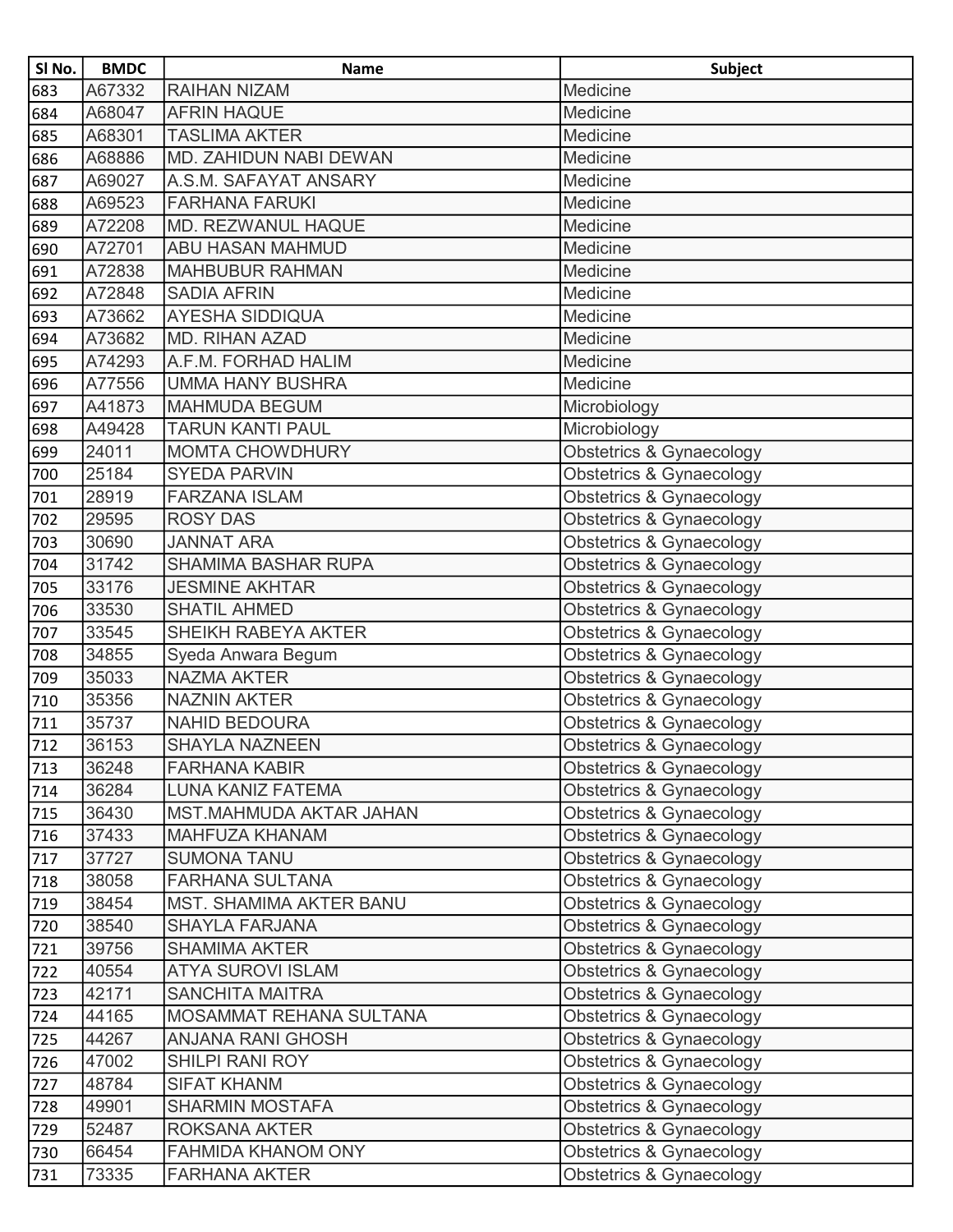| SI No. | <b>BMDC</b> | <b>Name</b>                  | <b>Subject</b>                      |
|--------|-------------|------------------------------|-------------------------------------|
| 732    | A17449      | <b>PROVAT KUMAR BALA</b>     | <b>Obstetrics &amp; Gynaecology</b> |
| 733    | A19896      | <b>NILUFAR YASMIN</b>        | <b>Obstetrics &amp; Gynaecology</b> |
| 734    | A20341      | <b>FAKHRIA ALAM</b>          | <b>Obstetrics &amp; Gynaecology</b> |
| 735    | A21558      | <b>SHEWLY AKHTER</b>         | <b>Obstetrics &amp; Gynaecology</b> |
| 736    | A23040      | <b>NURUN NAHAR</b>           | Obstetrics & Gynaecology            |
| 737    | A23628      | <b>BEGUM PARVIN</b>          | Obstetrics & Gynaecology            |
| 738    | A23831      | <b>MAHMUDA BEGUM</b>         | <b>Obstetrics &amp; Gynaecology</b> |
| 739    | A24230      | <b>MARIUM BEGUM</b>          | Obstetrics & Gynaecology            |
| 740    | A24773      | SHAHEEN ARA BEGUM            | <b>Obstetrics &amp; Gynaecology</b> |
| 741    | A24851      | <b>SALEHA AKTAR</b>          | Obstetrics & Gynaecology            |
| 742    | A25391      | <b>NAZNIN AKTER</b>          | Obstetrics & Gynaecology            |
| 743    | A25667      | <b>ISMAT SULTANA</b>         | Obstetrics & Gynaecology            |
| 744    | A26126      | <b>SHAILA SULTANA</b>        | <b>Obstetrics &amp; Gynaecology</b> |
| 745    | A26193      | <b>JINAT FATEMA</b>          | <b>Obstetrics &amp; Gynaecology</b> |
| 746    | A26616      | <b>MST. SIDDIKA SULTANA</b>  | <b>Obstetrics &amp; Gynaecology</b> |
| 747    | A27082      | <b>MD. JULHASH UDDIN</b>     | <b>Obstetrics &amp; Gynaecology</b> |
| 748    | A27111      | DR. ASMA KHATUN              | <b>Obstetrics &amp; Gynaecology</b> |
| 749    | A27422      | <b>LUNA LAILA</b>            | Obstetrics & Gynaecology            |
| 750    | A27976      | <b>KAMRUN NAHAR SWEETY</b>   | Obstetrics & Gynaecology            |
| 751    | A28159      | <b>NAZNEEN KHAN</b>          | Obstetrics & Gynaecology            |
| 752    | A28197      | <b>DR. NAZMA AKTER</b>       | Obstetrics & Gynaecology            |
| 753    | A28330      | <b>SURAYA JABIN</b>          | <b>Obstetrics &amp; Gynaecology</b> |
| 754    | A28531      | <b>URMEE ALAM</b>            | Obstetrics & Gynaecology            |
| 755    | A28910      | <b>JINAT SULTANA</b>         | <b>Obstetrics &amp; Gynaecology</b> |
| 756    | A29290      | <b>REHENA AKHTER</b>         | <b>Obstetrics &amp; Gynaecology</b> |
| 757    | A29348      | <b>KANIJ FATEMA</b>          | <b>Obstetrics &amp; Gynaecology</b> |
| 758    | A29394      | <b>BINOY KRISHNA GOLDER</b>  | Obstetrics & Gynaecology            |
| 759    | A29427      | <b>ANJUMAN ARA</b>           | <b>Obstetrics &amp; Gynaecology</b> |
| 760    | A29509      | <b>HALIMA KHATUN</b>         | Obstetrics & Gynaecology            |
| 761    | A29564      | <b>UMME HABIBA URMI</b>      | Obstetrics & Gynaecology            |
| 762    | A29719      | <b>MAHBUBA RAHMAN</b>        | Obstetrics & Gynaecology            |
| 763    | A30480      | <b>NASIMA AKTER</b>          | <b>Obstetrics &amp; Gynaecology</b> |
| 764    | A30606      | <b>AZIZA SULTANA</b>         | <b>Obstetrics &amp; Gynaecology</b> |
| 765    | A31305      | <b>SALIMA AKHTER ZAHAN</b>   | Obstetrics & Gynaecology            |
| 766    | A31313      | <b>MST. MAFRUHA HAQUE</b>    | Obstetrics & Gynaecology            |
| 767    | A31380      | SYEDA RUMMAN AKTAR SIDDIQUI  | Obstetrics & Gynaecology            |
| 768    | A31391      | SURIYA JAHAN ROLLY           | <b>Obstetrics &amp; Gynaecology</b> |
| 769    | A31542      | <b>SABINA YASMIN</b>         | Obstetrics & Gynaecology            |
| 770    | A31801      | <b>TAHMINA AKTER</b>         | <b>Obstetrics &amp; Gynaecology</b> |
| 771    | A31875      | <b>TAYEBA SULTANA</b>        | Obstetrics & Gynaecology            |
| 772    | A31957      | <b>SULTANA RAZIA KHAN</b>    | Obstetrics & Gynaecology            |
| 773    | A32121      | <b>FAIKA RAHMAN</b>          | <b>Obstetrics &amp; Gynaecology</b> |
| 774    | A32126      | <b>MOSAMMAT JANNATUN NUR</b> | <b>Obstetrics &amp; Gynaecology</b> |
| 775    | A32158      | <b>SULTANA AKTER</b>         | Obstetrics & Gynaecology            |
| 776    | A32442      | SHIPRA NANDY                 | <b>Obstetrics &amp; Gynaecology</b> |
| 777    | A32543      | <b>SHYAMOLI SAHA</b>         | <b>Obstetrics &amp; Gynaecology</b> |
| 778    | A32753      | <b>MST. REBEKA SULTANA</b>   | Obstetrics & Gynaecology            |
| 779    | A33027      | <b>JESMIN AKTER</b>          | Obstetrics & Gynaecology            |
| 780    | A33402      | <b>MUNIRA YEASMIN</b>        | Obstetrics & Gynaecology            |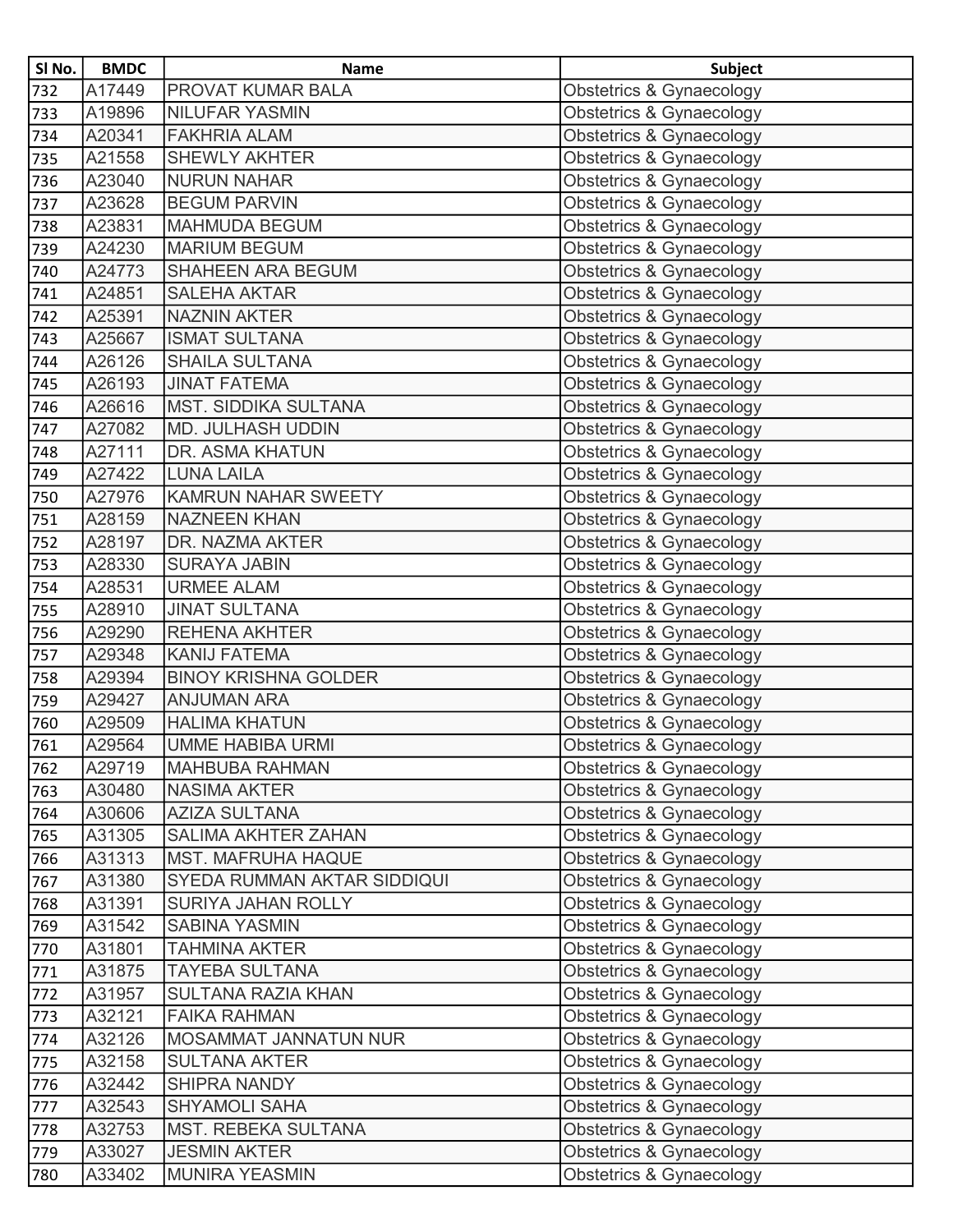| SI No. | <b>BMDC</b> | <b>Name</b>                         | <b>Subject</b>                      |
|--------|-------------|-------------------------------------|-------------------------------------|
| 781    | A33403      | <b>SABINA YASMIN</b>                | Obstetrics & Gynaecology            |
| 782    | A33672      | <b>MST SULTANA AKHTAR BANU</b>      | Obstetrics & Gynaecology            |
| 783    | A34345      | <b>DALIA HALDER</b>                 | Obstetrics & Gynaecology            |
| 784    | A34829      | <b>SHAHANAZ AKHTAR</b>              | Obstetrics & Gynaecology            |
| 785    | A35054      | <b>SHIPRA HALDER</b>                | <b>Obstetrics &amp; Gynaecology</b> |
| 786    | A35115      | ZANNATUL MAOWA                      | Obstetrics & Gynaecology            |
| 787    | A35138      | <b>JEENAT SABAH</b>                 | Obstetrics & Gynaecology            |
| 788    | A35662      | <b>SABRINA ISLAM</b>                | Obstetrics & Gynaecology            |
| 789    | A35793      | <b>MAHMUDA KHATUN</b>               | Obstetrics & Gynaecology            |
| 790    | A35896      | <b>FATHEMA KHAN</b>                 | Obstetrics & Gynaecology            |
| 791    | A36017      | <b>NASIMA BEGUM</b>                 | Obstetrics & Gynaecology            |
| 792    | A36058      | <b>ISRAT JAHAN</b>                  | Obstetrics & Gynaecology            |
| 793    | A36119      | <b>NAZMA PARVIN</b>                 | Obstetrics & Gynaecology            |
| 794    | A36203      | KAZI SHAILA NAZNIN                  | Obstetrics & Gynaecology            |
| 795    | A36205      | <b>KONICA DAS</b>                   | Obstetrics & Gynaecology            |
| 796    | A36260      | <b>MST. SABINA EYASMIN</b>          | Obstetrics & Gynaecology            |
| 797    | A36342      | <b>MOHAMMED SAIFUL ISLAM BHUYAN</b> | Obstetrics & Gynaecology            |
| 798    | A36400      | RAJASREE BHOWMICK                   | Obstetrics & Gynaecology            |
| 799    | A36417      | <b>MASUDA KHAN EUSUFZI</b>          | Obstetrics & Gynaecology            |
| 800    | A36559      | <b>SHERIN AKTHER</b>                | Obstetrics & Gynaecology            |
| 801    | A36562      | <b>SHIRIN AKTER</b>                 | Obstetrics & Gynaecology            |
| 802    | A36575      | <b>MIST. ALAM ARA KHATUN</b>        | Obstetrics & Gynaecology            |
| 803    | A36576      | <b>MST. RUKSHANA SULTANA</b>        | Obstetrics & Gynaecology            |
| 804    | A36680      | <b>IREEN NABI</b>                   | Obstetrics & Gynaecology            |
| 805    | A36694      | <b>MARIAM SHEME</b>                 | Obstetrics & Gynaecology            |
| 806    | A36706      | MST. ABEDA KHATUN                   | Obstetrics & Gynaecology            |
| 807    | A36829      | <b>FOWZIA ABUL FAYEZ</b>            | Obstetrics & Gynaecology            |
| 808    | A36984      | <b>FARIDA AKHTER</b>                | Obstetrics & Gynaecology            |
| 809    | A36994      | <b>NAHREEN RABBANI</b>              | Obstetrics & Gynaecology            |
| 810    | A37078      | <b>MST. PAPIA SULTANA</b>           | Obstetrics & Gynaecology            |
| 811    | A37238      | <b>JAMUNA BHOWMIK</b>               | Obstetrics & Gynaecology            |
| 812    | A37285      | <b>KUNCHU AKHTER</b>                | Obstetrics & Gynaecology            |
| 813    | A37382      | ROHENA BEGUM                        | Obstetrics & Gynaecology            |
| 814    | A37468      | <b>JANNATUL FERDOUES</b>            | Obstetrics & Gynaecology            |
| 815    | A37638      | <b>DILSHAD KHAN RIPA</b>            | Obstetrics & Gynaecology            |
| 816    | A37647      | <b>KAMRUN NAHER</b>                 | Obstetrics & Gynaecology            |
| 817    | A37777      | KHALEDA AKTER BHUIYAN               | Obstetrics & Gynaecology            |
| 818    | A37826      | <b>TAHOMINA BHUIYAN</b>             | Obstetrics & Gynaecology            |
| 819    | A37835      | <b>SALMA RAHMAN</b>                 | Obstetrics & Gynaecology            |
| 820    | A37867      | <b>MST. ATIA SULTANA</b>            | Obstetrics & Gynaecology            |
| 821    | A37912      | <b>MST. SHARMIN KHONDOKER</b>       | Obstetrics & Gynaecology            |
| 822    | A37940      | RABEYA AKTHER                       | Obstetrics & Gynaecology            |
| 823    | A37956      | <b>MONOARA AHMED</b>                | Obstetrics & Gynaecology            |
| 824    | A38080      | <b>NAZMA KHATUN</b>                 | Obstetrics & Gynaecology            |
| 825    | A38219      | <b>SHAHNAZ AHMED</b>                | Obstetrics & Gynaecology            |
| 826    | A38284      | <b>MAHBUBA AKTER</b>                | Obstetrics & Gynaecology            |
| 827    | A38438      | <b>ASHRAFI SHARMIN</b>              | Obstetrics & Gynaecology            |
| 828    | A38573      | DR. SATHI DAS                       | Obstetrics & Gynaecology            |
| 829    | A38643      | <b>NILUFAR YASMIN</b>               | Obstetrics & Gynaecology            |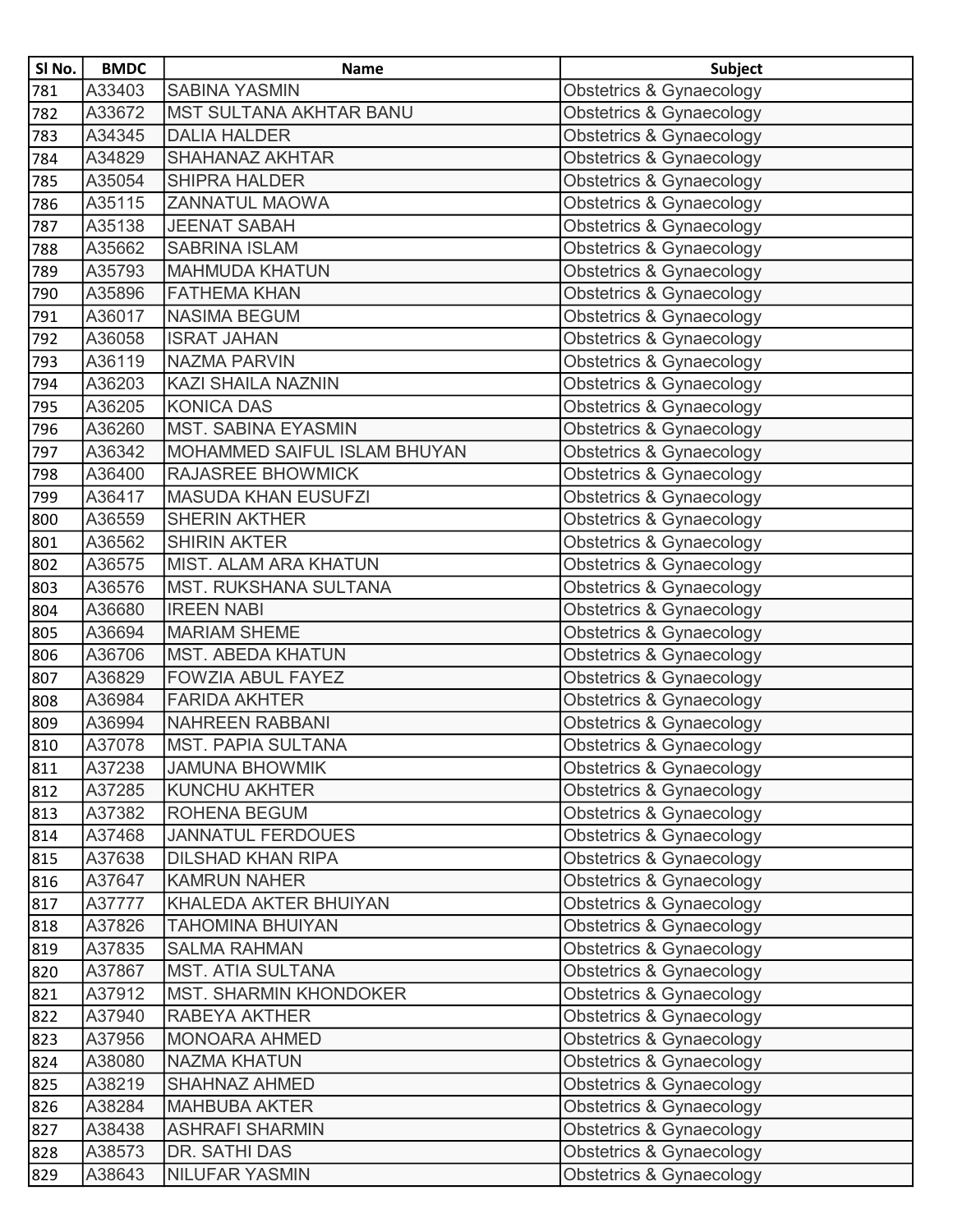| SI No. | <b>BMDC</b> | <b>Name</b>                     | <b>Subject</b>                      |
|--------|-------------|---------------------------------|-------------------------------------|
| 830    | A38673      | <b>MST. SAIFUN NAHER</b>        | Obstetrics & Gynaecology            |
| 831    | A38700      | <b>SANZIDA KHAN</b>             | Obstetrics & Gynaecology            |
| 832    | A38866      | NURE SHEFA MOST. SHAHINA SARKER | Obstetrics & Gynaecology            |
| 833    | A39100      | <b>JANNATUL FERDOUS</b>         | Obstetrics & Gynaecology            |
| 834    | A39280      | <b>MST. NASRIN JEBIN</b>        | Obstetrics & Gynaecology            |
| 835    | A39314      | SHAHANA SULTANA                 | Obstetrics & Gynaecology            |
| 836    | A39400      | <b>HOSNE ARA MOLLY</b>          | Obstetrics & Gynaecology            |
| 837    | A39478      | <b>UMME SALMA ATIA BANU</b>     | Obstetrics & Gynaecology            |
| 838    | A39508      | <b>BANASREE MODAK</b>           | <b>Obstetrics &amp; Gynaecology</b> |
| 839    | A39718      | <b>MOSAMMAT NARGIS</b>          | <b>Obstetrics &amp; Gynaecology</b> |
| 840    | A39929      | <b>SUNJEDA AKHTER</b>           | <b>Obstetrics &amp; Gynaecology</b> |
| 841    | A39990      | <b>ASMA AKTHER</b>              | Obstetrics & Gynaecology            |
| 842    | A39991      | <b>FARHANA YASMIN</b>           | <b>Obstetrics &amp; Gynaecology</b> |
| 843    | A40006      | <b>MST. RUHELI YASMIN</b>       | <b>Obstetrics &amp; Gynaecology</b> |
| 844    | A40134      | SUBORNA JAHAN JULLY             | <b>Obstetrics &amp; Gynaecology</b> |
| 845    | A40179      | <b>MUSAMMAT MASKURA GHANI</b>   | Obstetrics & Gynaecology            |
| 846    | A40214      | <b>KANIKA CHANDA</b>            | Obstetrics & Gynaecology            |
| 847    | A40361      | <b>UMME HABIBA ASMA</b>         | <b>Obstetrics &amp; Gynaecology</b> |
| 848    | A40471      | <b>AYASHA SIDDIKA</b>           | Obstetrics & Gynaecology            |
| 849    | A40487      | SHAHEEN SULTANA ZAMAN           | Obstetrics & Gynaecology            |
| 850    | A40532      | <b>SHARMIN RAHMAN</b>           | <b>Obstetrics &amp; Gynaecology</b> |
| 851    | A40580      | KHANDOKAR FARHANA FERDOUS       | Obstetrics & Gynaecology            |
| 852    | A40613      | <b>NANDITA DATTA</b>            | <b>Obstetrics &amp; Gynaecology</b> |
| 853    | A40639      | <b>BADRUN NAHAR</b>             | Obstetrics & Gynaecology            |
| 854    | A40642      | <b>NELUFA YASMIN</b>            | <b>Obstetrics &amp; Gynaecology</b> |
| 855    | A40771      | <b>FATIMA JESMIN</b>            | Obstetrics & Gynaecology            |
| 856    | A40780      | <b>FARHANA ISLAM</b>            | Obstetrics & Gynaecology            |
| 857    | A40797      | <b>MST. ARMINA NAZNEEN</b>      | <b>Obstetrics &amp; Gynaecology</b> |
| 858    | A40948      | <b>SAJEDA BEGUM DAIZY</b>       | Obstetrics & Gynaecology            |
| 859    | A40970      | <b>TANIA RAHMAN</b>             | Obstetrics & Gynaecology            |
| 860    | A41054      | <b>KAMRUN NAHER</b>             | Obstetrics & Gynaecology            |
| 861    | A41270      | PILU MOMOTAZ                    | <b>Obstetrics &amp; Gynaecology</b> |
| 862    | A41324      | <b>KAWSER JAHAN</b>             | <b>Obstetrics &amp; Gynaecology</b> |
| 863    | A41344      | <b>MST. JESMIN AKTER</b>        | Obstetrics & Gynaecology            |
| 864    | A41473      | <b>FAHMINA BEGUM</b>            | Obstetrics & Gynaecology            |
| 865    | A41495      | <b>MAHMUDA SARKER</b>           | Obstetrics & Gynaecology            |
| 866    | A41601      | <b>TANIA BINTA HOSSAIN</b>      | <b>Obstetrics &amp; Gynaecology</b> |
| 867    | A41682      | <b>NAHIDA BEGUM</b>             | Obstetrics & Gynaecology            |
| 868    | A41834      | <b>AMENA BEGUM</b>              | <b>Obstetrics &amp; Gynaecology</b> |
| 869    | A41893      | <b>MOBASHERA SAMIA HAQUE</b>    | Obstetrics & Gynaecology            |
| 870    | A41906      | NOOR AKTER KOHINOOR             | Obstetrics & Gynaecology            |
| 871    | A41920      | <b>SUSMITA SAHA</b>             | <b>Obstetrics &amp; Gynaecology</b> |
| 872    | A41922      | TAJMINA HOQUE                   | Obstetrics & Gynaecology            |
| 873    | A41923      | <b>FATEMA AMIN</b>              | Obstetrics & Gynaecology            |
| 874    | A42153      | TAHERA AKTAR                    | Obstetrics & Gynaecology            |
| 875    | A42154      | <b>FARZANA AKHTAR</b>           | Obstetrics & Gynaecology            |
| 876    | A42169      | <b>JESMIN BANU</b>              | <b>Obstetrics &amp; Gynaecology</b> |
| 877    | A42173      | MAHAMMAD ASHRAFUZZAMAN LITON    | Obstetrics & Gynaecology            |
| 878    | A42202      | <b>JESMIN KABIR</b>             | Obstetrics & Gynaecology            |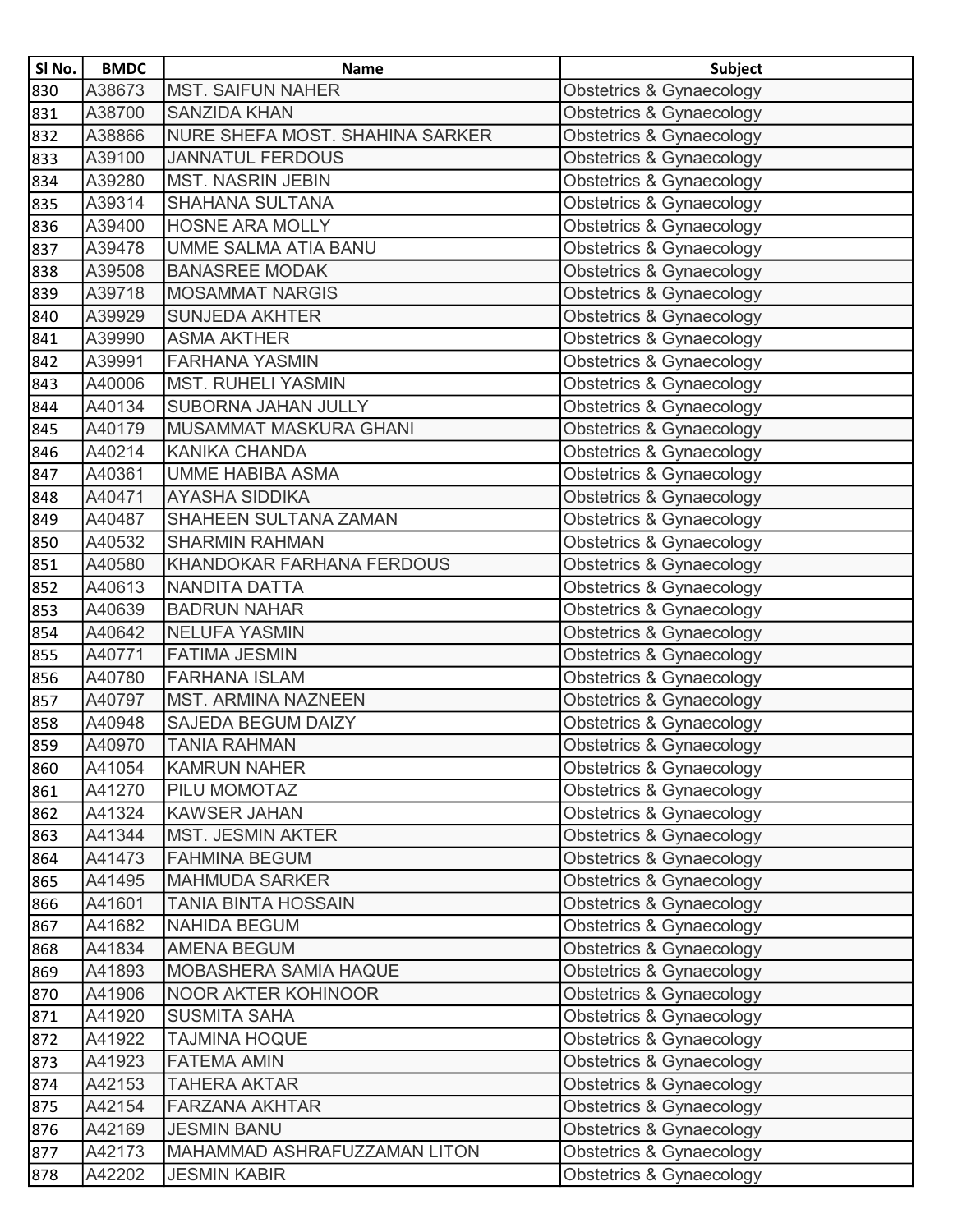| SI No. | <b>BMDC</b> | <b>Name</b>                     | <b>Subject</b>                      |
|--------|-------------|---------------------------------|-------------------------------------|
| 879    | A42244      | <b>MST. SHAHANA SHARMIN</b>     | Obstetrics & Gynaecology            |
| 880    | A42393      | MUSFIKAH RAHMAN FERDAUSHI       | Obstetrics & Gynaecology            |
| 881    | A42470      | <b>NILUFAR AKTAR</b>            | Obstetrics & Gynaecology            |
| 882    | A42509      | <b>FARZANA PARVIN</b>           | Obstetrics & Gynaecology            |
| 883    | A42537      | YASMIN JAHAN                    | Obstetrics & Gynaecology            |
| 884    | A42565      | NUR-E-MINA MST. RABEYA SIDDIQUA | Obstetrics & Gynaecology            |
| 885    | A42703      | <b>RUMANA AFROZ</b>             | Obstetrics & Gynaecology            |
| 886    | A42754      | <b>FARZANA RAHMAN</b>           | Obstetrics & Gynaecology            |
| 887    | A42793      | <b>FATEMA PERVEEN</b>           | Obstetrics & Gynaecology            |
| 888    | A42877      | <b>NAZMOON NAHAR</b>            | <b>Obstetrics &amp; Gynaecology</b> |
| 889    | A42908      | <b>MORSHEDA PERVIN</b>          | Obstetrics & Gynaecology            |
| 890    | A43031      | <b>TAHAMINA AKHTER</b>          | Obstetrics & Gynaecology            |
| 891    | A43071      | <b>NADIA SHARMIN DIBA</b>       | Obstetrics & Gynaecology            |
| 892    | A43127      | <b>ZEEHAN SABA</b>              | Obstetrics & Gynaecology            |
| 893    | A43149      | <b>DILRUBA BEGUM</b>            | Obstetrics & Gynaecology            |
| 894    | A43292      | <b>TAHERA TABASSUM</b>          | Obstetrics & Gynaecology            |
| 895    | A43410      | <b>MUSTARI FARHANA</b>          | Obstetrics & Gynaecology            |
| 896    | A43454      | <b>MAHZABIN AKTER</b>           | Obstetrics & Gynaecology            |
| 897    | A43573      | <b>SHAMIMA AFROZ</b>            | <b>Obstetrics &amp; Gynaecology</b> |
| 898    | A43603      | <b>HALIMA SIDDIQUI</b>          | <b>Obstetrics &amp; Gynaecology</b> |
| 899    | A43875      | <b>UMME SALMA SUMI</b>          | Obstetrics & Gynaecology            |
| 900    | A43919      | <b>TAHMINA KHATUN</b>           | Obstetrics & Gynaecology            |
| 901    | A43937      | MOST. ATIKUNNAHAR CHOWDHURY     | Obstetrics & Gynaecology            |
| 902    | A43971      | <b>TANIA AFROSE</b>             | Obstetrics & Gynaecology            |
| 903    | A43975      | <b>LUTFUN NAHER ELA</b>         | <b>Obstetrics &amp; Gynaecology</b> |
| 904    | A43998      | MUSAMMAT RUMIN TAMANNA          | Obstetrics & Gynaecology            |
| 905    | A44037      | <b>MST. AKHTARA PARVIN</b>      | Obstetrics & Gynaecology            |
| 906    | A44137      | <b>BEAUTY CHOUDHURY</b>         | Obstetrics & Gynaecology            |
| 907    | A44226      | <b>NAZRIN PARVIN</b>            | Obstetrics & Gynaecology            |
| 908    | A44230      | <b>NUSRAT AKHTER</b>            | Obstetrics & Gynaecology            |
| 909    | A44488      | <b>SUPARNA SARKER</b>           | Obstetrics & Gynaecology            |
| 910    | A44490      | <b>FATEMATUZZAHAN</b>           | Obstetrics & Gynaecology            |
| 911    | A44495      | <b>SHAHNAJ PARVIN</b>           | Obstetrics & Gynaecology            |
| 912    | A44501      | <b>ZOSHITA BOBBY</b>            | Obstetrics & Gynaecology            |
| 913    | A44562      | FARHANA TARANNUM                | Obstetrics & Gynaecology            |
| 914    | A44708      | <b>NAZNINE AKTER</b>            | Obstetrics & Gynaecology            |
| 915    | A44862      | <b>DIPANWITA POPY</b>           | Obstetrics & Gynaecology            |
| 916    | A44994      | <b>LATA DUTTA</b>               | Obstetrics & Gynaecology            |
| 917    | A45140      | <b>MEHJABEEN HOQUE</b>          | Obstetrics & Gynaecology            |
| 918    | A45179      | SADIA SULTANA MOLLIKA           | Obstetrics & Gynaecology            |
| 919    | A45187      | <b>SHAIKH MARIAM</b>            | Obstetrics & Gynaecology            |
| 920    | A45199      | ROKSANA PARVIN                  | Obstetrics & Gynaecology            |
| 921    | A45256      | <b>NURUN NAHAR</b>              | Obstetrics & Gynaecology            |
| 922    | A45459      | PUSPANJALI ROY                  | Obstetrics & Gynaecology            |
| 923    | A45520      | <b>JANNAT MEHJABIN</b>          | Obstetrics & Gynaecology            |
| 924    | A45586      | <b>NISHAT JAHAN</b>             | Obstetrics & Gynaecology            |
| 925    | A45864      | <b>RUBINA PARVIN</b>            | Obstetrics & Gynaecology            |
| 926    | A45878      | <b>JANNATUL FERDOUS</b>         | Obstetrics & Gynaecology            |
| 927    | A45903      | <b>ASHRAFUN NAHER</b>           | Obstetrics & Gynaecology            |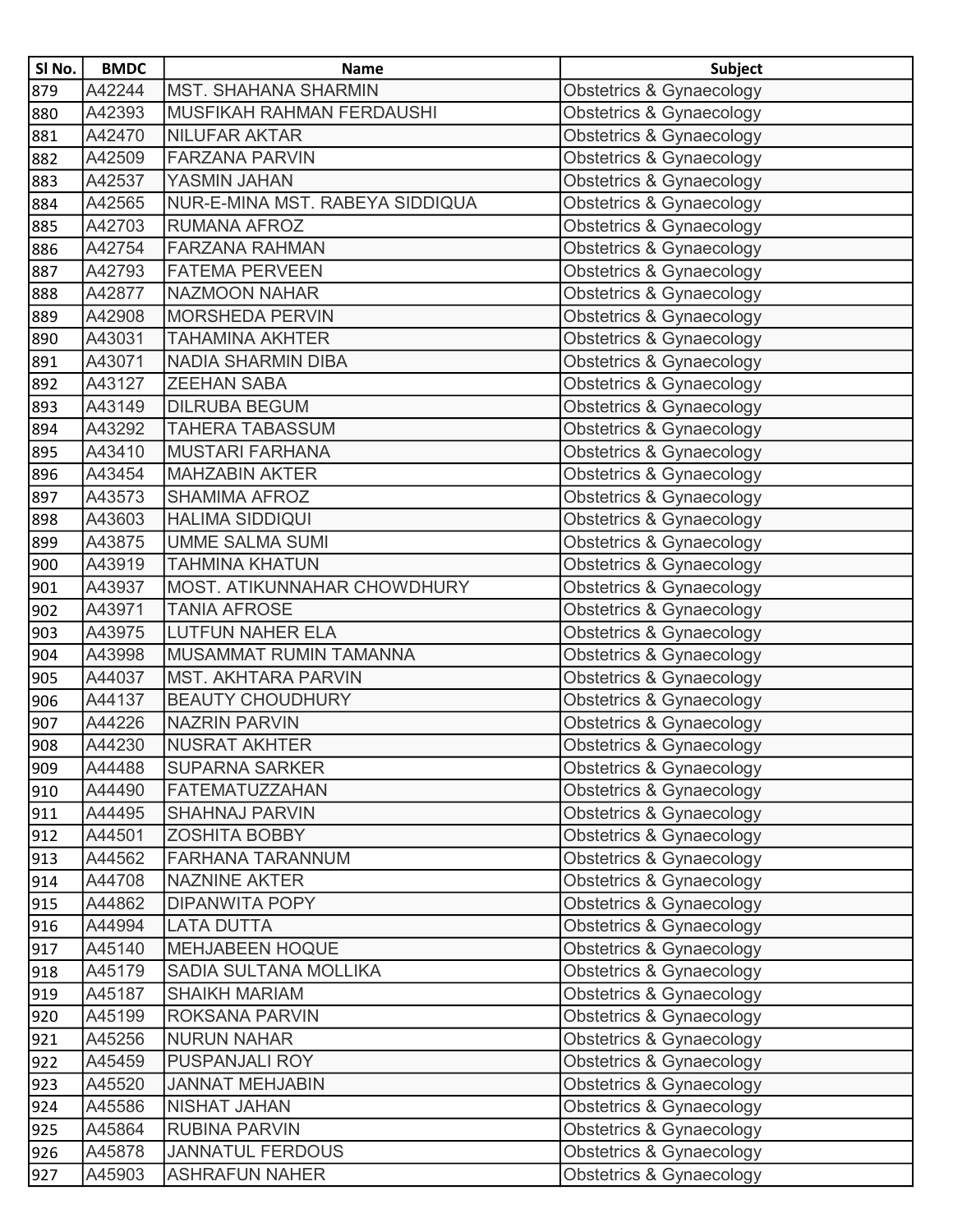| SI No. | <b>BMDC</b> | <b>Name</b>                         | <b>Subject</b>                      |
|--------|-------------|-------------------------------------|-------------------------------------|
| 928    | A45946      | <b>NASRIN SULTANA</b>               | <b>Obstetrics &amp; Gynaecology</b> |
| 929    | A46004      | <b>DARAKHSHAN ANWAR</b>             | Obstetrics & Gynaecology            |
| 930    | A46039      | AFROZA AKHTER JAHAN                 | <b>Obstetrics &amp; Gynaecology</b> |
| 931    | A46060      | <b>NASRIN AKTER</b>                 | <b>Obstetrics &amp; Gynaecology</b> |
| 932    | A46094      | <b>MALIHA QUDDUS</b>                | <b>Obstetrics &amp; Gynaecology</b> |
| 933    | A46124      | <b>MAHMUDA BEGUM</b>                | <b>Obstetrics &amp; Gynaecology</b> |
| 934    | A46273      | <b>FARHANA MULLICK</b>              | Obstetrics & Gynaecology            |
| 935    | A46292      | <b>NAZNEEN FATIMA</b>               | <b>Obstetrics &amp; Gynaecology</b> |
| 936    | A46315      | <b>NASRIN ALAM</b>                  | Obstetrics & Gynaecology            |
| 937    | A46350      | <b>ASUM MIM AFROZ</b>               | <b>Obstetrics &amp; Gynaecology</b> |
| 938    | A46374      | <b>TUHINA AKHTER</b>                | <b>Obstetrics &amp; Gynaecology</b> |
| 939    | A46383      | <b>FADILA AHMED TINNY</b>           | Obstetrics & Gynaecology            |
| 940    | A46398      | <b>MST. ANJUMAN ARA</b>             | <b>Obstetrics &amp; Gynaecology</b> |
| 941    | A46565      | <b>FERDOUS ARA</b>                  | Obstetrics & Gynaecology            |
| 942    | A46590      | <b>UMME SULTANA JESMIN</b>          | Obstetrics & Gynaecology            |
| 943    | A46645      | <b>SAJEDA FERDOUS</b>               | <b>Obstetrics &amp; Gynaecology</b> |
| 944    | A46661      | <b>SAYERA BEGUM CHOWDHURY</b>       | <b>Obstetrics &amp; Gynaecology</b> |
| 945    | A46669      | <b>MD. AYNUL HAQUE</b>              | <b>Obstetrics &amp; Gynaecology</b> |
| 946    | A46688      | <b>HELENA AKTER</b>                 | <b>Obstetrics &amp; Gynaecology</b> |
| 947    | A46775      | Farjana Tasmin Shanta               | <b>Obstetrics &amp; Gynaecology</b> |
| 948    | A46778      | <b>NARGIS SULTANA</b>               | Obstetrics & Gynaecology            |
| 949    | A46925      | <b>NURJAHAN BEGUM</b>               | Obstetrics & Gynaecology            |
| 950    | A46977      | <b>SHARMIN HOSSAIN MUNNI</b>        | Obstetrics & Gynaecology            |
| 951    | A47152      | <b>OMMA SALMA</b>                   | Obstetrics & Gynaecology            |
| 952    | A47200      | <b>FATHIMA SULTANA</b>              | Obstetrics & Gynaecology            |
| 953    | A47213      | KANEEZ FATEMA HUMAIRA               | <b>Obstetrics &amp; Gynaecology</b> |
| 954    | A47314      | <b>MONI RANI PAUL</b>               | Obstetrics & Gynaecology            |
| 955    | A47383      | <b>HASINA KABIR HASNA</b>           | <b>Obstetrics &amp; Gynaecology</b> |
| 956    | A47940      | <b>NUSRAT HABIB</b>                 | <b>Obstetrics &amp; Gynaecology</b> |
| 957    | A48113      | <b>MAMUNI SULTANA</b>               | <b>Obstetrics &amp; Gynaecology</b> |
| 958    | A48127      | <b>FARHANA ISLAM TONIMA</b>         | Obstetrics & Gynaecology            |
| 959    | A48144      | <b>CHANDRA BARMAN</b>               | Obstetrics & Gynaecology            |
| 960    | A48232      | <b>MD. MOSIUR RAHMAN MASUM</b>      | Obstetrics & Gynaecology            |
| 961    | A48251      | <b>KULSUM ANAM</b>                  | <b>Obstetrics &amp; Gynaecology</b> |
| 962    | A48405      | <b>NURE JANNATUL FERDAUS</b>        | Obstetrics & Gynaecology            |
| 963    | A48417      | NASRIN TAHMINA AZIZ                 | Obstetrics & Gynaecology            |
| 964    | A48492      | <b>KAMRUN NAHAR</b>                 | Obstetrics & Gynaecology            |
| 965    | A48495      | DR. MUSARAT SHAMEEM                 | <b>Obstetrics &amp; Gynaecology</b> |
| 966    | A48500      | <b>JOYA BISWAS</b>                  | <b>Obstetrics &amp; Gynaecology</b> |
| 967    | A48532      | <b>KAMRUN NAHER</b>                 | Obstetrics & Gynaecology            |
| 968    | A48539      | <b>AFRINA AKTER</b>                 | <b>Obstetrics &amp; Gynaecology</b> |
| 969    | A48579      | <b>MOST. SHAMIMA AKTER</b>          | <b>Obstetrics &amp; Gynaecology</b> |
| 970    | A48607      | <b>FARJANA AKTER</b>                | Obstetrics & Gynaecology            |
| 971    | A48680      | <b>MST. REBEKA JANNATUL FERDOUS</b> | <b>Obstetrics &amp; Gynaecology</b> |
| 972    | A48714      | <b>NAHID BINTE RAHIM</b>            | Obstetrics & Gynaecology            |
| 973    | A48727      | <b>MAHFOZA TUNHA</b>                | <b>Obstetrics &amp; Gynaecology</b> |
| 974    | A48747      | <b>SHAMIMA AKTER SUMI</b>           | Obstetrics & Gynaecology            |
| 975    | A48783      | MUST. AYESHA MARZANA                | Obstetrics & Gynaecology            |
| 976    | A48809      | <b>SHARMIN SIDDIQUE</b>             | Obstetrics & Gynaecology            |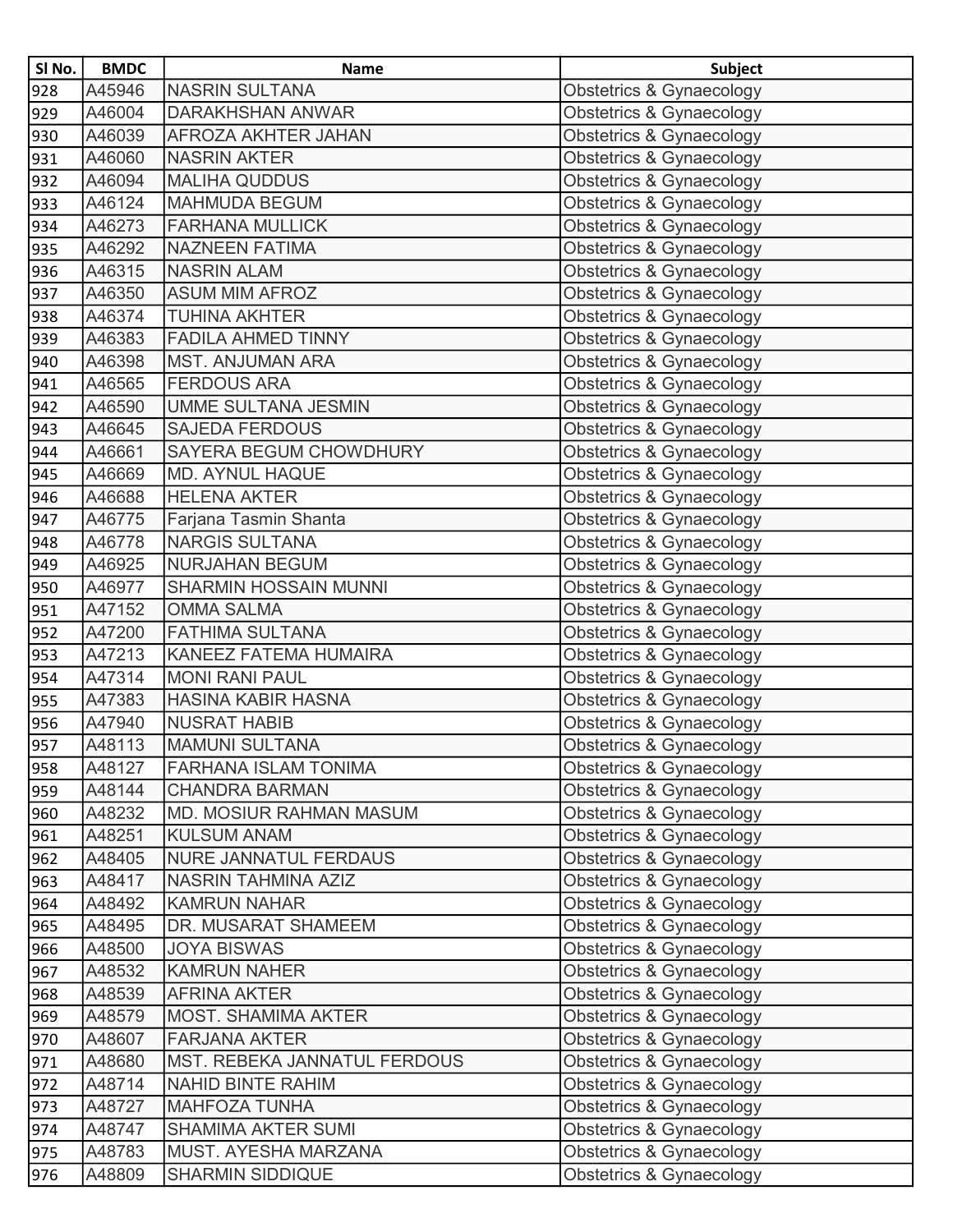| SI No. | <b>BMDC</b> | <b>Name</b>                   | <b>Subject</b>                      |
|--------|-------------|-------------------------------|-------------------------------------|
| 977    | A48870      | <b>TARANNUM MAHBUBA</b>       | Obstetrics & Gynaecology            |
| 978    | A48916      | <b>TARANA FARIAH MONALISA</b> | Obstetrics & Gynaecology            |
| 979    | A48919      | <b>ATASEE BARUA</b>           | Obstetrics & Gynaecology            |
| 980    | A48926      | <b>SAMINA AKTER</b>           | <b>Obstetrics &amp; Gynaecology</b> |
| 981    | A48938      | RUDABA SHAHRIN WAZED          | Obstetrics & Gynaecology            |
| 982    | A49044      | <b>FOUZIA ZAFRIN</b>          | Obstetrics & Gynaecology            |
| 983    | A49077      | <b>NAFISA AHAMED</b>          | Obstetrics & Gynaecology            |
| 984    | A49081      | <b>NASRIN AKTER</b>           | Obstetrics & Gynaecology            |
| 985    | A49153      | DR. NOOR JAHAN BEGUM          | Obstetrics & Gynaecology            |
| 986    | A49156      | <b>SIRAJUM MUNIRA</b>         | Obstetrics & Gynaecology            |
| 987    | A49171      | <b>MT. YEASMIN AKHTER</b>     | Obstetrics & Gynaecology            |
| 988    | A49184      | <b>FARHANA KANIZ</b>          | <b>Obstetrics &amp; Gynaecology</b> |
| 989    | A49385      | <b>RAHMATUNNESA</b>           | Obstetrics & Gynaecology            |
| 990    | A49414      | <b>MOST, FOWZIA FARHAT</b>    | Obstetrics & Gynaecology            |
| 991    | A49422      | <b>ZINAT PARVEEN</b>          | Obstetrics & Gynaecology            |
| 992    | A49547      | FAHMIDA KHANAM CHOUDHURY      | Obstetrics & Gynaecology            |
| 993    | A49580      | <b>SHARMIN AKTER</b>          | Obstetrics & Gynaecology            |
| 994    | A49691      | <b>FATEMA BEGUM</b>           | Obstetrics & Gynaecology            |
| 995    | A49732      | DR. DILRUBA SHARMIN           | Obstetrics & Gynaecology            |
| 996    | A49741      | <b>MST. MAHABUBA KHATUN</b>   | Obstetrics & Gynaecology            |
| 997    | A49837      | <b>KAMRUZZAMAN</b>            | Obstetrics & Gynaecology            |
| 998    | A49973      | <b>LOTIFA SULTANA</b>         | Obstetrics & Gynaecology            |
| 999    | A49977      | <b>SHAILA SHARMIN</b>         | Obstetrics & Gynaecology            |
| 1000   | A49988      | DR. MALEKA AFRIN              | Obstetrics & Gynaecology            |
| 1001   | A50074      | SYEDA SHARMIN SULTANA         | <b>Obstetrics &amp; Gynaecology</b> |
| 1002   | A50105      | <b>ZIHAN FARUQUE</b>          | Obstetrics & Gynaecology            |
| 1003   | A50121      | <b>SUFIA KHANAM</b>           | Obstetrics & Gynaecology            |
| 1004   | A50124      | DR. RUKHSHANA KHANUM          | Obstetrics & Gynaecology            |
| 1005   | A50231      | DR. SHANJEEDA PARVIN          | Obstetrics & Gynaecology            |
| 1006   | A50278      | <b>AYESHA AFROJ</b>           | Obstetrics & Gynaecology            |
| 1007   | A50381      | <b>FATEMA AKTER DOLY</b>      | Obstetrics & Gynaecology            |
| 1008   | A50558      | POPY CHAKRABORTY              | Obstetrics & Gynaecology            |
| 1009   | A50638      | <b>MOSTARY CHOWDHURY</b>      | Obstetrics & Gynaecology            |
| 1010   | A50991      | <b>TARANA ANWAR</b>           | Obstetrics & Gynaecology            |
| 1011   | A51038      | <b>NAZNEEN PARVIN</b>         | Obstetrics & Gynaecology            |
| 1012   | A51107      | <b>LAILA NUR</b>              | Obstetrics & Gynaecology            |
| 1013   | A51155      | ROKSANA NAZIM                 | Obstetrics & Gynaecology            |
| 1014   | A51173      | <b>FARZANA BOBY</b>           | Obstetrics & Gynaecology            |
| 1015   | A51253      | <b>ISRAT JAHAN</b>            | Obstetrics & Gynaecology            |
| 1016   | A51426      | <b>ARIFA SULTANA</b>          | Obstetrics & Gynaecology            |
| 1017   | A51517      | <b>LAXMI RANI BISWAS</b>      | Obstetrics & Gynaecology            |
| 1018   | A51717      | <b>TANIMA FERDOUSI</b>        | Obstetrics & Gynaecology            |
| 1019   | A51886      | <b>FAHMIDA YOUSUF</b>         | Obstetrics & Gynaecology            |
| 1020   | A51907      | DR. FARZANA MAHMOOD           | Obstetrics & Gynaecology            |
| 1021   | A51964      | <b>MUKTA BEGUM</b>            | Obstetrics & Gynaecology            |
| 1022   | A52049      | DR. SARATHI RANI ROY          | Obstetrics & Gynaecology            |
| 1023   | A52337      | <b>MINARA PARVEEN</b>         | Obstetrics & Gynaecology            |
| 1024   | A52447      | <b>TAHMINA NOOR</b>           | Obstetrics & Gynaecology            |
| 1025   | A52502      | <b>ILIKA GHOSH</b>            | Obstetrics & Gynaecology            |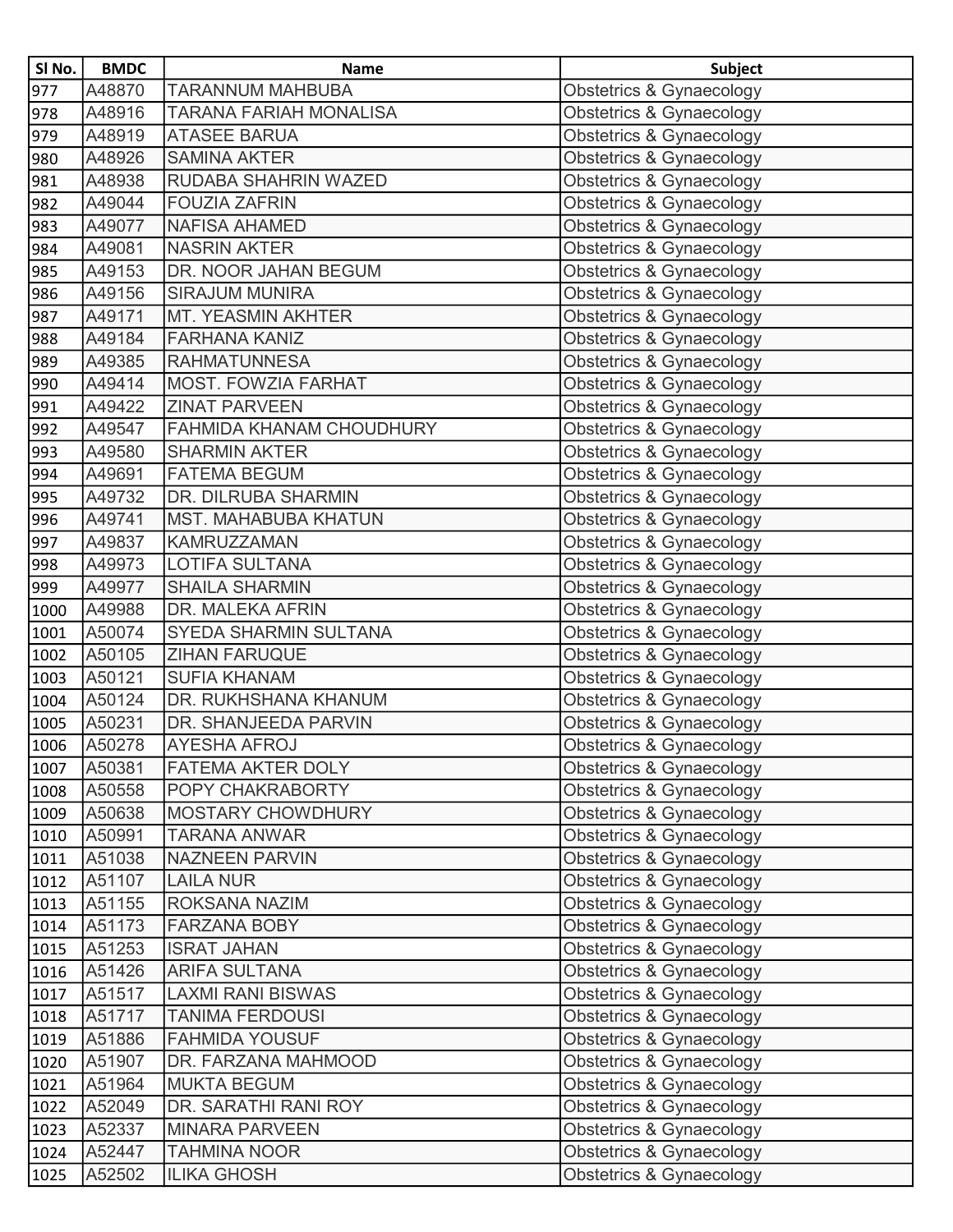| SI No.        | <b>BMDC</b> | <b>Name</b>                | <b>Subject</b>                      |
|---------------|-------------|----------------------------|-------------------------------------|
| 1026          | A52651      | <b>SUFIA AKTAR</b>         | Obstetrics & Gynaecology            |
| 1027          | A52674      | <b>NASRIN SULTANA</b>      | Obstetrics & Gynaecology            |
| 1028          | A53042      | <b>UMMA KULSUM</b>         | Obstetrics & Gynaecology            |
| 1029          | A53120      | <b>LAILA ZAMAN</b>         | Obstetrics & Gynaecology            |
| 1030          | A53150      | <b>RUMANA AKTER RUMA</b>   | Obstetrics & Gynaecology            |
| 1031          | A53256      | <b>MARUFA BINTE EMRAN</b>  | Obstetrics & Gynaecology            |
| 1032          | A53334      | <b>SADIA AFRIN</b>         | Obstetrics & Gynaecology            |
| 1033          | A53340      | DR. SYEDA MOHOSENA         | Obstetrics & Gynaecology            |
| 1034          | A53386      | <b>FARZANA AKHTAR</b>      | Obstetrics & Gynaecology            |
| 1035          | A53515      | <b>ARSHIA MORJAN MILY</b>  | Obstetrics & Gynaecology            |
| 1036          | A53812      | RABEYA BINTE AMIR          | Obstetrics & Gynaecology            |
| 1037          | A53967      | <b>ROKSANA SHERIN</b>      | Obstetrics & Gynaecology            |
| 1038          | A53981      | FARHANUL JUNNAT            | Obstetrics & Gynaecology            |
| 1039          | A54058      | <b>BABLY DEY</b>           | Obstetrics & Gynaecology            |
| 1040          | A54095      | <b>FARHANA YASMIN</b>      | <b>Obstetrics &amp; Gynaecology</b> |
| 1041          | A54287      | <b>SHERMIN SHAMSUDDIN</b>  | Obstetrics & Gynaecology            |
| 1042          | A54470      | <b>RUBAYET ZEREEN</b>      | Obstetrics & Gynaecology            |
| 1043          | A54498      | MAHMUDA REHANA RUMKY       | <b>Obstetrics &amp; Gynaecology</b> |
| 1044          | A54508      | <b>SONIA NASRIN</b>        | Obstetrics & Gynaecology            |
| 1045          | A54635      | <b>NOUSHIN ZAHAN AVEE</b>  | <b>Obstetrics &amp; Gynaecology</b> |
| 1046          | A54772      | <b>MAKSUDA JAHAN</b>       | Obstetrics & Gynaecology            |
| 1047          | A54790      | <b>JANNATUL ISLAM</b>      | Obstetrics & Gynaecology            |
| 1048          | A54988      | <b>SHAMEEMA AKTER</b>      | Obstetrics & Gynaecology            |
| 1049          | A55175      | <b>TASNUVA SHARMIN</b>     | Obstetrics & Gynaecology            |
| 1050          | A55856      | YEASMIN AKTHER             | Obstetrics & Gynaecology            |
| 1051          | A55983      | <b>MST. SULTANA AKTER</b>  | Obstetrics & Gynaecology            |
| 1052          | A56311      | <b>FARIA SULTANA</b>       | Obstetrics & Gynaecology            |
| 1053          | A56465      | <b>SIRAJUM MUNIRA</b>      | Obstetrics & Gynaecology            |
| 1054          | A56477      | <b>NUMAYA HABIB</b>        | Obstetrics & Gynaecology            |
| $\sqrt{1055}$ | A56511      | <b>SARVIN HAYDER</b>       | <b>Obstetrics &amp; Gynaecology</b> |
| 1056          | A56659      | SHAH BUSHRA BINTH A HAFIZ  | Obstetrics & Gynaecology            |
| 1057          | A56673      | <b>SANJIDA AKTHER</b>      | Obstetrics & Gynaecology            |
| 1058          | A56864      | <b>TAHMINA AKTER</b>       | Obstetrics & Gynaecology            |
| 1059          | A56871      | <b>MAHMUDA ISLAM</b>       | Obstetrics & Gynaecology            |
| 1060          | A56917      | <b>ANNEYSHA SARKER</b>     | Obstetrics & Gynaecology            |
| 1061          | A56936      | <b>FARJANA YESMIN</b>      | Obstetrics & Gynaecology            |
| 1062          | A57183      | <b>DINA SHARMIN</b>        | Obstetrics & Gynaecology            |
| 1063          | A57366      | <b>NAIMA TAHSIN</b>        | Obstetrics & Gynaecology            |
| 1064          | A57500      | <b>SHAHINARA ISLAM</b>     | Obstetrics & Gynaecology            |
| 1065          | A57536      | TASNEEMA RAHMAN SHEJUTY    | Obstetrics & Gynaecology            |
| 1066          | A57545      | <b>JUMANA JALIL</b>        | Obstetrics & Gynaecology            |
| 1067          | A57568      | <b>FARZANA AFROZE</b>      | Obstetrics & Gynaecology            |
| 1068          | A57597      | <b>SHAMS MASHREKA</b>      | Obstetrics & Gynaecology            |
| 1069          | A57758      | <b>NIBADITA GHOSH</b>      | Obstetrics & Gynaecology            |
| 1070          | A57994      | <b>NAHIDA ISLAM</b>        | Obstetrics & Gynaecology            |
| 1071          | A58003      | <b>NOOR MAHAL SIDDIQUA</b> | Obstetrics & Gynaecology            |
| 1072          | A58126      | <b>NISHAT PARVIN</b>       | Obstetrics & Gynaecology            |
| 1073          | A58193      | ROKSHANA BOBY              | Obstetrics & Gynaecology            |
| 1074          | A58824      | <b>AYESHA SIDDIKA</b>      | Obstetrics & Gynaecology            |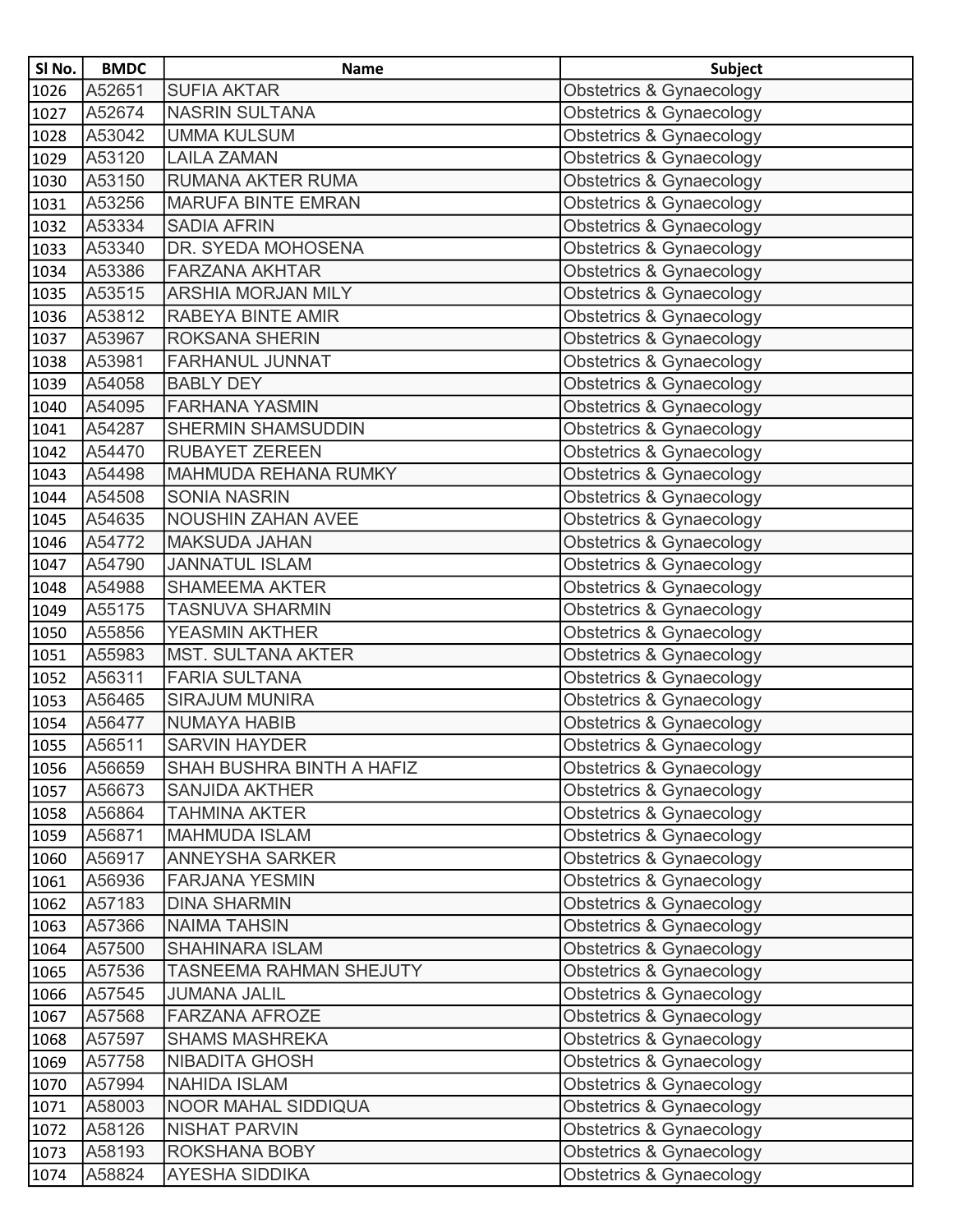| SI No.        | <b>BMDC</b> | <b>Name</b>                   | <b>Subject</b>                      |
|---------------|-------------|-------------------------------|-------------------------------------|
| 1075          | A59069      | <b>KHADIJA KHANOM</b>         | <b>Obstetrics &amp; Gynaecology</b> |
| 1076          | A59424      | <b>ESHITA SAHA</b>            | <b>Obstetrics &amp; Gynaecology</b> |
| 1077          | A59440      | <b>TASNUVA MAHIN</b>          | Obstetrics & Gynaecology            |
| 1078          | A59506      | <b>IREEN AKHTER</b>           | <b>Obstetrics &amp; Gynaecology</b> |
| 1079          | A59550      | <b>MST. NUR JAHAN</b>         | <b>Obstetrics &amp; Gynaecology</b> |
| 1080          | A59588      | <b>NADIA ISLAM</b>            | Obstetrics & Gynaecology            |
| 1081          | A59597      | <b>NUSRAT SHORMIN</b>         | Obstetrics & Gynaecology            |
| 1082          | A59618      | <b>WALIKA NAZNIN ANI</b>      | <b>Obstetrics &amp; Gynaecology</b> |
| 1083          | A59629      | <b>SADIA TAMANNA</b>          | <b>Obstetrics &amp; Gynaecology</b> |
| 1084          | A59740      | <b>SAYEEDA AKTER</b>          | Obstetrics & Gynaecology            |
| 1085          | A59899      | <b>TANMINA MINKIN</b>         | <b>Obstetrics &amp; Gynaecology</b> |
| 1086          | A59950      | RABEYA AKTER                  | <b>Obstetrics &amp; Gynaecology</b> |
| 1087          | A60168      | <b>FARZANA MALLICK</b>        | <b>Obstetrics &amp; Gynaecology</b> |
| 1088          | A60217      | <b>KHALEDA PARVIN</b>         | Obstetrics & Gynaecology            |
| 1089          | A60239      | <b>MST. SHAMSUN NAHAR</b>     | <b>Obstetrics &amp; Gynaecology</b> |
| 1090          | A60767      | <b>KAMRUN NAHAR BEGUM</b>     | Obstetrics & Gynaecology            |
| 1091          | A60792      | <b>KULSUM AKTER LABANI</b>    | Obstetrics & Gynaecology            |
| 1092          | A60940      | NAZIA MIRAZ SHEJUTI           | <b>Obstetrics &amp; Gynaecology</b> |
| 1093          | A60947      | LUTFUNNAHAR LANY              | Obstetrics & Gynaecology            |
| 1094          | A61168      | <b>NAZNIN AKTER</b>           | Obstetrics & Gynaecology            |
| 1095          | A61265      | <b>TAHMINA BEGUM POLY</b>     | Obstetrics & Gynaecology            |
| 1096          | A61477      | <b>NAHID AFROJ</b>            | Obstetrics & Gynaecology            |
| 1097          | A61756      | DR. KASHFIA BINTE QUASEM      | <b>Obstetrics &amp; Gynaecology</b> |
| 1098          | A61841      | <b>TASMIA MAZUMDER</b>        | Obstetrics & Gynaecology            |
| 1099          | A62114      | <b>FARZANA ALI</b>            | <b>Obstetrics &amp; Gynaecology</b> |
| 1100          | A62194      | DR. ABIDA SULTANA RUPA        | Obstetrics & Gynaecology            |
| 1101          | A62275      | <b>AFRIN KHANDOKER BITHI</b>  | Obstetrics & Gynaecology            |
| 1102          | A62703      | DR. KALI RANI SARKER          | Obstetrics & Gynaecology            |
| 1103          | A62800      | <b>NANDITA SARKER</b>         | <b>Obstetrics &amp; Gynaecology</b> |
| $\sqrt{1104}$ | A62995      | <b>SADIA KHAN</b>             | Obstetrics & Gynaecology            |
| 1105          | A63288      | <b>MAHMUDA ISLAM</b>          | Obstetrics & Gynaecology            |
| 1106          | A63761      | SHRABANTI MALA                | Obstetrics & Gynaecology            |
| 1107          | A65206      | <b>LAYLA KHAYRUN NAHAR</b>    | Obstetrics & Gynaecology            |
| 1108          | A65681      | <b>JINIA AFROZ</b>            | Obstetrics & Gynaecology            |
| 1109          | A66013      | <b>MAHJUBEH TAJREE MAHMUD</b> | Obstetrics & Gynaecology            |
| 1110          | A66839      | <b>ISRAT JAHAN SHANTO</b>     | Obstetrics & Gynaecology            |
| 1111          | A69253      | RAFAA MD. NURUL ISLAM         | <b>Obstetrics &amp; Gynaecology</b> |
| 1112          | A69342      | RAFIA SULTANA                 | Obstetrics & Gynaecology            |
| 1113          | A69564      | <b>ARFIN SULTANA</b>          | Obstetrics & Gynaecology            |
| 1114          | A71283      | <b>MASRURA AKTER</b>          | Obstetrics & Gynaecology            |
| 1115          | A71468      | SHAHNAJ SULTANA               | Obstetrics & Gynaecology            |
| 1116          | A71850      | <b>AFROZA AKTER</b>           | <b>Obstetrics &amp; Gynaecology</b> |
| 1117          | A76410      | <b>SARAF ANJUM</b>            | Obstetrics & Gynaecology            |
| 1118          | A77525      | KHOUSNOOR HANIF               | Obstetrics & Gynaecology            |
| 1119          | AA42237     | <b>FAHMIDA ZAMAN</b>          | Obstetrics & Gynaecology            |
| 1120          | AA45206     | <b>TAHMINA SHARMIN</b>        | <b>Obstetrics &amp; Gynaecology</b> |
| 1121          | 43485       | <b>SHYAMAL KUMAR PAUL</b>     | Ophthalmology                       |
| 1122          | A30370      | MD. RABIUL ALAM               | Ophthalmology                       |
| 1123          | A30404      | <b>SWAPON KUMAR BISWAS</b>    | Ophthalmology                       |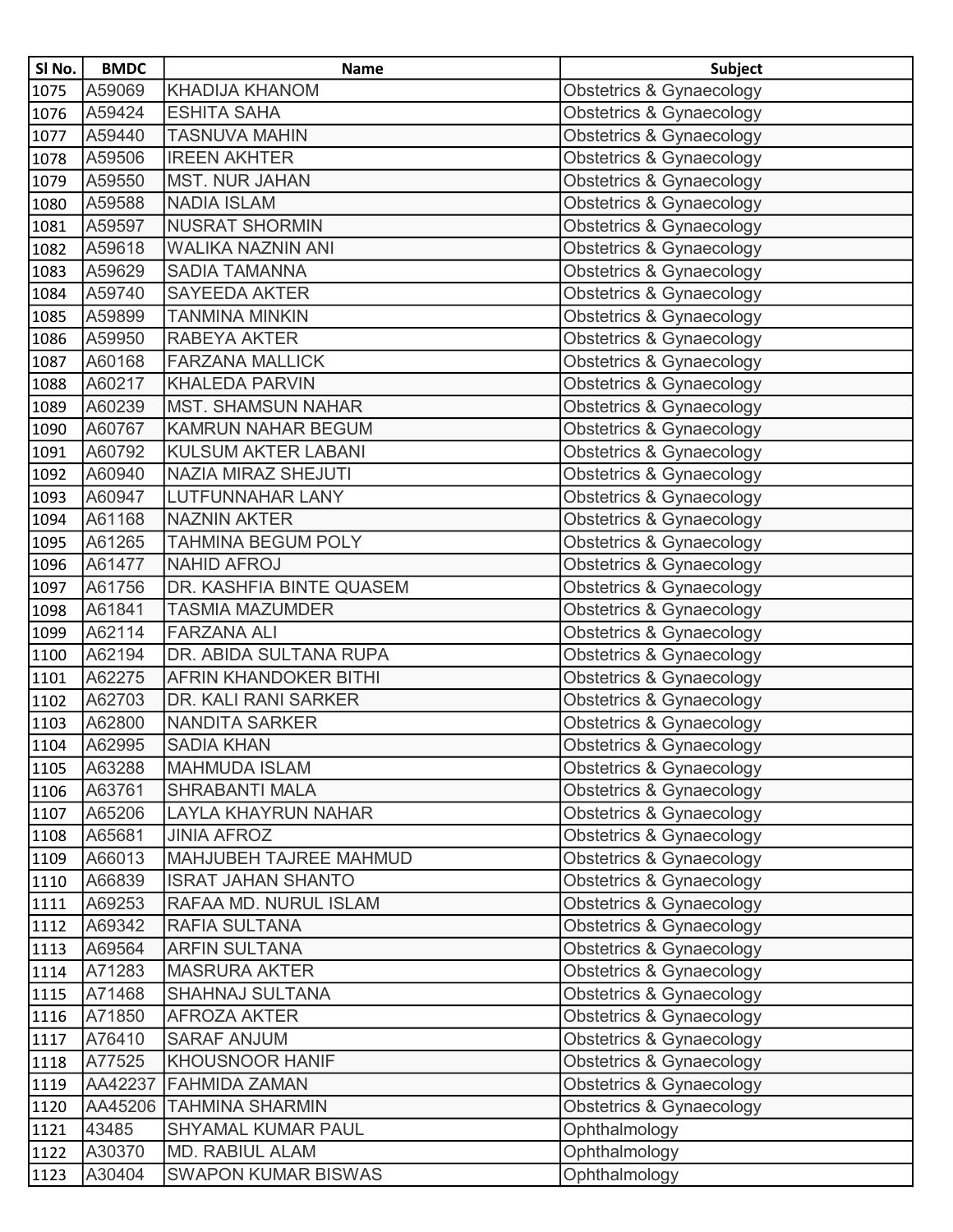| SI No.        | <b>BMDC</b> | <b>Name</b>                       | <b>Subject</b>                          |
|---------------|-------------|-----------------------------------|-----------------------------------------|
| $\sqrt{1124}$ | A32909      | <b>MARAZUL ISLAM BHUIYAN</b>      | Ophthalmology                           |
| 1125          | A33004      | <b>MD. QUAMRUL HASSAN</b>         | Ophthalmology                           |
| 1126          | A40184      | <b>SK. MOHAMMAD MURAD</b>         | Ophthalmology                           |
| 1127          | A45548      | <b>SWEETY BARUA</b>               | Ophthalmology                           |
| 1128          | A46945      | <b>KHAIRUN NASA</b>               | Ophthalmology                           |
| 1129          | A47956      | <b>MD.MASUD REZA</b>              | Ophthalmology                           |
| 1130          | A48735      | <b>MAZHARUL RASHID</b>            | Ophthalmology                           |
| 1131          | A50658      | <b>TAMJIDA FARHANA</b>            | Ophthalmology                           |
| 1132          | A52099      | <b>SHAMIMA SULTANA</b>            | Ophthalmology                           |
| 1133          | A52483      | <b>ASIM KUMAR SARKER</b>          | Ophthalmology                           |
| 1134          | A55684      | <b>RUMANA AFROZ</b>               | Ophthalmology                           |
| 1135          | A57049      | FATEMA-TUZ-ZOHORA                 | Ophthalmology                           |
| 1136          | A58369      | H. N. ASHEQUR RAHMAN              | Ophthalmology                           |
| 1137          | A59483      | MOHAMMAD AMINUR RAHMAN            | Ophthalmology                           |
| 1138          | A60381      | <b>MD. ANWARUL AZIM</b>           | Ophthalmology                           |
| 1139          | A62251      | <b>MD. SHAKHAWAT HOSSAIN</b>      | Ophthalmology                           |
| 1140          | A69500      | NAHAL MOSTAK KHAN ARNOB           | Ophthalmology                           |
| 1141          | A69581      | <b>SALMA NOOR</b>                 | Ophthalmology                           |
| 1142          | A70599      | Syed Nabil Bin Maruf              | Ophthalmology                           |
| 1143          | A70858      | <b>ARZUMAND BINTE YOUSUF MUNA</b> | Ophthalmology                           |
| 1144          | A71308      | <b>SABIHA FARHANA ISLAM</b>       | Ophthalmology                           |
| 1145          | A73362      | MOHAMMAD ARMAN HOSSAIN            | Ophthalmology                           |
| 1146          | A74114      | AMENA BINTAY YOUSUF MUNA          | Ophthalmology                           |
| 1147          | A74267      | <b>MD.SOMIR HOSSAIN</b>           | Ophthalmology                           |
| 1148          | A77378      | <b>SUDIPTA SARKER</b>             | Ophthalmology                           |
| 1149          | A78581      | SAYYIDUL ABRAR BIN SIBGATULLAH    | Ophthalmology                           |
| 1150          | A88419      | MEHRAJ RAHMAN CHOWDHURY           | Ophthalmology                           |
| 1151          | 2082        | MD. ZAHIR ABEDIN                  | Oral and Maxillofacial Surgery          |
| 1152          | 2704        | <b>SIRAJUM MANIRA</b>             | Oral and Maxillofacial Surgery          |
| 1153          | 2768        | <b>MOHIDUL ISLAM</b>              | <b>Oral and Maxillofacial Surgery</b>   |
| 1154          | 3629        | MD. MOHIBBULLAH                   | Oral and Maxillofacial Surgery          |
| 1155          | 4325        | <b>S M ARIFUZZAMAN</b>            | Oral and Maxillofacial Surgery          |
| 1156          | 4506        | MD. ABU SAYEM                     | Oral and Maxillofacial Surgery          |
| 1157          | 4840        | MUHAMMAD REZWANUL ISLAM           | Oral and Maxillofacial Surgery          |
| 1158          | 5470        | AL HASAN MD. BAYZID               | Oral and Maxillofacial Surgery          |
| 1159          | 5533        | MOHAMMAD SHIRAJUL ISLAM           | Oral and Maxillofacial Surgery          |
| 1160          | 6157        | <b>HASAN IBNA SHOWKAT</b>         | Oral and Maxillofacial Surgery          |
| 1161          | 1020        | MUHAMMAD ANISUR RAHMAN            | Orthodontics & Dentofacial Orthopaedics |
| 1162          | 1422        | <b>CHAMON AFROZ MOLY</b>          | Orthodontics & Dentofacial Orthopaedics |
| 1163          | 1761        | <b>HASNAT SOHEL RAHMAN</b>        | Orthodontics & Dentofacial Orthopaedics |
| 1164          | 1838        | MINHAZZ YAMIM ZIBRAN              | Orthodontics & Dentofacial Orthopaedics |
| 1165          | 2504        | <b>MONWOAR KABIR</b>              | Orthodontics & Dentofacial Orthopaedics |
| 1166          | 3079        | ANJUMANARA MUNA                   | Orthodontics & Dentofacial Orthopaedics |
| 1167          | 3596        | <b>AKTERUNNAHAR</b>               | Orthodontics & Dentofacial Orthopaedics |
| 1168          | 5745        | MOHAMMED NADIM HOSSAIN            | Orthodontics & Dentofacial Orthopaedics |
| 1169          | A42115      | <b>KANAK DEY</b>                  | Otolaryngology - Head & Neck Surgery    |
| 1170          | A42256      | MD. HASANUZZAMAN                  | Otolaryngology - Head & Neck Surgery    |
| 1171          | A44237      | <b>MD.SUMON HOSSAIN</b>           | Otolaryngology - Head & Neck Surgery    |
| 1172          | A47955      | <b>MD. MAHMUD ALI</b>             | Otolaryngology - Head & Neck Surgery    |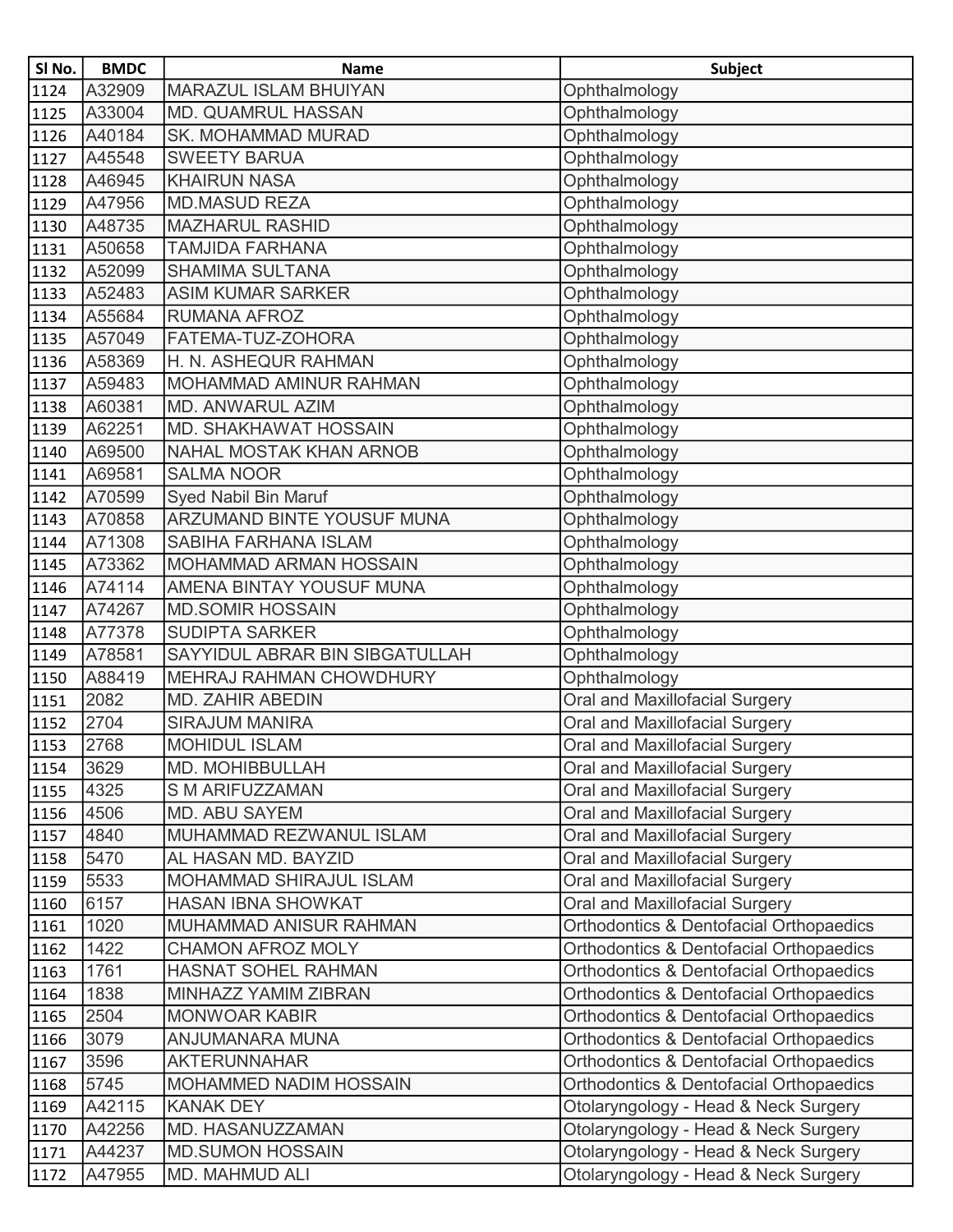| SI No. | <b>BMDC</b> | <b>Name</b>                      | <b>Subject</b>                       |
|--------|-------------|----------------------------------|--------------------------------------|
| 1173   | A52023      | <b>MOHAMMAD MAMUN SIDDIQUI</b>   | Otolaryngology - Head & Neck Surgery |
| 1174   | A53171      | MOHAMMAD AL MAMUN HAMID          | Otolaryngology - Head & Neck Surgery |
| 1175   | A55179      | <b>MD. RAKIBUS SALEHEEN</b>      | Otolaryngology - Head & Neck Surgery |
| 1176   | A57588      | PRADIPTA CHAKMA                  | Otolaryngology - Head & Neck Surgery |
| 1177   | A58370      | S.M. NAFEEZ IMTIAZ               | Otolaryngology - Head & Neck Surgery |
| 1178   | A58772      | S. M. TARIFUL HASAN              | Otolaryngology - Head & Neck Surgery |
| 1179   | A60544      | <b>MD. SHARIFUL ALAM</b>         | Otolaryngology - Head & Neck Surgery |
| 1180   | A61667      | <b>MAHMUDUL HASAN</b>            | Otolaryngology - Head & Neck Surgery |
| 1181   | A63093      | <b>TOWFIQ MAHMUD</b>             | Otolaryngology - Head & Neck Surgery |
| 1182   | A64702      | <b>NAHID AKTER</b>               | Otolaryngology - Head & Neck Surgery |
| 1183   | A68586      | <b>SAMIR MOHAMMAD TASRIF</b>     | Otolaryngology - Head & Neck Surgery |
| 1184   | A69671      | <b>MARUF MOHAMMOD</b>            | Otolaryngology - Head & Neck Surgery |
| 1185   | A84228      | <b>MOHAMMAD REZAUL KARIM</b>     | Otolaryngology - Head & Neck Surgery |
| 1186   | 25558       | AHSAN KABIR MASOOM               | Paediatrics                          |
| 1187   | 32659       | MD. SAMSUZZAMAN                  | Paediatrics                          |
| 1188   | 32857       | MOHAMMAD NAIM IQBAL MOLLAH       | Paediatrics                          |
| 1189   | 34319       | <b>AYRIN AKHTER</b>              | Paediatrics                          |
| 1190   | 38842       | <b>AMAL KANTI BANIK</b>          | Paediatrics                          |
| 1191   | 55498       | <b>SHARIF ASHRAFUL HABIB</b>     | <b>Paediatrics</b>                   |
| 1192   | A20481      | <b>MD. FAZLUL KADER KHAN</b>     | Paediatrics                          |
| 1193   | A20957      | <b>MD. ATIAR RAHMAN</b>          | Paediatrics                          |
| 1194   | A21089      | MD. SHAMIM REZA SIDDIQUE         | Paediatrics                          |
| 1195   | A22912      | <b>MD. QUAMRUL HASAN</b>         | Paediatrics                          |
| 1196   | A25048      | S. M. ABDUR RASHID               | Paediatrics                          |
| 1197   | A25263      | MD. MIRAZ ALI                    | Paediatrics                          |
| 1198   | A27935      | <b>MAKSUDA SHARMIN</b>           | Paediatrics                          |
| 1199   | A28529      | <b>KAZI MANSURA ZESMIN</b>       | <b>Paediatrics</b>                   |
| 1200   | A28947      | <b>ISMET ARA BEGUM</b>           | Paediatrics                          |
| 1201   | A29440      | <b>FAZAL KARIM</b>               | Paediatrics                          |
| 1202   | A30730      | <b>SADIA SULTANA</b>             | Paediatrics                          |
| 1203   | A30870      | <b>ABDULLAH</b>                  | Paediatrics                          |
| 1204   | A31258      | <b>SARBARI SAHA</b>              | Paediatrics                          |
| 1205   | A31814      | S.M. ASADUZZAMAN                 | <b>Paediatrics</b>                   |
| 1206   | A32969      | MUHAMMAD AMJAD HOSSAIN           | <b>Paediatrics</b>                   |
| 1207   | A33101      | <b>SHARMIN SAFIULLAH</b>         | <b>Paediatrics</b>                   |
| 1208   | A34067      | <b>MD. IMTIAZ PERVEZ</b>         | <b>Paediatrics</b>                   |
| 1209   | A34544      | <b>MD. SHAMSUZZAMAN</b>          | Paediatrics                          |
| 1210   | A35199      | MUHAMMED MAHBUBUR RAHMAN BHUYIAN | Paediatrics                          |
| 1211   | A35414      | <b>MANA BANIK</b>                | <b>Paediatrics</b>                   |
| 1212   | A35679      | <b>FATEMA JAHAN</b>              | <b>Paediatrics</b>                   |
| 1213   | A35763      | <b>SAJEDA SULTANA</b>            | Paediatrics                          |
| 1214   | A35935      | <b>MOHAMMAD MOFIJ UDDIN</b>      | Paediatrics                          |
| 1215   | A35954      | <b>FARIDA IASMINE</b>            | <b>Paediatrics</b>                   |
| 1216   | A35991      | <b>NANDA LAL DAS</b>             | Paediatrics                          |
| 1217   | A37260      | <b>LATIFA JAHAN</b>              | Paediatrics                          |
| 1218   | A37339      | <b>KHURSHID ALAM</b>             | Paediatrics                          |
| 1219   | A37682      | <b>BITHI AZIZ</b>                | Paediatrics                          |
| 1220   | A37870      | <b>ARMIN SULTANA</b>             | Paediatrics                          |
| 1221   | A38224      | <b>REZINA ISLAM</b>              | <b>Paediatrics</b>                   |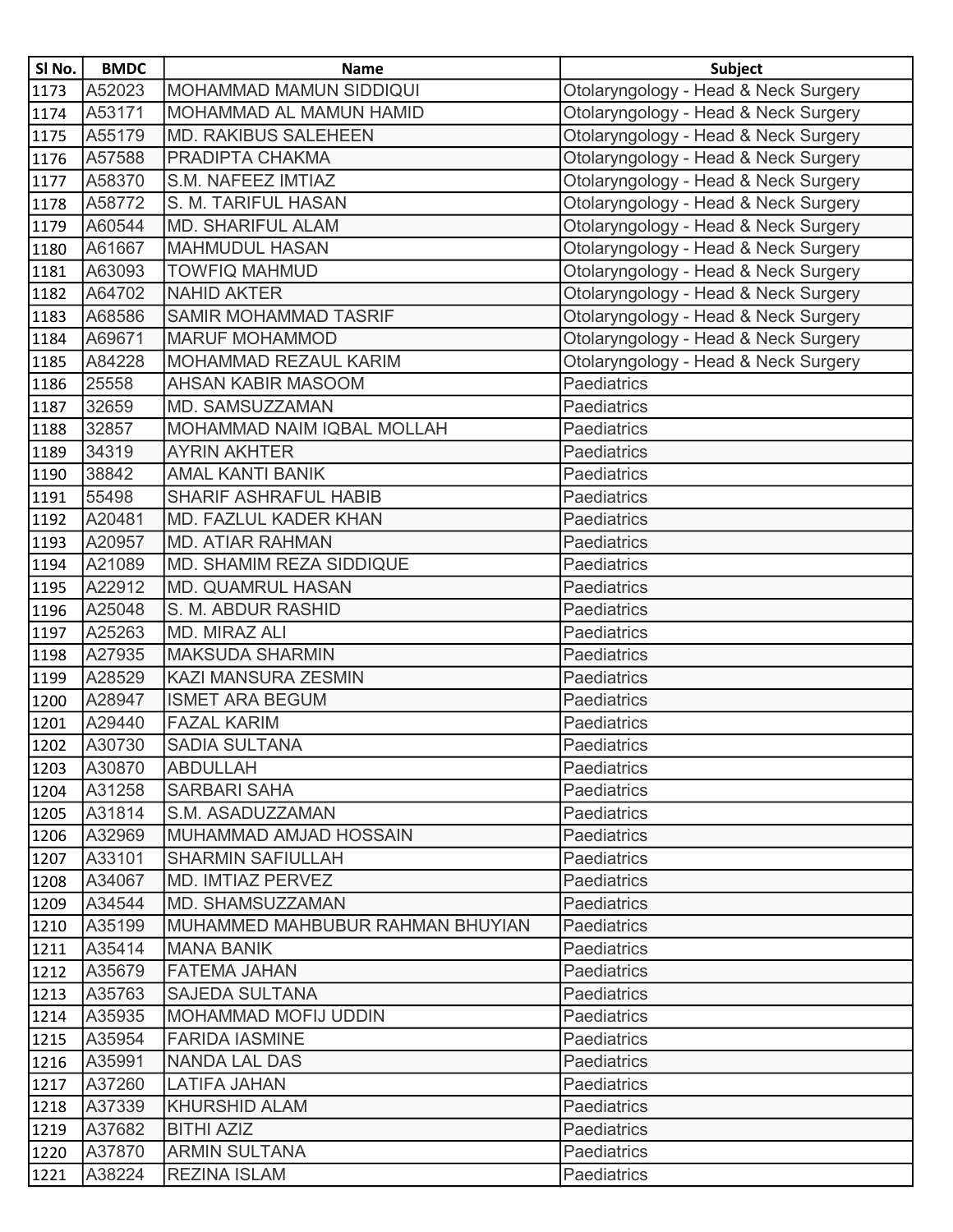| SI No. | <b>BMDC</b> | <b>Name</b>                          | <b>Subject</b>     |
|--------|-------------|--------------------------------------|--------------------|
| 1222   | A39413      | <b>HASINA AKHTER</b>                 | Paediatrics        |
| 1223   | A39473      | <b>JESMIN AKHTER SHANTA</b>          | <b>Paediatrics</b> |
| 1224   | A39837      | <b>ISHRAT JAHAN</b>                  | Paediatrics        |
| 1225   | A40371      | <b>ABU SAYEED MD, ASLAM</b>          | <b>Paediatrics</b> |
| 1226   | A40390      | <b>AHMED BELAL</b>                   | Paediatrics        |
| 1227   | A40397      | MAHMUDUL HOQUE CHOWDHURY             | Paediatrics        |
| 1228   | A40570      | <b>SULTANA JAHAN</b>                 | Paediatrics        |
| 1229   | A40898      | <b>MOSHIUR RAHMAN</b>                | Paediatrics        |
| 1230   | A40975      | <b>SHAH FAHIMA SIDDIQUA</b>          | Paediatrics        |
| 1231   | A41404      | <b>SAYYED MUHAMMAD AMRULLAH</b>      | Paediatrics        |
| 1232   | A41465      | <b>HABIBA SULTANA RUPA</b>           | Paediatrics        |
| 1233   | A41764      | <b>BILKISH CHOWDHURY</b>             | Paediatrics        |
| 1234   | A42081      | <b>TASHMIN FARHANA</b>               | Paediatrics        |
| 1235   | A42250      | <b>JOYDEEP NANDY</b>                 | Paediatrics        |
| 1236   | A42413      | <b>SYED SHAHRIAR MAHMUD</b>          | Paediatrics        |
| 1237   | A42430      | <b>FARHANA PERVIN FLORA</b>          | Paediatrics        |
| 1238   | A42697      | <b>MD. GOLAM KABIR</b>               | <b>Paediatrics</b> |
| 1239   | A42819      | <b>MST. HASINA BEGUM</b>             | Paediatrics        |
| 1240   | A42943      | MUHAMMAD MOZAMMEL HAQUE              | Paediatrics        |
| 1241   | A42974      | <b>NAIMA AKHTER</b>                  | Paediatrics        |
| 1242   | A43429      | <b>MD. KHAIRUL BASHAR</b>            | Paediatrics        |
| 1243   | A43433      | <b>SHAYLA AMIN</b>                   | Paediatrics        |
| 1244   | A43438      | <b>ILHAM IMAM</b>                    | Paediatrics        |
| 1245   | A43728      | <b>NITA CHOWDHURY</b>                | Paediatrics        |
| 1246   | A43745      | <b>SANZIDA AKTAR</b>                 | Paediatrics        |
| 1247   | A44010      | <b>FAHIMA AKTER</b>                  | Paediatrics        |
| 1248   | A44612      | MUHAMMED JAHANGIR ALAM               | Paediatrics        |
| 1249   | A44966      | <b>FATEMA KHYRUNNESSA</b>            | Paediatrics        |
| 1250   | A45380      | <b>MOHAMMED JAHANGIR KABIR</b>       | Paediatrics        |
| 1251   | A45455      | KHANDAKAR MOHAMMAD HOSSAIN           | Paediatrics        |
| 1252   | A45711      | <b>MOHAMMAD FAISAL BIN MIRZA</b>     | Paediatrics        |
| 1253   | A46008      | <b>RUMANA PARVEEN</b>                | Paediatrics        |
| 1254   | A46113      | <b>IMST. FARHANA SHIRIN</b>          | <b>Paediatrics</b> |
| 1255   | A46363      | KOHINOOR JARIN SATTAR                | <b>Paediatrics</b> |
| 1256   | A46460      | <b>MD.ABDULLAH- AL- MAMUN</b>        | Paediatrics        |
| 1257   | A47174      | <b>GOLAM RABBANY</b>                 | <b>Paediatrics</b> |
| 1258   | A47329      | YASMIN AKTER                         | Paediatrics        |
| 1259   | A47483      | DR. TAHERA BEGUM CHISTY              | <b>Paediatrics</b> |
| 1260   | A47529      | <b>DYUTI HASAN</b>                   | <b>Paediatrics</b> |
| 1261   | A47600      | <b>MD. DELOWER HOSSAIN</b>           | <b>Paediatrics</b> |
| 1262   | A47634      | <b>MISHU TALUKDER</b>                | Paediatrics        |
| 1263   | A47814      | <b>MD. SHAHIDUR RAHMAN CHOWDHURY</b> | <b>Paediatrics</b> |
| 1264   | A47870      | CHOWDHURY MD. NIAZUZZAMAN            | <b>Paediatrics</b> |
| 1265   | A48256      | <b>MST. HALIMA SARKER</b>            | <b>Paediatrics</b> |
| 1266   | A48295      | AFRIN-A-JAHAN                        | Paediatrics        |
| 1267   | A48465      | <b>MUHAMMAD MOSABBIR HOSAIN</b>      | Paediatrics        |
| 1268   | A48547      | <b>PALASH BISWAS</b>                 | Paediatrics        |
| 1269   | A49317      | <b>DILARA BEGUM</b>                  | <b>Paediatrics</b> |
| 1270   | A49327      | <b>MAHFUZUR RAHMAN</b>               | <b>Paediatrics</b> |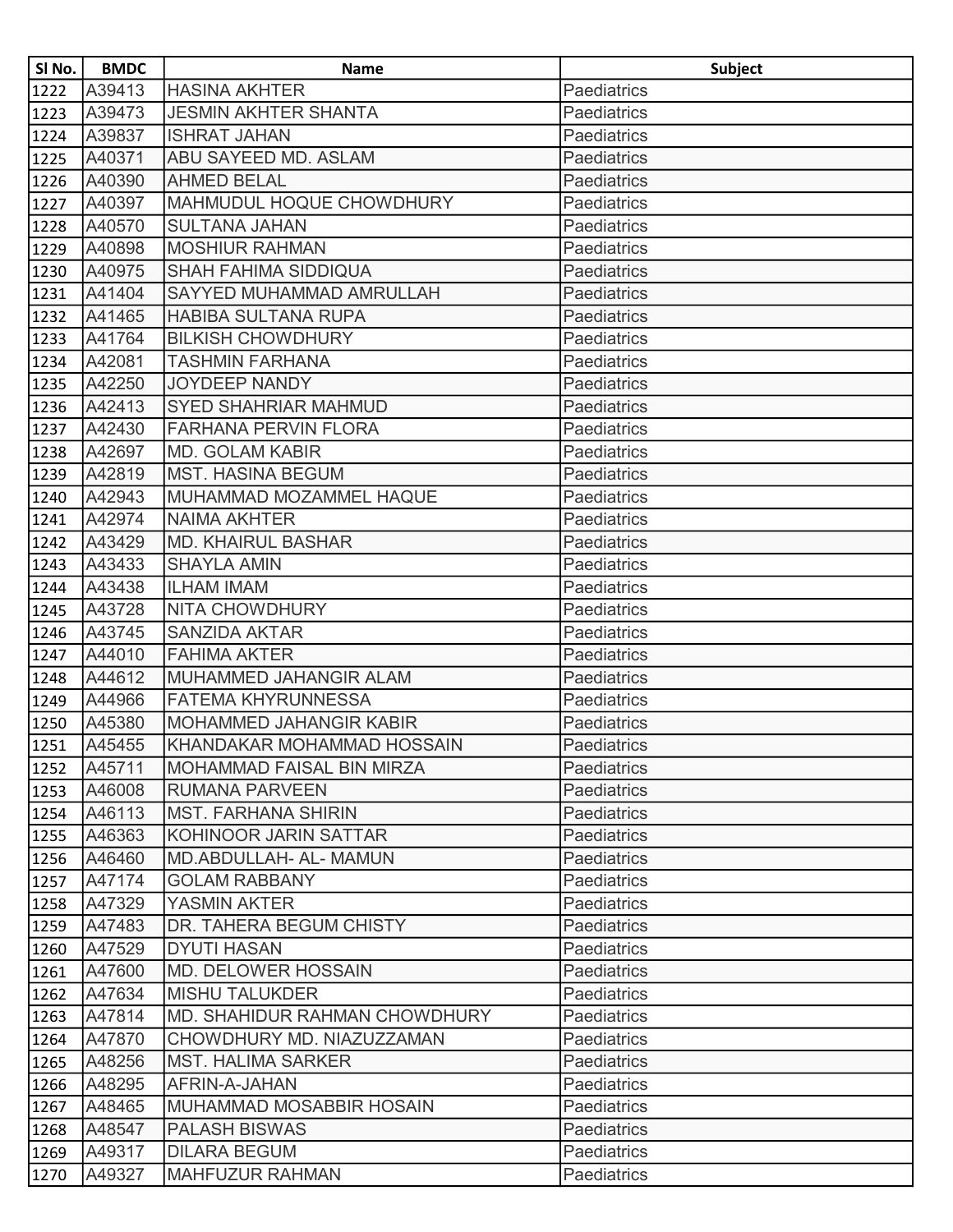| SI No. | <b>BMDC</b> | <b>Name</b>                    | <b>Subject</b>                     |
|--------|-------------|--------------------------------|------------------------------------|
| 1271   | A49603      | <b>MD. MURAD HOSSAIN MOLLA</b> | Paediatrics                        |
| 1272   | A49865      | <b>LITON KUMAR MONDOL</b>      | <b>Paediatrics</b>                 |
| 1273   | A51311      | <b>MD. AMIR HOSSAIN</b>        | <b>Paediatrics</b>                 |
| 1274   | A51427      | <b>REZOANA NAJNIN</b>          | <b>Paediatrics</b>                 |
| 1275   | A51434      | <b>MD. ABDUL MOMEN</b>         | <b>Paediatrics</b>                 |
| 1276   | A51553      | <b>FARHANA NUR SANTA</b>       | Paediatrics                        |
| 1277   | A51555      | <b>ABIDA ISLAM</b>             | <b>Paediatrics</b>                 |
| 1278   | A52009      | <b>SONIA PARVIN</b>            | Paediatrics                        |
| 1279   | A52144      | <b>TANNI SAHA</b>              | Paediatrics                        |
| 1280   | A52356      | <b>MD. ABU JAFAR</b>           | <b>Paediatrics</b>                 |
| 1281   | A53169      | <b>SYEDA SHAYLA AFROZE</b>     | Paediatrics                        |
| 1282   | A53254      | <b>REJWANA RASHID</b>          | <b>Paediatrics</b>                 |
| 1283   | A53476      | <b>SENJUTI SARKAR</b>          | <b>Paediatrics</b>                 |
| 1284   | A54040      | <b>SHARMIN AKTER</b>           | <b>Paediatrics</b>                 |
| 1285   | A54148      | <b>DR TASIN MOSTAFA</b>        | <b>Paediatrics</b>                 |
| 1286   | A54696      | <b>MST. HASNA HENA</b>         | Paediatrics                        |
| 1287   | A54820      | <b>SHARMIN JOARDER</b>         | <b>Paediatrics</b>                 |
| 1288   | A55052      | <b>ISHRAT JAHAN</b>            | <b>Paediatrics</b>                 |
| 1289   | A55337      | <b>ABIR DAS</b>                | <b>Paediatrics</b>                 |
| 1290   | A55642      | S. M. SHAMIM AKHTER            | Paediatrics                        |
| 1291   | A55746      | <b>NUSRAT JAHAN</b>            | Paediatrics                        |
| 1292   | A55816      | <b>FARZINA ISLAM</b>           | <b>Paediatrics</b>                 |
| 1293   | A56156      | <b>MOHSINA GULNAHAR</b>        | Paediatrics                        |
| 1294   | A56746      | <b>GALIB HAIDER</b>            | <b>Paediatrics</b>                 |
| 1295   | A57041      | MD. ROKEBUL ALAM RAYHAN        | Paediatrics                        |
| 1296   | A57905      | <b>GOUTAM KUMAR LASKER</b>     | <b>Paediatrics</b>                 |
| 1297   | A58451      | <b>SHRABANTI ROY</b>           | <b>Paediatrics</b>                 |
| 1298   | A59200      | <b>LIPIKA RANI ROY</b>         | <b>Paediatrics</b>                 |
| 1299   | A60031      | PURNA CHANDRA DAS              | <b>Paediatrics</b>                 |
| 1300   | A60668      | <b>AFSANA FERDAUSH</b>         | Paediatrics                        |
| 1301   | A61134      | <b>RUHUL AMIN</b>              | <b>Paediatrics</b>                 |
| 1302   | A61135      | NAZIAH RAHMAN CHOWDHURY TANIA  | <b>Paediatrics</b>                 |
| 1303   | A61640      | <b>ROWSHAN ROWAN</b>           | <b>Paediatrics</b>                 |
| 1304   | A62887      | <b>MD. RAZIKUL ISLAM</b>       | <b>Paediatrics</b>                 |
| 1305   | A62948      | <b>SUPARNA DAS</b>             | <b>Paediatrics</b>                 |
| 1306   | A63039      | SHAMAL CHANDRA DEBNATH         | <b>Paediatrics</b>                 |
| 1307   | A63098      | <b>SHATHI SULTANA</b>          | Paediatrics                        |
| 1308   | A64626      | <b>NASRIN ANSAR ALI</b>        | <b>Paediatrics</b>                 |
| 1309   | A64801      | <b>REBEKA SULTANA</b>          | <b>Paediatrics</b>                 |
| 1310   | A64870      | <b>SHOWROV BARUA CHOWDHURY</b> | <b>Paediatrics</b>                 |
| 1311   | A71372      | PUJANJALI CHOWDHURY            | <b>Paediatrics</b>                 |
| 1312   | A76477      | <b>SULTANA YEASMIN</b>         | Paediatrics                        |
| 1313   | A83502      | <b>NABILA TABASSUM</b>         | <b>Paediatrics</b>                 |
| 1314   | A33731      | <b>MD. SADRUL ISLAM</b>        | Physical Medicine & Rehabilitation |
| 1315   | A35215      | <b>MAHZABIN RAHMAN SHAWLY</b>  | Physical Medicine & Rehabilitation |
| 1316   | A46729      | <b>LILIAN CATHERENE GOMES</b>  | Physical Medicine & Rehabilitation |
| 1317   | A48670      | <b>MD. MUJAHIDUL ISLAM</b>     | Physical Medicine & Rehabilitation |
| 1318   | A61758      | MD. MOSTAFIJUR RAHMAN          | Physical Medicine & Rehabilitation |
| 1319   | A52673      | MD. SULTAN - E- MONZUR         | Psychiatry                         |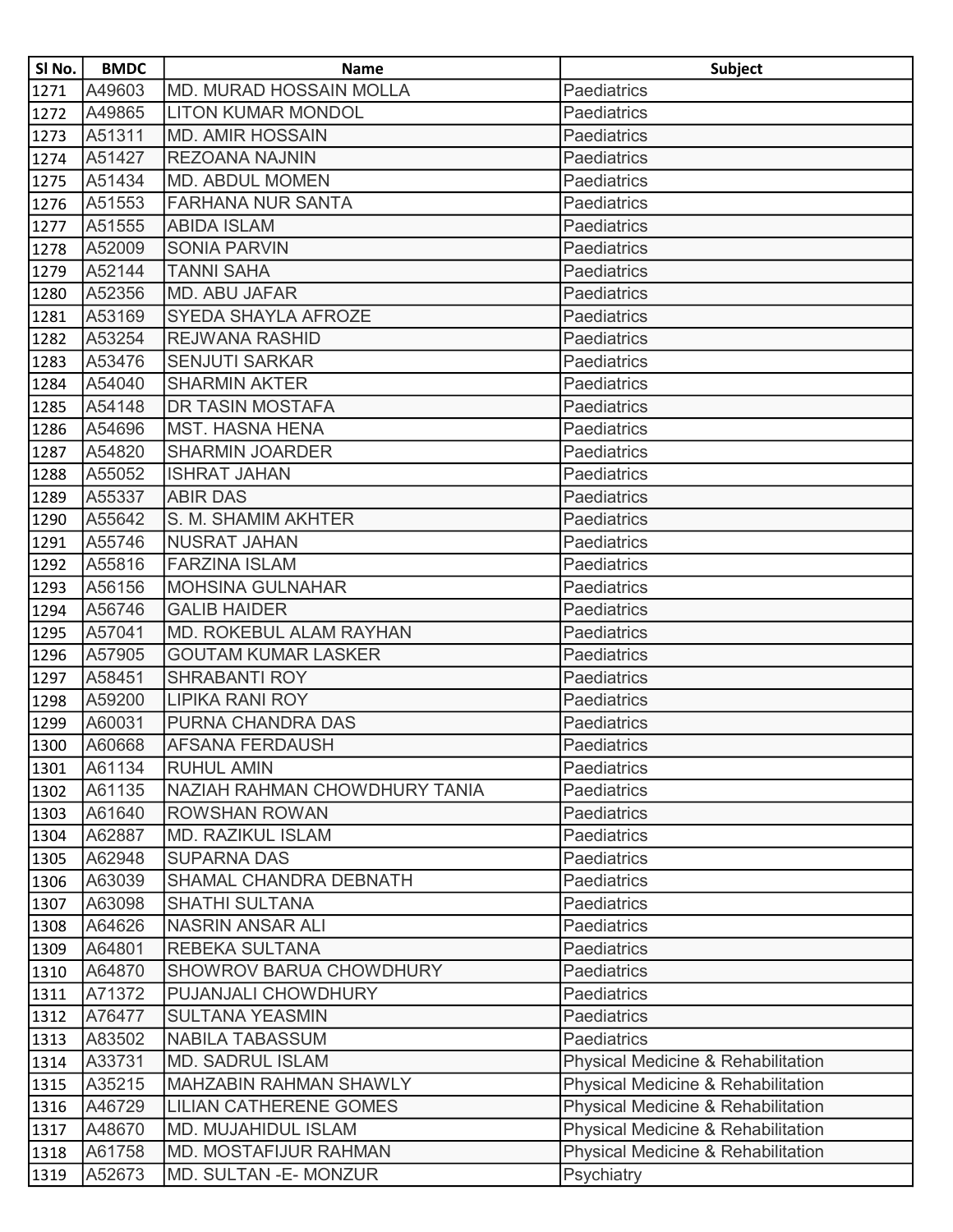| SI No.        | <b>BMDC</b> | <b>Name</b>                    | <b>Subject</b>      |
|---------------|-------------|--------------------------------|---------------------|
| 1320          | A53132      | <b>RUBAIYAT FERDUSH</b>        | Psychiatry          |
| 1321          | A63026      | <b>MD. RAJIBUR RAHMAN</b>      | Psychiatry          |
| 1322          | A19875      | <b>GAUTOM KUMAR PAUL</b>       | Radiology & Imaging |
| 1323          | A36244      | <b>ASISH KUMAR SARKAR</b>      | Radiology & Imaging |
| 1324          | A44372      | <b>FARIA GAFFAR</b>            | Radiology & Imaging |
| 1325          | A52978      | <b>IRIN FARHANA</b>            | Radiology & Imaging |
| 1326          | A58978      | DR. INDRANI ROY                | Radiology & Imaging |
| 1327          | A64370      | YEASIR AHMED MASUM             | Radiology & Imaging |
| 1328          | 67940       | <b>SURIANA SULTANA</b>         | Radiotherapy        |
| 1329          | A26422      | <b>MD. SAIDUL HAQUE</b>        | Radiotherapy        |
| 1330          | A36722      | <b>TASLIMA BEGUM</b>           | Radiotherapy        |
| 1331          | A47414      | MD. NURUNNABI                  | Radiotherapy        |
| 1332          | A54382      | <b>MUKTI RANI DATTA</b>        | Radiotherapy        |
| 1333          | A55640      | <b>TANIA HOQ</b>               | Radiotherapy        |
| 1334          | A57253      | <b>RUBAMA KARIM</b>            | Radiotherapy        |
| 1335          | A62956      | <b>NAHID NAZNIN RINKY</b>      | Radiotherapy        |
| 1336          | A74108      | <b>DEBRAJ CHAKRABORTY</b>      | Radiotherapy        |
| 1337          | 29039       | <b>AMAL CHOWDHURY</b>          | Surgery             |
| 1338          | 29465       | <b>MAHMUDUL ALAM</b>           | Surgery             |
| 1339          | 29815       | <b>MRIDUL KUMAR SARKER</b>     | Surgery             |
| 1340          | 30568       | PARTHA SHANKAR PAUL            | Surgery             |
| 1341          | 33400       | SHAH HAKIM AZMAL HOSSAIN       | Surgery             |
| 1342          | 33883       | <b>MOHAMMED RUHUL AMIN</b>     | Surgery             |
| 1343          | 33941       | <b>MOST. MITHYLA FERDOUS</b>   | Surgery             |
| 1344          | 33977       | MD. MD. ABDULLLAHEL MAFI       | Surgery             |
| 1345          | 34280       | MORSHEDA BEGUM                 | Surgery             |
| 1346          | 34960       | <b>IMRAN AHMAD</b>             | Surgery             |
| 1347          | 35163       | <b>ARIF MOHAMMAD</b>           | Surgery             |
| 1348          | 37033       | <b>GAZI GIAS UDDIN</b>         | Surgery             |
| $\sqrt{1349}$ | 37183       | MOHAMMAD TANVIR HOSSAIN        | Surgery             |
| 1350          | 41251       | <b>MD. NURUL ISLAM</b>         | Surgery             |
| 1351          | 41993       | <b>RYHAN ISLAM</b>             | Surgery             |
| 1352          | 41998       | <b>MOHAMMAD ANISUL HOSSAIN</b> | Surgery             |
| 1353          | 42343       | DR. MD. RABIUL ISLAM           | Surgery             |
| 1354          | 42657       | <b>MD. SHAMSUL HAQUE</b>       | Surgery             |
| 1355          | 49759       | TONMOY JAMSHED ALAM            | Surgery             |
| 1356          | 56886       | <b>MD. NAHID SIKDER</b>        | Surgery             |
| 1357          | 58708       | <b>MD.ARAFAT HOSSAIN KHAN</b>  | Surgery             |
| 1358          | 59337       | <b>JAMAL ABDUL NASER</b>       | Surgery             |
| 1359          | 61770       | MD.KHADEMUL HASAN RAZONN       | Surgery             |
| 1360          | 63767       | Mohammad kader miah            | Surgery             |
| 1361          | 71564       | <b>MEHEDI ISLAM TITU</b>       | Surgery             |
| 1362          | 73336       | <b>MD. MUHAIMEN SALIT</b>      | Surgery             |
| 1363          | A14207      | <b>ALAUDDIN AHMED</b>          | Surgery             |
| 1364          | A14505      | <b>MASUDUL ALAM</b>            | Surgery             |
| 1365          | A18836      | <b>AMINUL ISLAM</b>            | Surgery             |
| 1366          | A20062      | <b>MD. AMINUR RAHMAN</b>       | Surgery             |
| 1367          | A20422      | <b>MD. IQBAL KABIR</b>         | Surgery             |
| 1368          | A21030      | MD. ABDUL AZIZ SARKAR          | Surgery             |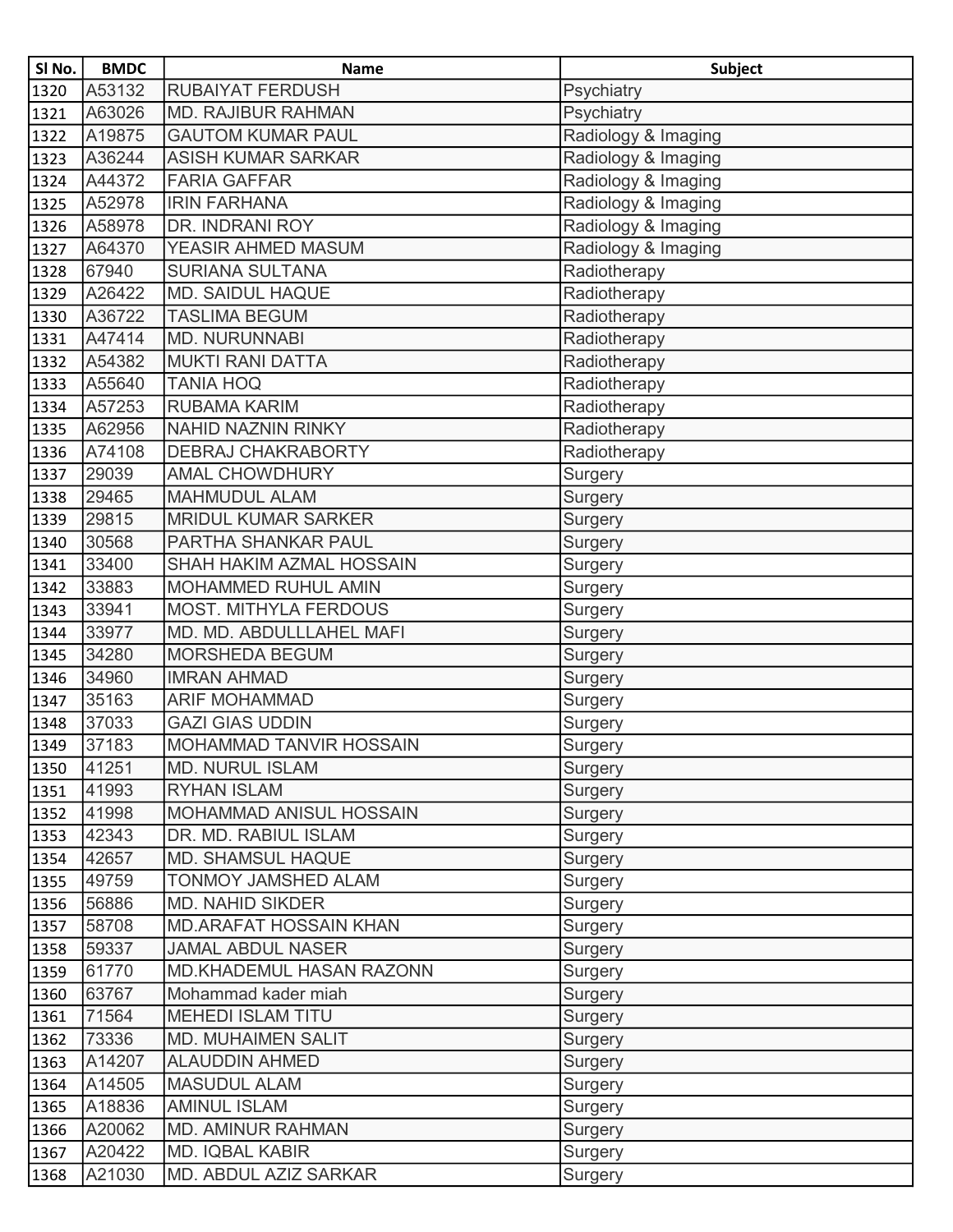| SI No. | <b>BMDC</b> | <b>Name</b>                    | <b>Subject</b> |
|--------|-------------|--------------------------------|----------------|
| 1369   | A24427      | <b>MD. BASIR UDDIN</b>         | Surgery        |
| 1370   | A24521      | MD. ABUL KALAM MONJUR MURSHED  | Surgery        |
| 1371   | A26021      | <b>SYED MOKARROM HOSSAIN</b>   | Surgery        |
| 1372   | A26721      | <b>MD. HUMAYUN KABIR</b>       | Surgery        |
| 1373   | A27283      | <b>IFTAKHAR AL MAMUN</b>       | Surgery        |
| 1374   | A27800      | <b>MD. MAHBUB HOSSAIN</b>      | Surgery        |
| 1375   | A27883      | MD. MAHFUZUR RAHMAN            | Surgery        |
| 1376   | A28020      | MD. HABIBUR RAHMAN             | Surgery        |
| 1377   | A28800      | <b>MD. ASHRAFUL ISLAM</b>      | Surgery        |
| 1378   | A29029      | <b>BITHI HOSSAIN</b>           | Surgery        |
| 1379   | A29031      | SK. MOZAMMEL HAQUE             | <b>Surgery</b> |
| 1380   | A29694      | <b>HASANUL BARI</b>            | Surgery        |
| 1381   | A30030      | MOHAMMAD ALAUDDIN              | Surgery        |
| 1382   | A31242      | MD. FEROZ AHMED                | Surgery        |
| 1383   | A32145      | <b>SHARMEEN AKTER</b>          | Surgery        |
| 1384   | A32402      | <b>MIR TARIQUR RAHMAN</b>      | Surgery        |
| 1385   | A32419      | MOHAMMAD ATIQUR RAHMAN         | Surgery        |
| 1386   | A32510      | <b>Ahmed Hossain</b>           | Surgery        |
| 1387   | A32572      | MOHAMMAD ZAKIR HOSSAIN BHUIYAN | Surgery        |
| 1388   | A32879      | MOHAMMAD SHAHADAT HOSSAIN      | Surgery        |
| 1389   | A33123      | <b>SUBHAS CHANDRA SARKAR</b>   | Surgery        |
| 1390   | A33166      | <b>SUKANTA SAHA</b>            | Surgery        |
| 1391   | A33249      | MUHAMMAD MOSHARRAF HOSSAIN     | Surgery        |
| 1392   | A34055      | <b>ZAMAL UDDIN</b>             | Surgery        |
| 1393   | A34693      | SARDER BELAL HOSSAIN           | Surgery        |
| 1394   | A34704      | <b>MD. NABID ALAM</b>          | Surgery        |
| 1395   | A35160      | MD. MANOARE HOSSEN             | Surgery        |
| 1396   | A35346      | <b>MD. ZIAUL HAQUE</b>         | Surgery        |
| 1397   | A35574      | CHAUDARY NUR-E-TANZIM          | Surgery        |
| 1398   | A35819      | <b>KISMOT ARA</b>              | Surgery        |
| 1399   | A36076      | MOHAMMAD ABUL KALAM AZAD       | Surgery        |
| 1400   | A36270      | MD. SAZZAD KADIR               | Surgery        |
| 1401   | A36380      | MST. MASUMA NOORJAHAN          | Surgery        |
| 1402   | A36720      | <b>ABU SALEH AHMED</b>         | Surgery        |
| 1403   | A36922      | <b>SONIA SHAHID</b>            | Surgery        |
| 1404   | A37226      | MD. JAMAL MIA                  | Surgery        |
| 1405   | A37654      | <b>MD. MOZAHARUL ISLAM</b>     | Surgery        |
| 1406   | A38293      | <b>MD.ABU SAYED</b>            | Surgery        |
| 1407   | A38402      | MD. FORHAD HOSSAIN TALUKDAR    | Surgery        |
| 1408   | A38476      | <b>ASHIS SAHA</b>              | Surgery        |
| 1409   | A38721      | <b>MD SAHANUR ALAM SARKER</b>  | Surgery        |
| 1410   | A39206      | MOHAMMED AZMUL ISLAM           | Surgery        |
| 1411   | A39346      | MD ABDUL KUDDUS MONDAL         | Surgery        |
| 1412   | A39426      | MUHAMMAD QUAMRUZZAMAN          | Surgery        |
| 1413   | A39490      | DR. FUAD ABDUL HAMID           | Surgery        |
| 1414   | A39507      | MOHAMMAD JAYEDUL ISLAM         | Surgery        |
| 1415   | A39781      | <b>DEWAN RABBANI SHARIF</b>    | Surgery        |
| 1416   | A40486      | <b>MD. RUHUL MOKTADIR</b>      | Surgery        |
| 1417   | A40935      | <b>MAHBOOBA ISHRAT</b>         | Surgery        |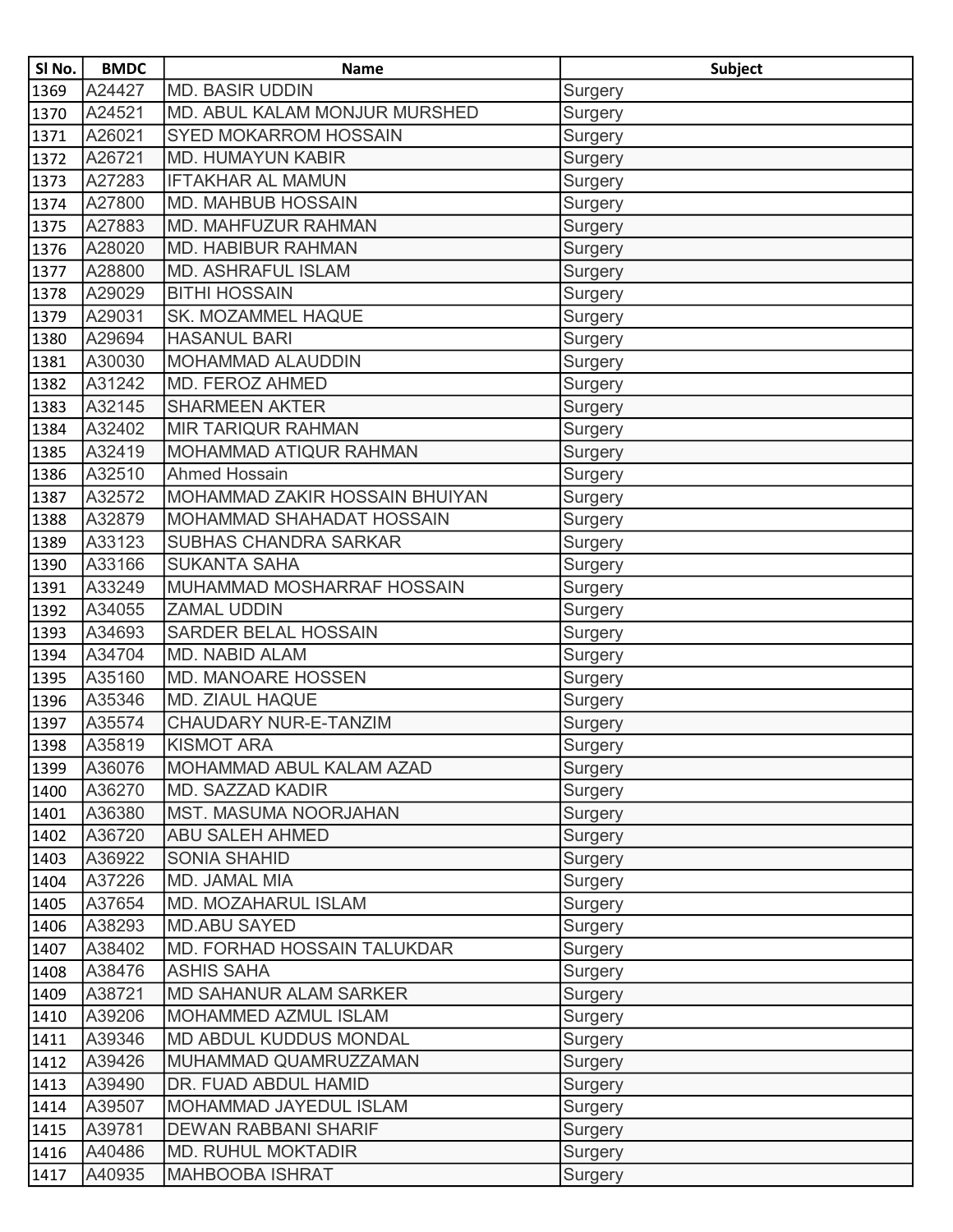| SI No. | <b>BMDC</b> | <b>Name</b>                     | <b>Subject</b> |
|--------|-------------|---------------------------------|----------------|
| 1418   | A41115      | MUHAMMAD NASIRUL ISLAM KHAN     | Surgery        |
| 1419   | A41173      | <b>KAZI MAZHARUL ISLAM</b>      | Surgery        |
| 1420   | A41268      | MD. ALAM MIAH                   | Surgery        |
| 1421   | A41562      | <b>SUBRATA KUMAR MONDAL</b>     | Surgery        |
| 1422   | A41843      | SULTAN MOHAMMAD KASHEM SHARIF   | <b>Surgery</b> |
| 1423   | A42291      | SHAIKH SHAH ALAM MUNIR          | Surgery        |
| 1424   | A42355      | <b>GITENDREA TANCHANGYA</b>     | Surgery        |
| 1425   | A42533      | MUSTOFA KHALID AHMED JAIGYRDER  | Surgery        |
| 1426   | A42579      | MOHAMMAD MONJURUL HAQUE         | Surgery        |
| 1427   | A42663      | N. ISLAM MOHAMMAD FARUQUE       | Surgery        |
| 1428   | A43581      | MOHAMMAD ALI AKBER              | Surgery        |
| 1429   | A43597      | <b>MD. ZALAL UDDIN</b>          | Surgery        |
| 1430   | A43654      | MOHAMMAD SALAUDDIN MIA          | Surgery        |
| 1431   | A43729      | ABU TAHER MOHAMMAD RUSSELL      | Surgery        |
| 1432   | A43838      | MD. AL-AMIN MALLIK              | Surgery        |
| 1433   | A43870      | MOHAMMAD MUZAMMEL HOQ           | Surgery        |
| 1434   | A43946      | <b>RAJIB GUHA</b>               | Surgery        |
| 1435   | A44116      | <b>MD. MOMIN UDDIN</b>          | Surgery        |
| 1436   | A44173      | MD. ZAHID IQBAL                 | Surgery        |
| 1437   | A44577      | <b>SUSHIT KUMAR BISWAS</b>      | Surgery        |
| 1438   | A44615      | MOHAMMAD TANVIR AHMED CHOWDHURY | Surgery        |
| 1439   | A44734      | <b>SHAMAL KUMAR KAR</b>         | Surgery        |
| 1440   | A44738      | DR. BISHWA NATH BHOWMIK         | Surgery        |
| 1441   | A44757      | <b>FARZANA PARVEEN</b>          | Surgery        |
| 1442   | A44894      | MUHAMMAD ASADUZZAMAN            | Surgery        |
| 1443   | A44973      | MUNJURUL KABIR CHOWDHURY        | Surgery        |
| 1444   | A44987      | <b>NILANJAN DAS</b>             | Surgery        |
| 1445   | A46311      | <b>DIPU</b>                     | Surgery        |
| 1446   | A46411      | DR. DIPANKAR SARKAR             | Surgery        |
| 1447   | A46570      | A.S.M. ANWARUL KABIR            | Surgery        |
| 1448   | A46652      | <b>AKTAR HOSSAIN</b>            | Surgery        |
| 1449   | A46966      | MAHMUDUL HASAN MASUM            | Surgery        |
| 1450   | A47034      | DHIMAN KUMAR RAY                | Surgery        |
| 1451   | A47325      | <b>RUMANA PARVEEN</b>           | Surgery        |
| 1452   | A47454      | MD. KAMAL UDDIN                 | <b>Surgery</b> |
| 1453   | A49098      | <b>SADIQUE SALEHIN</b>          | <b>Surgery</b> |
| 1454   | A49285      | MOHAMMAD MAHBUBUR RAHMAN        | Surgery        |
| 1455   | A49719      | <b>FAZILATUN AKTER</b>          | Surgery        |
| 1456   | A50064      | MD. ARIFUR RAHMAN NAYAN         | Surgery        |
| 1457   | A50645      | <b>MD. JAKIR HOSSAIN</b>        | Surgery        |
| 1458   | A50829      | MOHAMMAD RUHUL AMIN             | Surgery        |
| 1459   | A50998      | MD. KUTUB UDDIN BILLAH          | <b>Surgery</b> |
| 1460   | A51245      | <b>SHAWKAT OSMAN</b>            | Surgery        |
| 1461   | A51646      | <b>MOUTUSHYI RAHMAN</b>         | Surgery        |
| 1462   | A51838      | M. A. SAYEED SIDDIQUEE          | Surgery        |
| 1463   | A51847      | <b>SAMMYA DAS GUPTA</b>         | Surgery        |
| 1464   | A52321      | DR. KHALID ABBAS KHAN           | Surgery        |
| 1465   | A53354      | MD. MAHBUB AZAD                 | Surgery        |
| 1466   | A53805      | <b>AHSAN AHMED</b>              | Surgery        |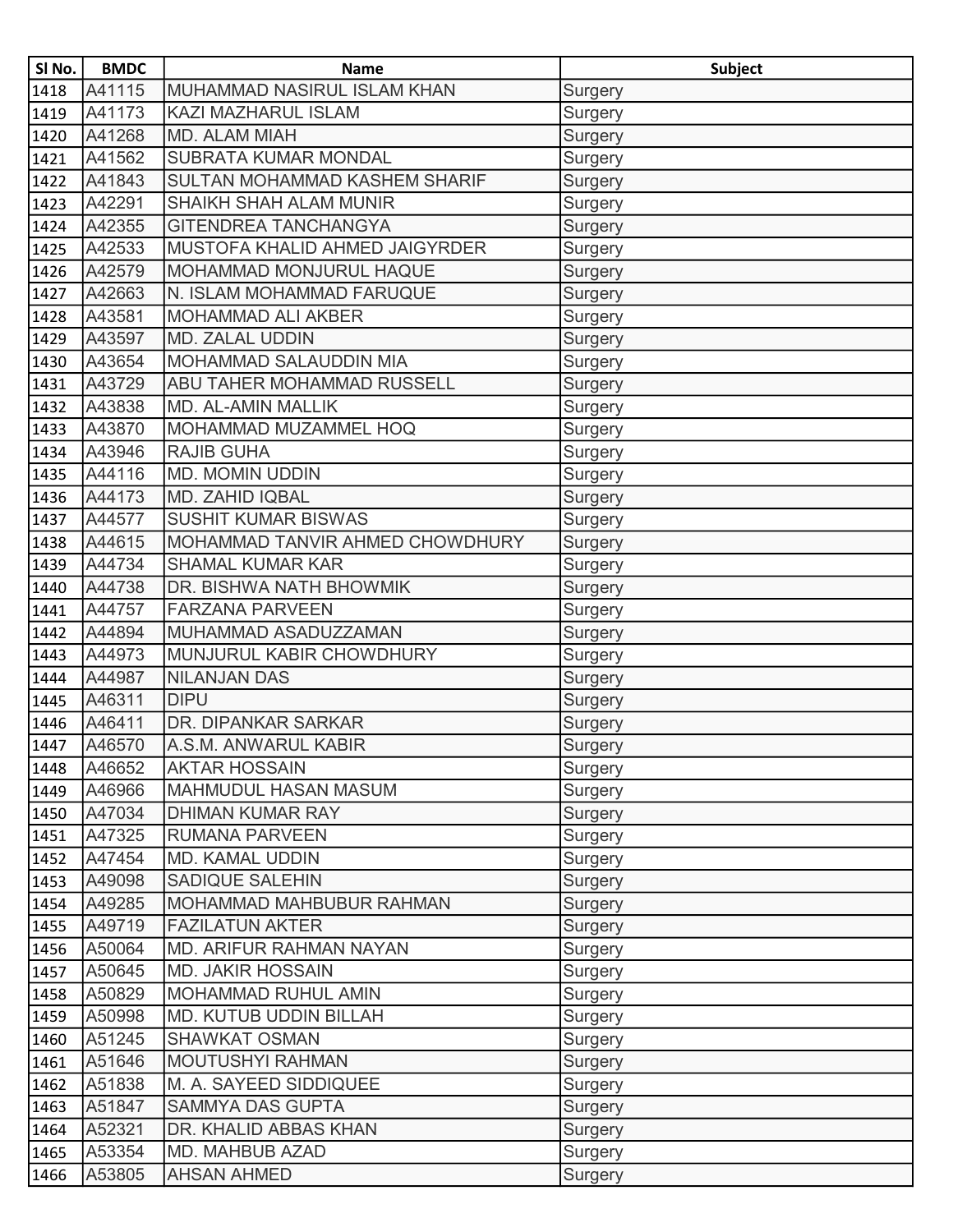| SI No. | <b>BMDC</b> | <b>Name</b>                         | <b>Subject</b> |
|--------|-------------|-------------------------------------|----------------|
| 1467   | A54275      | MD. ABDULLAH-AL-MAMUN               | Surgery        |
| 1468   | A54446      | <b>MD. SAIFUL AZAM KHAN</b>         | Surgery        |
| 1469   | A54782      | <b>SHIFA KHANAM</b>                 | Surgery        |
| 1470   | A54829      | <b>MD. ABDUL MUNIM SARKAR</b>       | Surgery        |
| 1471   | A54891      | DR. MD. SHAHARIAR MURSHED CHOWDHURY | <b>Surgery</b> |
| 1472   | A54951      | <b>MD. ERFAN SIDDIQ</b>             | Surgery        |
| 1473   | A54969      | H.M. MAHBUB ALAM                    | Surgery        |
| 1474   | A55060      | MUHAMMED NAJIBUL ISLAM              | Surgery        |
| 1475   | A55226      | <b>SHAMSUL AREFIN</b>               | Surgery        |
| 1476   | A55227      | MD. KAIFI AZIZ                      | Surgery        |
| 1477   | A56063      | MD. SAYEED UZ ZAMAN AMIR AL ASAD    | Surgery        |
| 1478   | A56207      | DR. MD. FIROZ MIAN                  | Surgery        |
| 1479   | A56256      | SIDHARTHA SANKER BOSE               | Surgery        |
| 1480   | A56796      | <b>SUDIP SAHA</b>                   | Surgery        |
| 1481   | A56969      | <b>MOHAMMAD ARIFUL ISLAM</b>        | Surgery        |
| 1482   | A57175      | MD. ABDUL AWAL HOSSAN               | Surgery        |
| 1483   | A57195      | <b>TANZIR HUSSAIN</b>               | Surgery        |
| 1484   | A57308      | SIFAT-E-RABBANI                     | Surgery        |
| 1485   | A57320      | MD. MAZHARUL ALAM                   | Surgery        |
| 1486   | A57363      | <b>RABBAB IMMUL</b>                 | Surgery        |
| 1487   | A57486      | YEAHIA MOHAMMAD FERDOUS ALAM        | <b>Surgery</b> |
| 1488   | A58404      | MD. MUSTAFIZUR RAHMAN               | Surgery        |
| 1489   | A58628      | <b>MD. HASANUR RAHMAN</b>           | <b>Surgery</b> |
| 1490   | A59430      | <b>MOONIMA ALAM</b>                 | Surgery        |
| 1491   | A60411      | <b>RAJIB KUMAR DEY</b>              | Surgery        |
| 1492   | A60480      | MD. HASAN JULKER NAYEN              | Surgery        |
| 1493   | A60713      | <b>MD. ROMIJUL KARIM</b>            | Surgery        |
| 1494   | A61041      | <b>FAHIM FOYSAL KOLLOL</b>          | Surgery        |
| 1495   | A61185      | <b>PRASEN KAIRI</b>                 | <b>Surgery</b> |
| 1496   | A61514      | <b>SAJIB CHANDRA MANDAL</b>         | Surgery        |
| 1497   | A61873      | MOHAMMAD SOHEL-UZZAMAN              | Surgery        |
| 1498   | A62561      | <b>RANI ROY</b>                     | Surgery        |
| 1499   | A62936      | SYED MD. SARWAR                     | Surgery        |
| 1500   | A63602      | <b>TASMIA AKTER ZERIN</b>           | Surgery        |
| 1501   | A64350      | <b>REDETA ROY TULI</b>              | <b>Surgery</b> |
| 1502   | A65159      | MD. MEHFUJUL HASSAN                 | <b>Surgery</b> |
| 1503   | A65365      | MD. MUSFIQUR RAHMAN                 | Surgery        |
| 1504   | A66914      | <b>TAZIN AHMED ADNAN</b>            | Surgery        |
| 1505   | A66967      | MD. AHSANUL ISLAM                   | Surgery        |
| 1506   | A67071      | <b>MD. HASIBUL HASAN</b>            | Surgery        |
| 1507   | A68106      | <b>ANAS AHMED</b>                   | <b>Surgery</b> |
| 1508   | A68373      | <b>SHAHPER REZA</b>                 | Surgery        |
| 1509   | A69205      | <b>JASMIN AREFIN</b>                | Surgery        |
| 1510   | A69484      | <b>MAHBUBA KHATUN</b>               | Surgery        |
| 1511   | A69509      | <b>SHAHA PARAN</b>                  | Surgery        |
| 1512   | A70418      | <b>TAHMINA FERDOUS TARIN</b>        | Surgery        |
| 1513   | A71334      | RUBAIYA SHARMEEN MOUSHUMI           | Surgery        |
| 1514   | A71439      | <b>IMRAN HUSSAIN MOLLA</b>          | Surgery        |
| 1515   | A71475      | SHARKAR RUSHDI AZIZ                 | Surgery        |